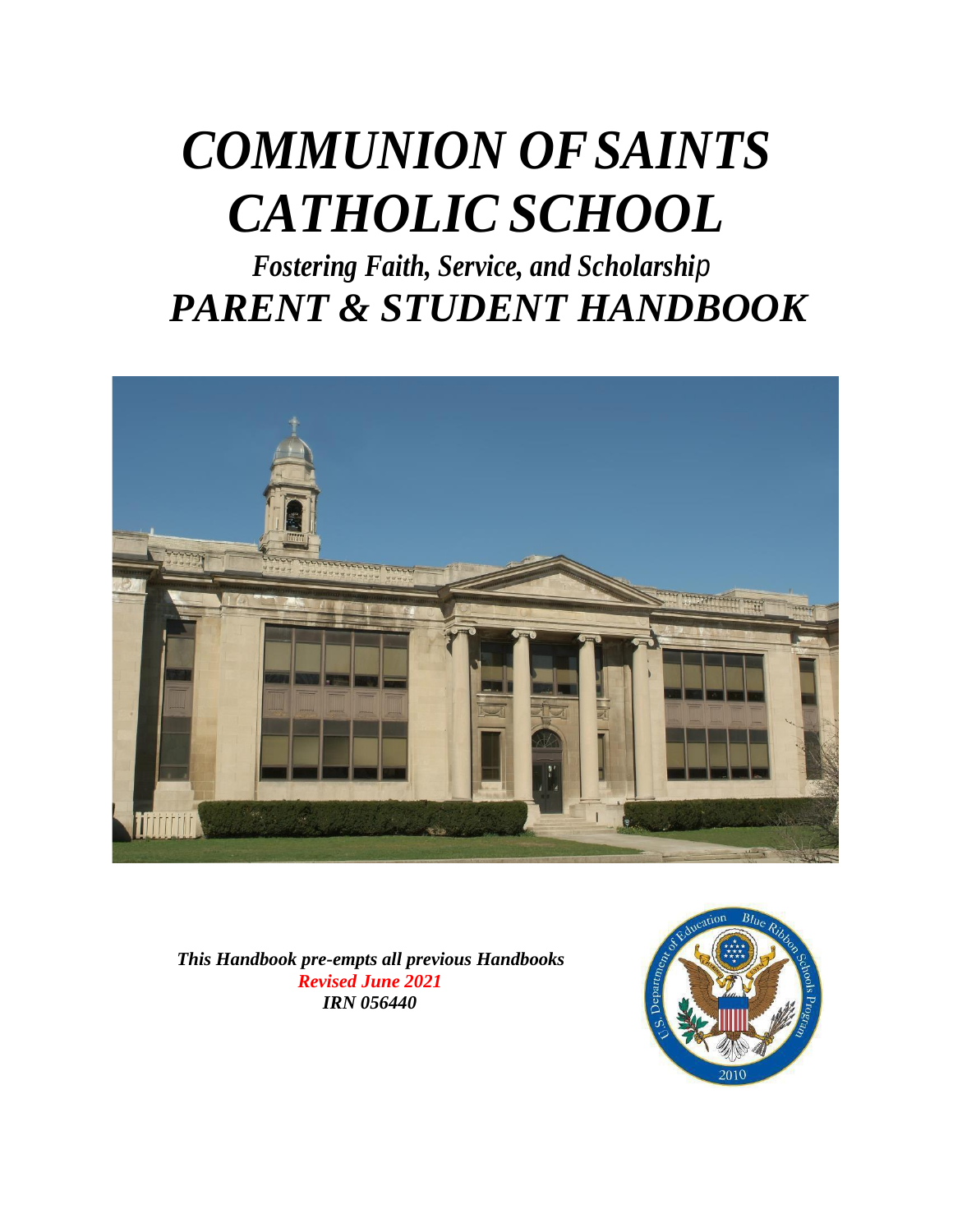# **TABLE OF CONTENTS**

Page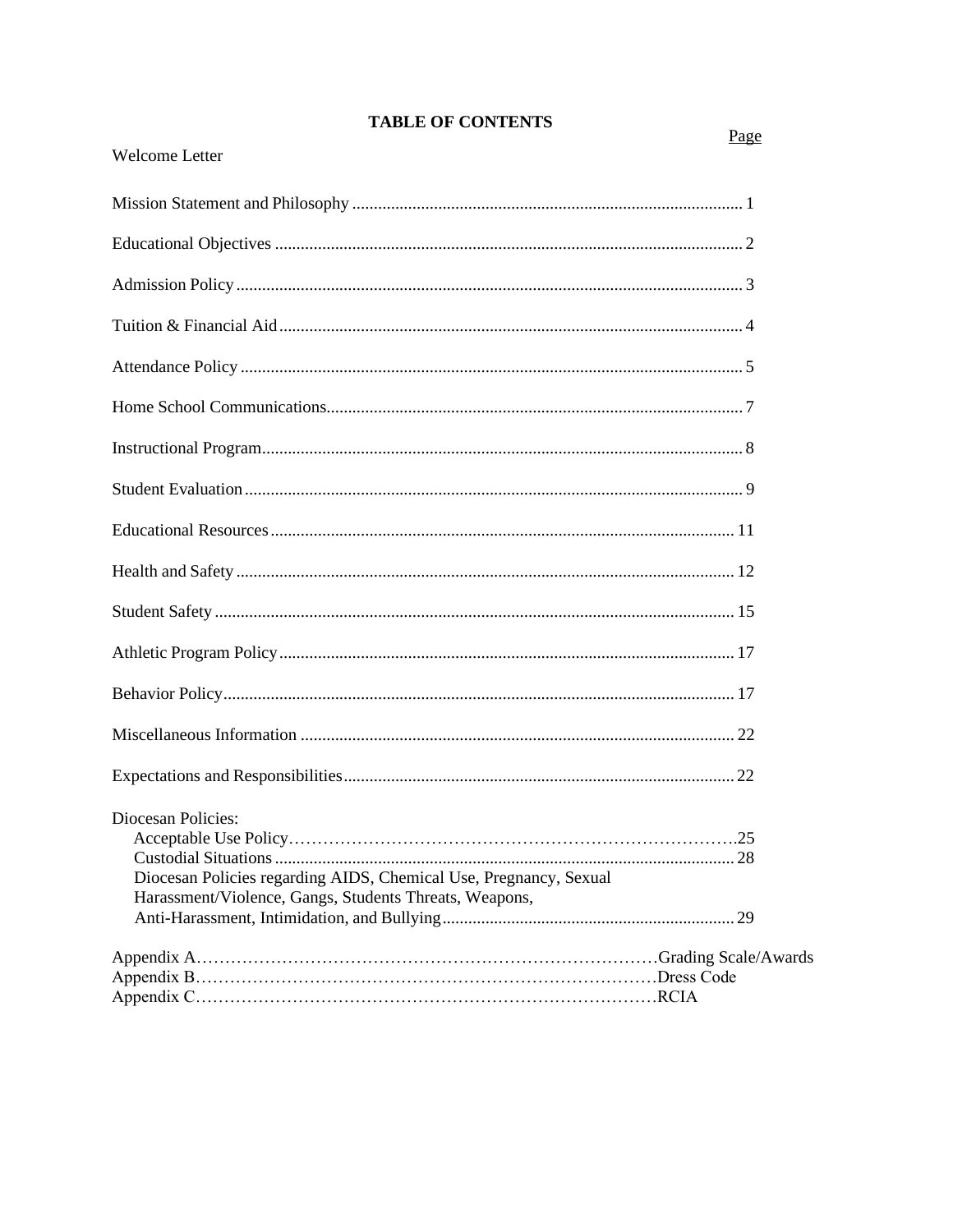Dear Parents and Students,

The Parent/Student Handbook reflects the policies of Communion of Saints School. This year you received a hard copy of the handbook and the electronic version is available on Digital Academy. The attached pages reflect changes to the uniform, grading and COVID19 policies for the upcoming 21-22 school year. Please read the changes carefully. At the beginning of the 21-22 school year, you will be asked to sign and acknowledge that you have reviewed the handbook. That acknowledgement states that you intend to abide by the policies of Communion of Saints School.

The faculty and staff look forward to working with you to promote spiritual development and academic excellence in the context of the teachings of the Catholic Church. Together let us pray that God, who has begun this good work in us, may carry it through to completion.

Our theme for the upcoming 21-22 school year will be "Be a light for all to see."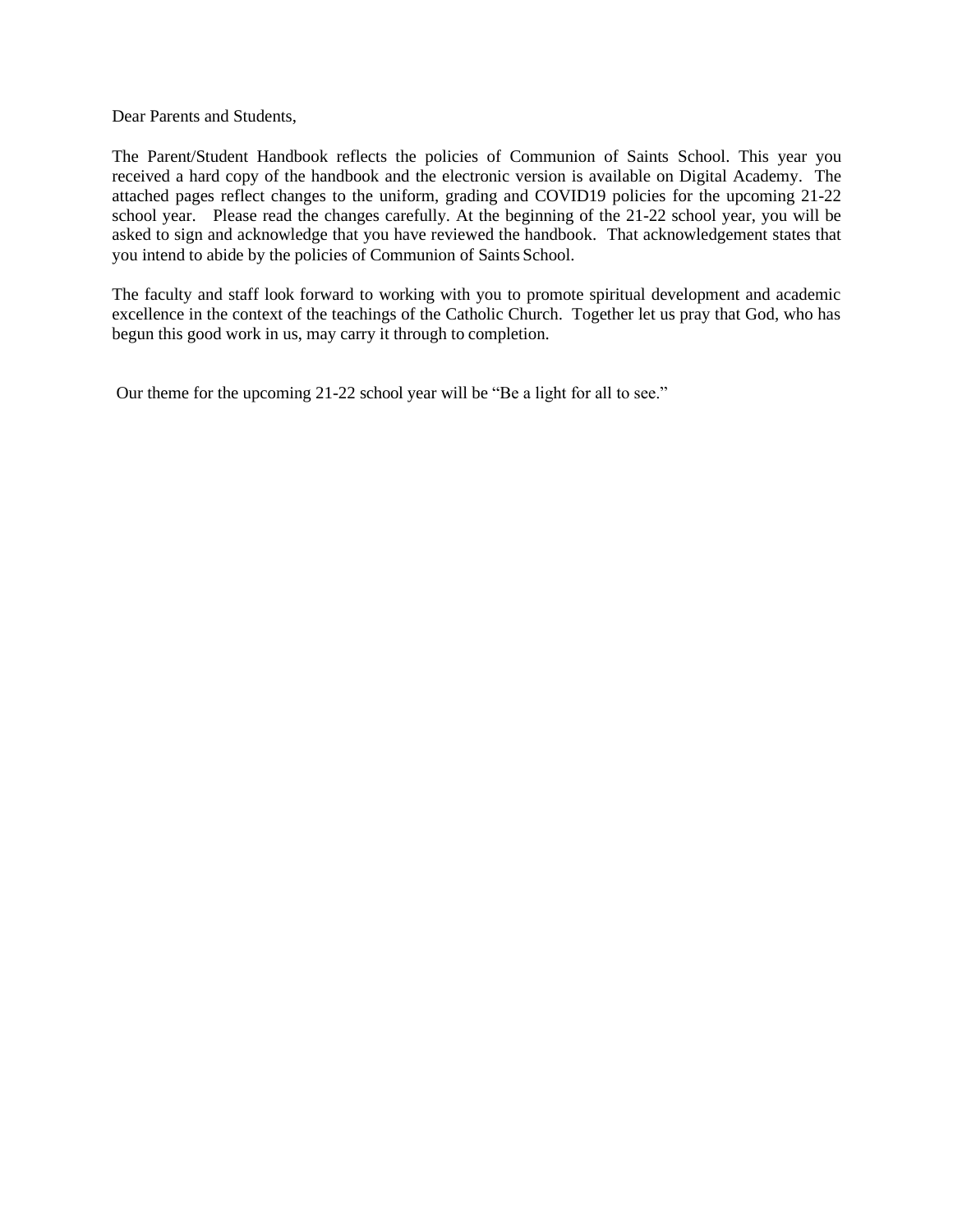# **COMMUNION OF SAINTS PARISH MISSION**

Communion of Saints Parish is a Catholic community, united in one faith in Jesus Christ and committed to living the Gospel through worship, caring for all people and providing a living sign of Christ's presence.

# **COMMUNION OF SAINTS SCHOOL MISSION**

Communion of Saints Catholic School serves a diverse community and fosters life-long learners and witnesses to the Gospel who are committed to worshipping God and serving His people.

# **DIOCESE OF CLEVELAND OFFICE OF CATHOLIC EDUCATION MISSION**

The Office of Catholic Education is committed to the educational mission of the Catholic Church in the schools of the Diocese of Cleveland. Therefore, our mission is to lead, assist, and support Catholic school communities in providing quality education infused with Gospel values.

# **PHILOSOPHY**

Communion of Saints School recognizes that the school is a part of the broader mission of Communion of Saints Parish itself. This parish school is supported and enabled by a faith-filled and faithful community to perpetuate the mission of the Catholic Church on earth.

We believe that every person is a unique creation of God, is redeemed through Jesus, is filled with the Holy Spirit, and has eternal destiny. We believe that Catholic education begins, as with life, in the heart of the family. Parents, the primary educators, instill and nourish values deeply human, deeply spiritual. With the parents, we are committed to each child's total education: spiritually, physically, intellectually, socially, and emotionally. We believe that by proclaiming, celebrating, and living the message of Jesus, we lead each child to a deeper sense of self-acceptance, and love of God and others. We believe that at Communion of Saints School, by integrating religious truths and values with the entire educational program, Communion of Saints School children develop a sense of commitment to parish community, to peace and justice, and to the respect for life and the environment of a distinctly Catholic manner.

#### **ACCREDITATION**

Communion of Saints School was fully accredited by the Ohio Catholic School Accrediting Association (OCSAA) in May 2019.

# **TEACHER LICENSURE/CERTIFICATION**

All teachers of Communion of Saints School are certified by the State of Ohio and certified by the Diocese in Religious Instruction. Each teacher strives to teach and act consistently with the philosophy, goals, and policies of the Diocese of Cleveland and Communion of Saints School.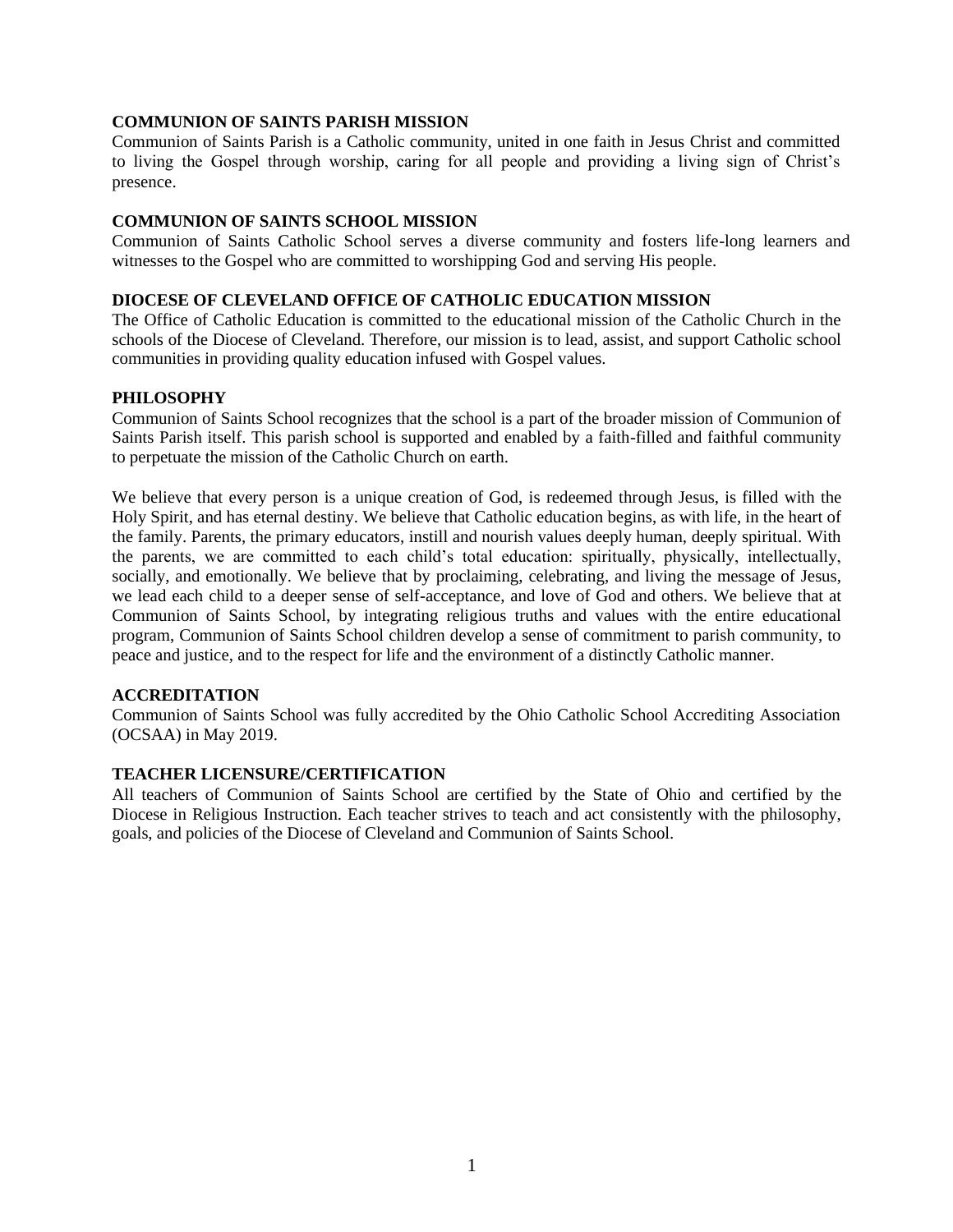# **EDUCATIONAL OBJECTIVES**

<span id="page-4-0"></span>The educational objectives of Communion of Saints School are as follows:

- To aid the student in becoming a knowing and loving Christian.
- To provide religious instruction in keeping with the child's intellectual capacity and to provide opportunities for meaningful participation in prayer, liturgy, and frequent reception of the sacraments.
- To provide an environment of peace and justice.
- To provide motivation and opportunity for Christian service in the home.
- To provide opportunities for parent involvement in the development of the spiritual growth of the child.
- To provide educational opportunities that focus on academic excellence.
- To instill an appreciation of the visual arts, music, and literature.
- To celebrate the personal dignity of everyone by developing an understanding for other cultural and religious backgrounds based on the Gospel message of love.
- To instill in the child an awareness and appreciation for the spiritual and secular communities in which theylive.
- To encourage the application of Catholic insight to the needs and problems faced by individuals and society.
- To develop a habit of correct judgment in moral situations that will lead to self- discipline.
- To empower each child to recognize the significance of membership in the school family to become an independent, loving member of society.
- To provide a safe and secure environment for learning.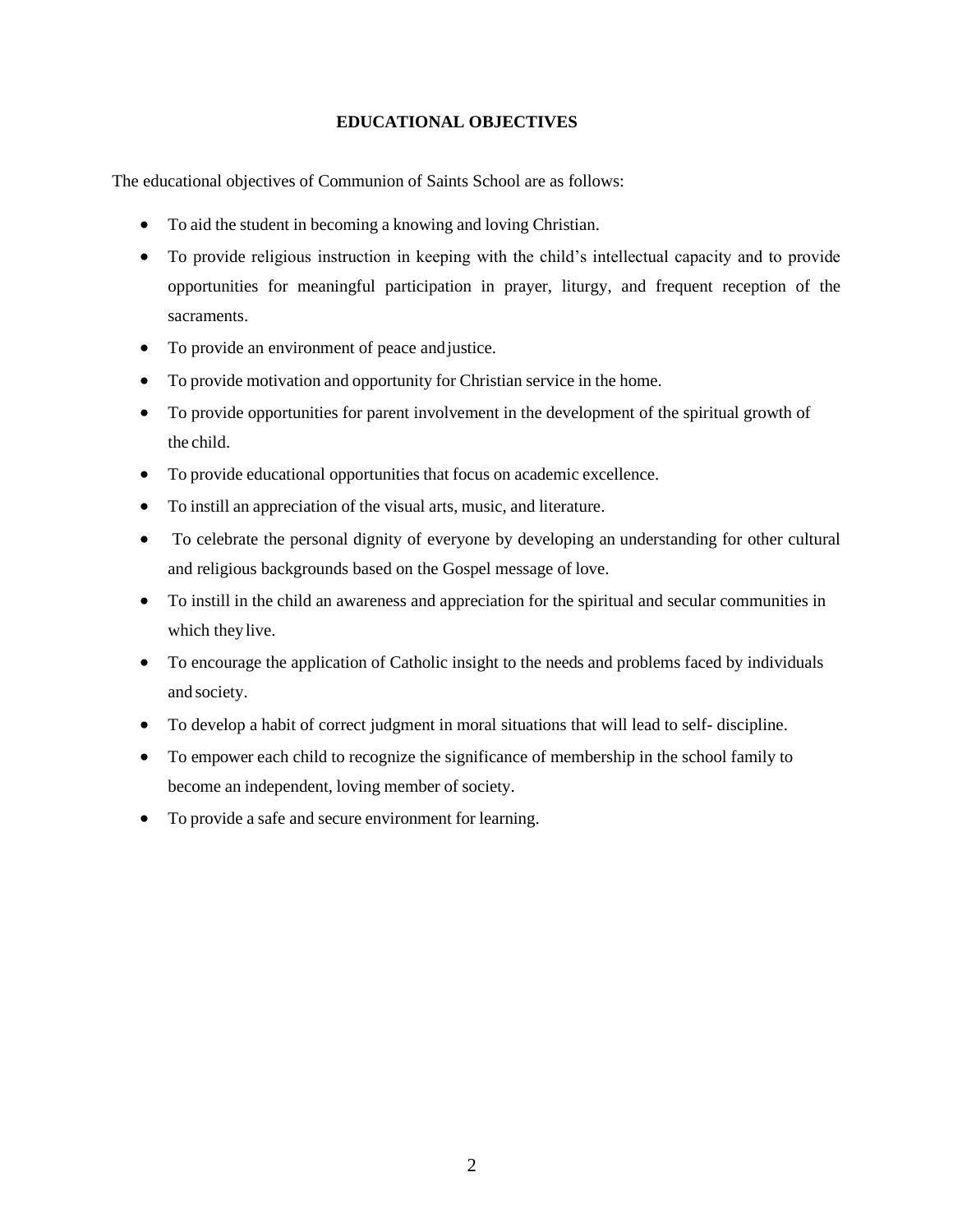# **ADMISSION POLICY**

<span id="page-5-0"></span>Communion of Saints School admits students of any race, color, and national or ethnic origin to all the rights, privileges, programs, and activities generally accorded or made available to students at the school. It does not discriminate based on race, color, national or ethnic origin in the administration of its educational policies, admissions policies, or athletic and other school-administered programs*.*

Students are admitted to Communion of Saints School in the following order of priority, provided that the school can provide for their continued spiritual, academic, and social development.

1. Children of active, registered Communion of Saints parishioners. A meeting with the pastor is required for all newly registered families. To be considered an active, registered parishioner of Communion of Saints Parish, we strongly encourage:

- o Families are to be registered as members of Communion of Saints Parish
- o Families must faithfully attend weekend mass as evidenced by offertory envelopes regardless of whether a donation is made.
- o Parents are to ACTIVELY support Parish ministries and school functions.
- 2. Children of other faiths, living within the Communion of Saints Parish canonical boundary and the canonical boundaries of area parishes without schools.
- 3. Catholics from parishes with an elementary school: i.e., non-parishioners who are registered, attend, and contribute to a parish with an elementary school with the specific written permission of the Pastor.
- 4. Non-Catholics: i.e., children of families of other faiths who desire a Catholic education.

Children entering Kindergarten must be five (5) years of age by September 30<sup>th</sup>.

Students applying for Admission in Grades 1-8 must present a copy of the most current report card and standardized test results. Students applying for grades K and 1 will be administered a Brigance screening test. Grades 2-8 will be administered a screening test to check for grade equivalence. These will be reviewed to determine whether the program at Communion of Saints School will meet the educational needs of the student. An interview with the student is also part of the admission process.

At the time of registration, all new students seeking admission to Communion of Saints School must present:

\*Birth Certificate

\*Baptismal Certificate (Catholic applicants only)

\*Report Cards

\*Standardized Test Results

\*Record of IEP/ISP or other educational plans/modifications

\*Behavior and Attendance Records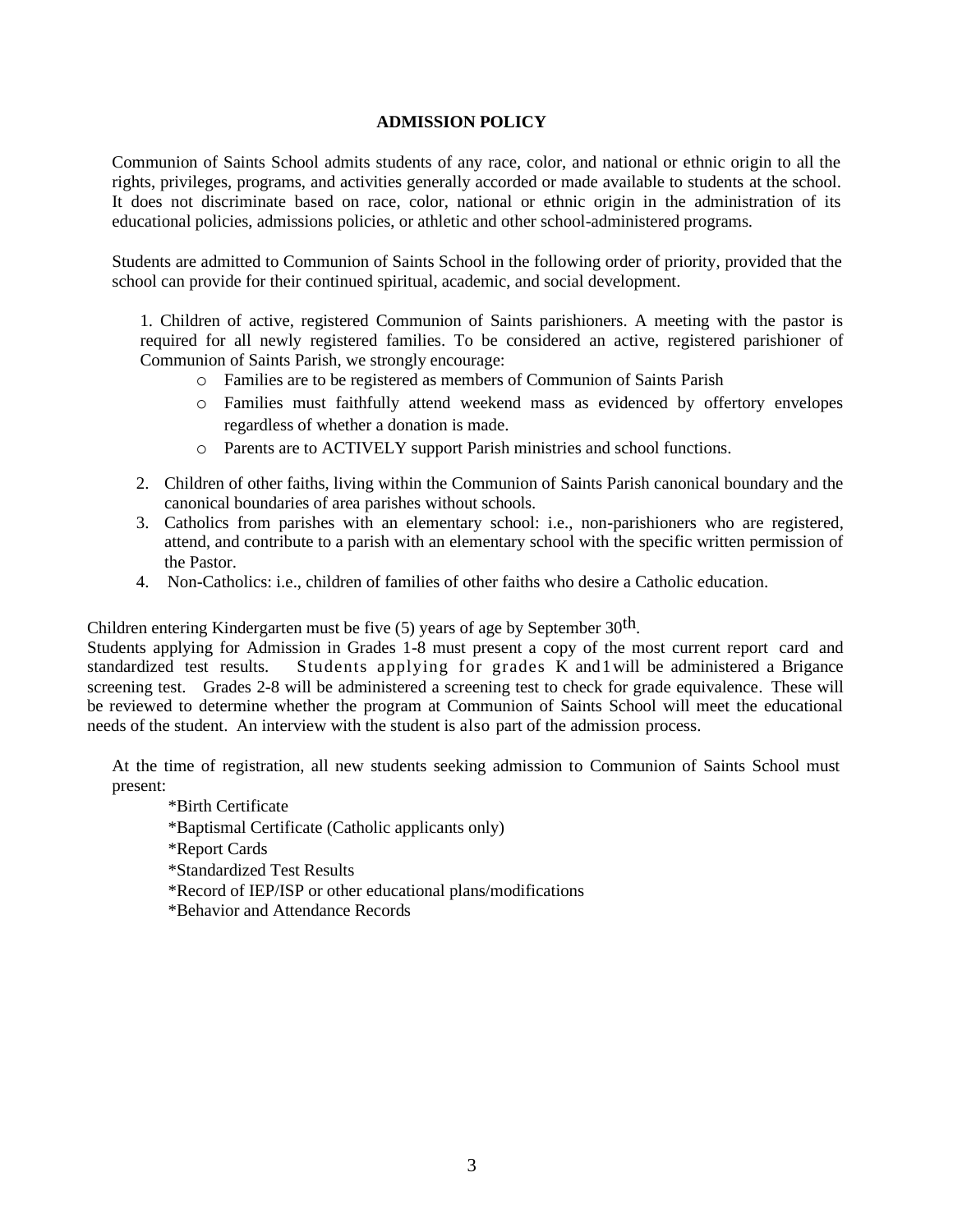Communion of Saints Parish actively supports the mission of Communion of Saints School as a vital presence in our parish life and as a part of the parish's future. It is the strong conviction of the community of Communion of Saints Parish that family participation in the life of the parish is essential to the educational and faith formation of the students. Therefore, parishioner support of both church and school through prayer, service, and sacrifice is fundamental to the growth of our parish community.

# **TUITION & FINANCIAL AID**

#### <span id="page-6-0"></span>**Tuition**

Tuition costs are reviewed annually by the pastor, principal, and Communion of Saints Parish Finance Council.

# Option 1:

**Monthly Payments**: 10 or 12 monthly payments through FACTS Management. This is an automatic deduction from your checking account. The first payment is due in May/July respectively.

# Option 2:

Full Payment: Payment in full, including Registration Fees, by June 30th. Families are offered a \$50 discount for choosing this option. All "Pay in Full" accounts must be paid by June 30, or a FACTS agreement will be required**.**

**Full Funding:** An agreement is made to make a tax-deductible contribution (in addition to regular tuition) to the school. This contribution may be made monthly, quarterly, or in one full payment. Details of Full Funding are available in the school office.

#### **Registration Fee**

The registration fee covers instructional expenses. The fee covers Digital Academy platform, Weekly Readers, Scholastic and Scope magazines, take home folders, science fees, snack fees and assignments books. This fee is non-refundable and is required to hold a place in class.

#### **NSF Fee**

There will be a \$35 fee charged for any checks returned for non-sufficient funds. This fee must be paid in cash, money order, or cashier's check.

#### **Financial Aid**

Diocesan Tuition Assistance Awards are dispersed yearly to families in need. To apply, families must complete a FACTS Grant and Aid request online and include all required tax documentation and the application fee. The first deadline to apply is March 15; a second application period ends June 1.

Parish Tuition Assistance Awards are dispersed yearly to families in need. To apply, contact the school office. Families must have a FACTS Grant and Aid form on file to be eligible for parish assistance.

A Parish Grant is given to all registered families in Communion of Saints Parish who are practicing Catholics.

Tuition accounts must be kept current. When accounts fall into arrears, access to grades/report cards will be restricted. Tuition accounts must be current/paid in full to access grades online, report cards to be sent home and grades/records to be forwarded to a new school, including high schools.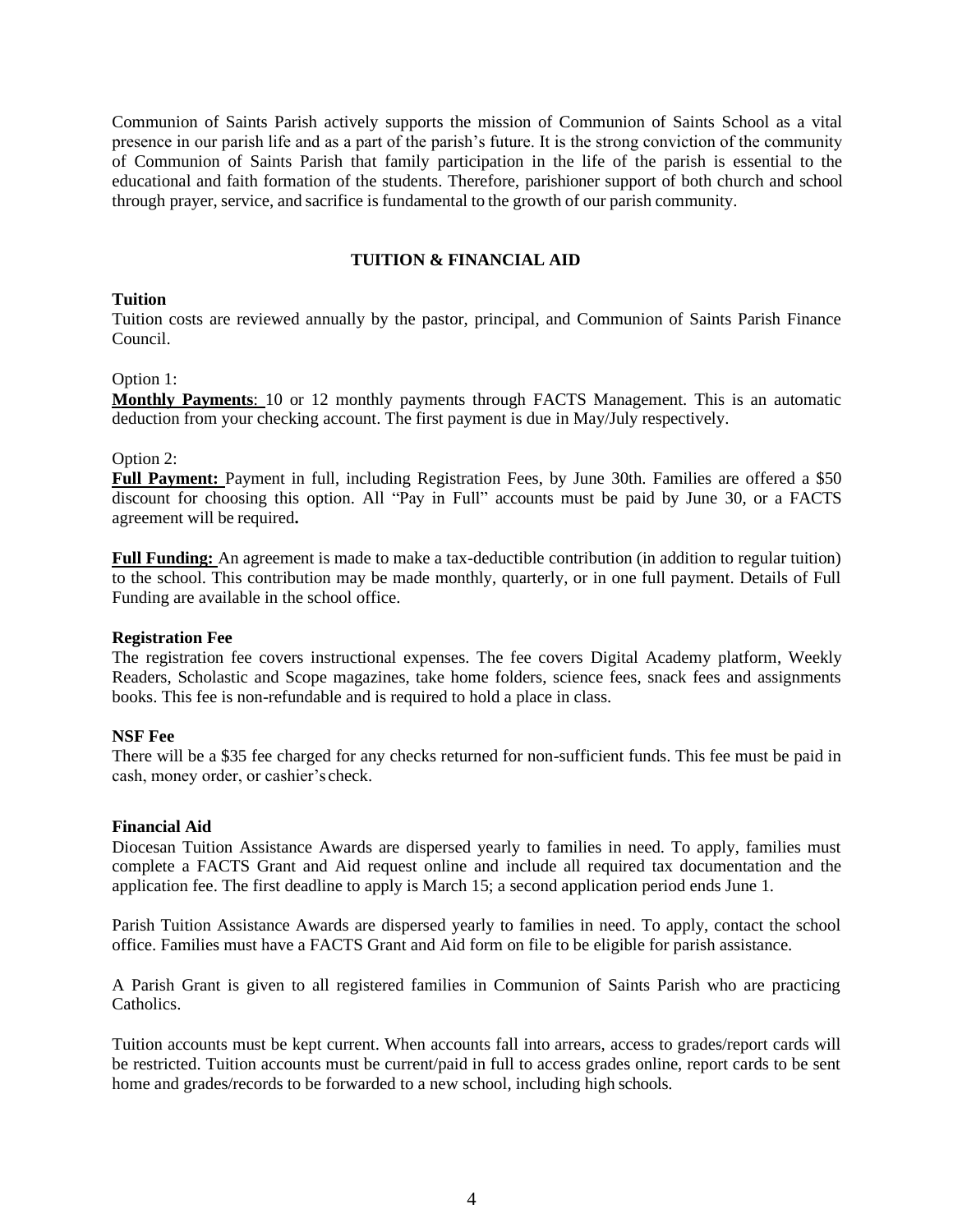# **ATTENDANCE POLICY**

Children between the ages of six and sixteen are required by law to attend school, punctually and regularly. Punctual, regular school attendance is important for success and for building habits and attitudes of responsible behavior important for life.

#### **Regular Hours 7:30 AM – 2:30 PM**

At Communion of Saints School, we work in partnership with parents to enable each child to develop as an independent learner. Parents should allow their child(ren) to enter the school building on their own each morning. To monitor the occupants of the building, comply with privacy laws, and to limit the disruption to the learning process, parents are asked to report to the office upon entering the building.

Before School Care hours are from 6:30 – 7:30 AM. All students arriving during this time frame will be sent to the Before Care Room and their families will be charged for this service. \*Subject to change based on social distancing requirements due to COVID19.

#### **Absence**

Ohio State Bill 321 requires that parents notify the school the morning of the day of a student's absence. Absences are to be called into the school office (216-932-4177 ext. 210) by 9:00 AM. The school is required to contact the parent at home or at work if the school has not been informed about the absence.

**Students must be fever-free without medication for 72 hours before returning to school.** Students who are identified by clinic staff as having a fever during the school day will be sent home and will not be allowed to return to school the next day as this would not allow for the 72-hour protection to the school community.

Students are responsible for all work missed during an absence. Teachers are willing to give assistance as needed; however, it is the duty of the student to request missing assignments and complete them. Parents and students should remember that although the student can make up missed work, the daily interaction between the students and teacher cannot be recaptured.

Students who are absent due to illness have one school day for each day of absence to make up the missed assignments, quizzes, or tests. For example, a student who was absent three days would be given three *school* days to complete the missed work. Weekends are not counted as make-up days. These make-up days start the day the student returns, even if he/she has not approached the teachers.

When a student is absent for **three or more days due to illness**, a parent may call the school office before 9:30 AM to arrange for homework assignments. Teachers cannot be expected to prepare missing work packets for same day absences.

For short absences, students should consult Digital Academy for a list of assignments. Students should consult with their teachers when they return to school. It is not advisable to rely solely on classmates.

Arrangements for regular classroom tests missed because of an absence are to be made with the individual teachers. These tests must be taken within one week of the original test date.

School will close if the percentage of students absent due to illness reaches the proportion benchmark listed in our safety plan.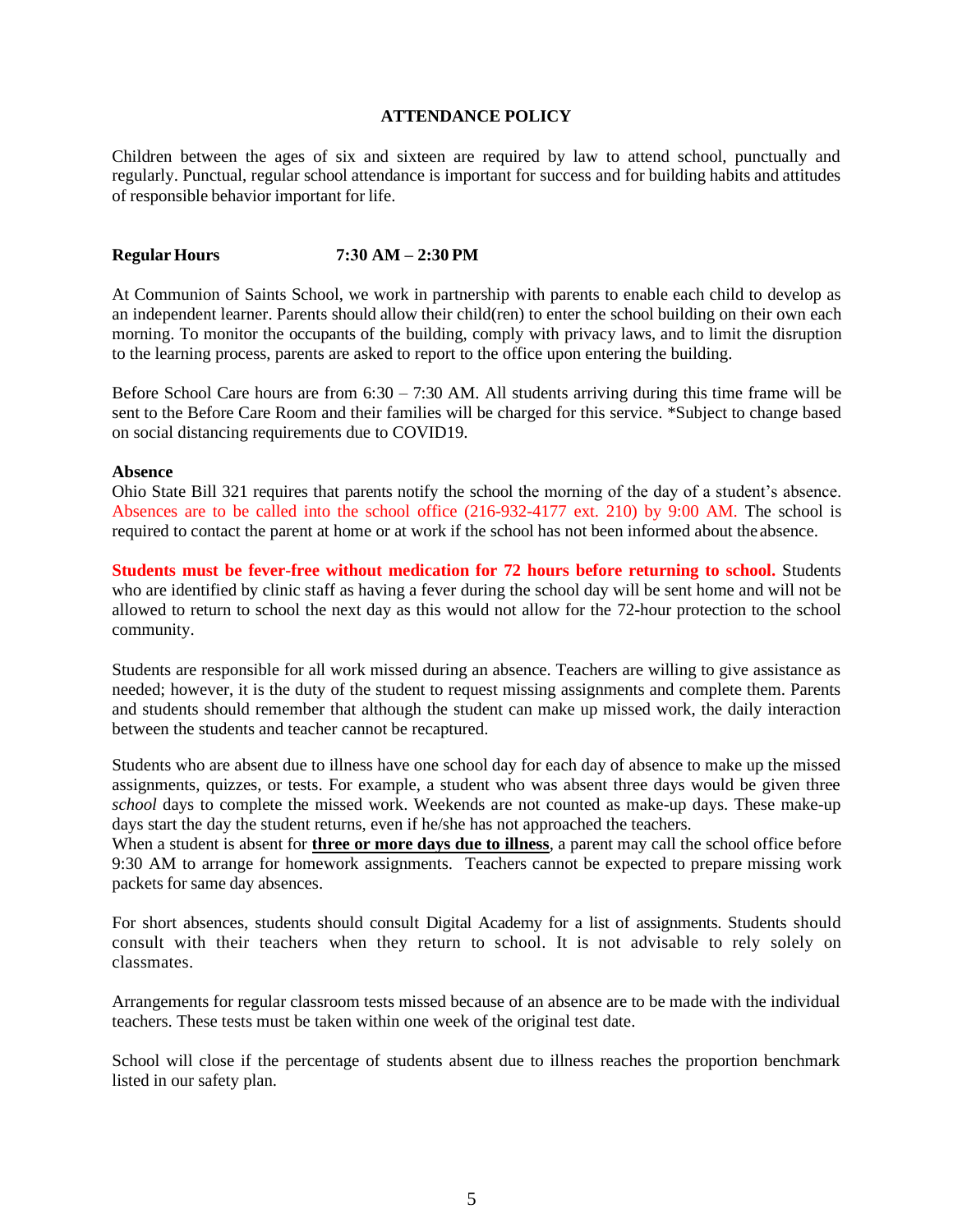# **School Hours:** 7:30am- 2:30pm

# **Tardiness**

Students are to be unpacked and settled in class between 7:30-7:45am. Instruction begins immediately at 7:50am. Since tardiness interferes with the child's progress in school and disrupts the classroom, parents are requested to see that their children cultivate a habit of punctuality.

Students who enter the building after the **7:45AM** bell are considered tardy. These students must report to the office for a tardy slip that is then given to the homeroom teacher.

Habitual tardiness is unacceptable. It is imperative that students learn the importance of punctuality and understand the implications for future potential enrollment, not only at Communion of Saints but also for high school placement.

Habitual tardiness may impact the opportunity to re-register at Communion of Saints the following year.

For a tardy to be considered EXCUSED, the office must receive a note from the doctor's appointment. Teachers will not be required to stop class to give missed information to a student who is tardy. Any quizzes or tests taken during the unexcused tardy will receive an automatic zero.

Tardy minutes will be tallied to determine if and how many school days may have been missed with the accumulation of tardy minutes. These minutes will be assessed using the Ohio House Bill 410 requirements for attendance.

# **Medical or Dental Appointments**

All medical and dental appointments should be made outside school hours. Students needing medical appointments during school hours require a written note by the parent. Parents are required to sign out their child. If the child returns to school during the same school day, he/she must be signed back into school in the office by a parent. Students who are away from school for an appointment for 2 hours or more will be counted as absent for ½ day.

# **Accident or Illness**

*In case a child needs to be sent home because of an accident or illness, parents are notified as soon as possible and are asked to arrange to have the child taken home within 45 minutes of the notification.* The Emergency Medical Authorization form should indicate the names of the persons to contact should it be impossible to reach the parent. It is expected that an ill child will be picked up by a parent/guardian within an hour of being notified. Ill students cannot be housed in the school's clinic for extended periods of time. Before the child may be released from school, the parent or authorized person must come to the office to sign the Early Dismissal Log.

#### **Leaving the Premises**

If a child must leave the building, he/she must be signed out and accompanied by a parent/guardian or written designee, and if returning to school, must be signed back in upon his/her return.

# **Vacations**

The school calendar provides for extended weekends throughout the school year. Parents are encouraged to schedule trips or family outings during these times to eliminate the need to interrupt a child's learning process. If vacations are taken, parents should give the office and homeroom teacher written notification of the child's impending absence. AFTER the vacation, the student should contact the teacher(s) to get missed work. **No assignments will be given for students to complete while on vacation.** Exceptions to this include long-term projects previously scheduled and standard weekly assignments (for example, spelling, vocabulary units, and math facts). Students are responsible for mastery of material presented during their absence. Work is to be completed within one week of the student's return unless other arrangements are made with the teacher.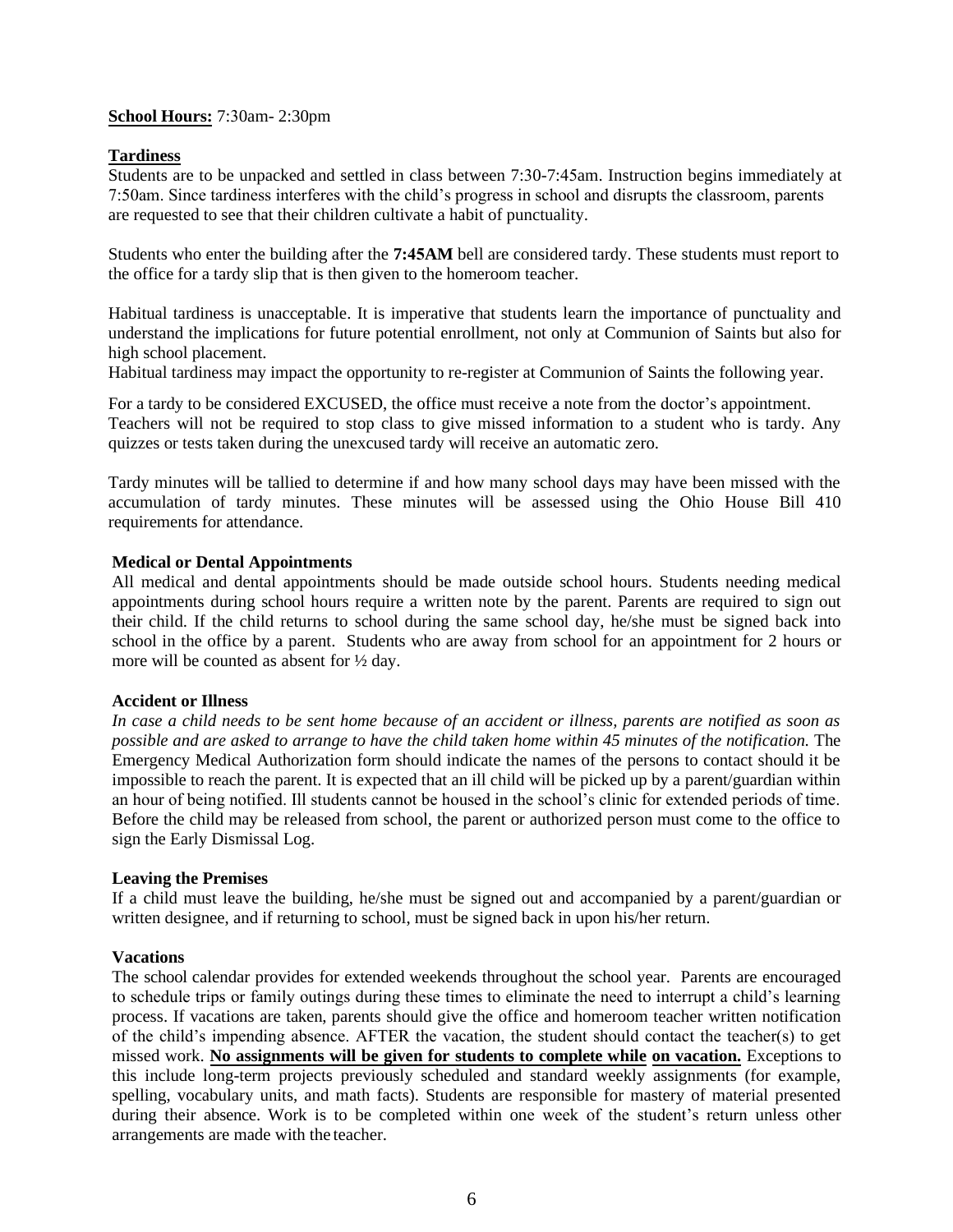# **Forgotten Items**

Forgotten items may be brought to the office. They may not be taken directly to the student's homeroom.

# **Severe Weather/Emergency School Closing**

In case of severe weather emergency, the official announcement for school closing may be heard over local television stations Channels 3, 5, 8, and 19.

If CLEVELAND HEIGHTS-UNIVERSITY HEIGHTS SCHOOLS close, Communion of Saints School is also closed.

If Communion of Saints School decides to close independently, it will be in conjunction with Gesu School.

# **HOME SCHOOL COMMUNICATIONS**

<span id="page-9-0"></span>To ensure that all communication from school reaches home in a timely manner, Communion of Saints School uses a Thursday folder system. Official folders containing all correspondence are sent home on Thursdays and should be returned the following day. Students are responsible for emptying the contents of his/her folder before it is returned to his/her homeroom.

#### **Mass Communication:**

Digital Academy offers schools the opportunity to contact all parents at one time by email, text, and/or phone call. *Please update your Digital Academy account with the most current email and phone numbers to ensure receipt of important messages.*

#### **Weekly Bulletins**

Weekly bulletins, known as the COS Chronicle, will be posted to Digital Academy and emailed to families through Constant Contact on Thursdays. Monthly calendars are available within Digital Academy and on the school website. Constant Contact allows the school to reach parents and stakeholders to provide information regarding events and emergency information. Please inform the school office of any changes to your contact information.

#### **Emergency Messages**

In an emergency, a message may be given to a child through the office. Parents are not to call a student out of the classroom or interrupt the teacher during school hours to relay messages to students. Parents should not email students during the day to relay messages. All email communication using a school email is for academic purposes only.

# **Digital Academy**

Digital Academy will be utilized as a primary resource of school communication including homework, grades, assignments, weekly plans, and classroom expectations. Parents/guardians may access the information on Digital Academy by registering and using their email account. **It is imperative that parents check Digital Academy regularly to stay abreast of student success throughout the school year**. However, it is also important to remember that what the teacher says in class is the first source of communication, with regards to homework assignments and guidelines.

# **Report Cards/ Progress Reports/Academic Progress**

Academic Progress is updated regularly on Digital Academy. Teachers are asked to post homework daily by 4 pm and update grades once each week. If you have any questions regarding progress, please contact the teacher e-mail. Progress reports for grades 3-8 are available 4 times a year via Digital Academy.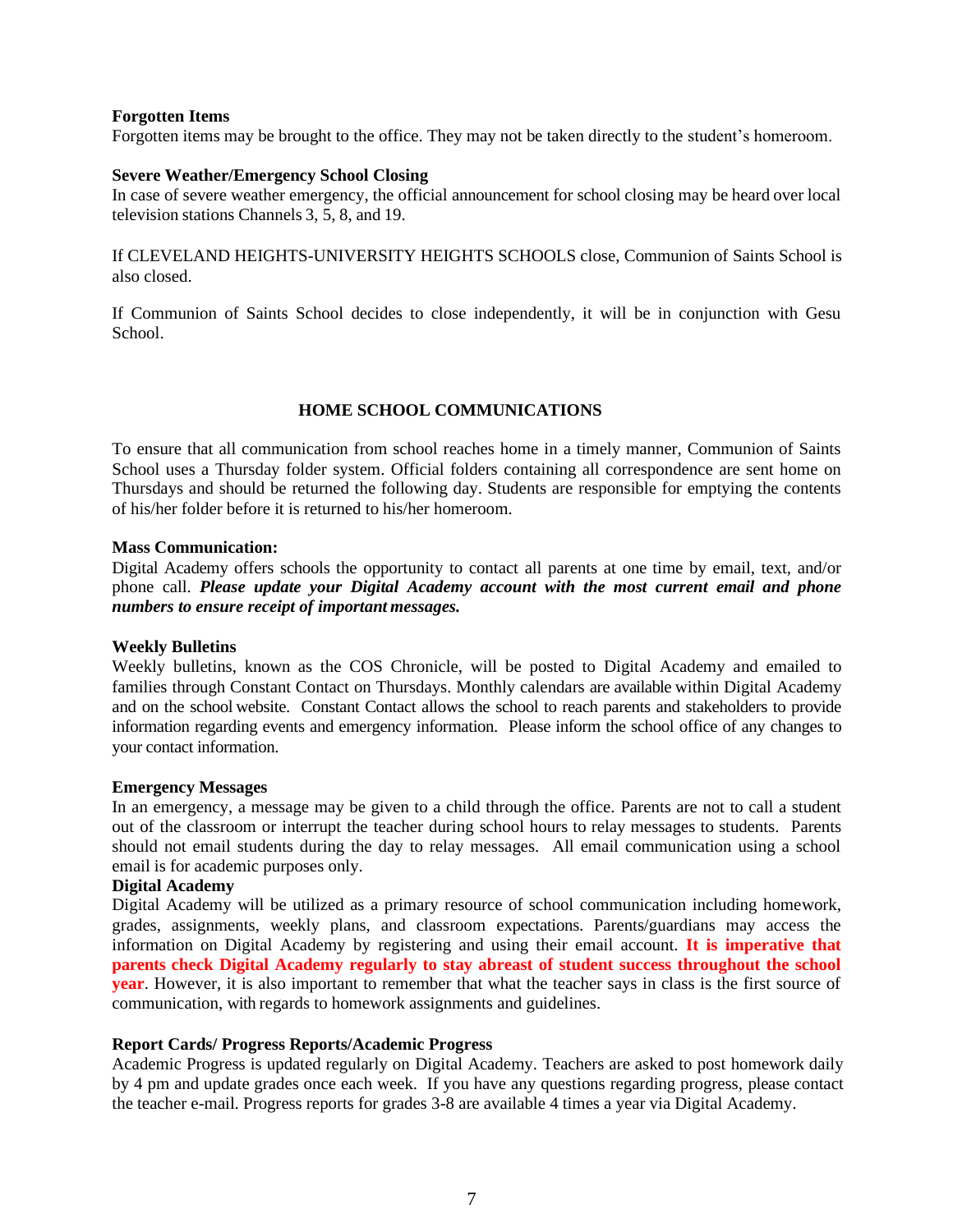Report Cards provide parents with tangible documentation of their child's growth and development, while promoting mutual understanding and helpfulness between home and school. Report Cards are issued four times a year for students in grades 1-8 and 3 times for grade K.

- o Grades 3-8 can access report cards on Digital Academy. After the parent has studied the Report Card and discussed it with the student, the parent should electronically sign the report card via Digital Academy. A hard copy of final report cards will be sent home in June.
- o Grades K-2 will receive hard copy report cards. After the parent has studied the Report Card and discussed it with the student, the parent signs the report card envelope and returns it to the school office. A hard copy of final report cards will be sent home in June.

# **Parent-Teacher Conferences/Phone Calls/ E-mails**

Parent conferences are scheduled twice during the school year. The first conference, scheduled in the fall, is mandatory. The second conference, scheduled during the third quarter, is optional. Communication between home and school is vital, allowing the teachers and parents to work together in the best interest of the student.

If a concern arises at any time during the year, the parent should feel free to contact the teacher for a conference. The parent must confer with the teacher before contacting the principal. Please leave a message for the teacher through the school office or send an e-mail and the teacher will return the call/email at his/her earliest convenience. In your message, leave a daytime phone number where you can be reached, as we respect our teachers' evenings and weekends as a time for them to attend to their own families and homes.

<span id="page-10-0"></span>E-mail is a major source for communication. Each staff member has an e-mail address that is checked and responded to regularly.

# **INSTRUCTIONAL PROGRAM**

# **Curriculum**

In accordance with the Minimum Standards (3301-35-01(B)), the curriculum is developed by the Curriculum Department of the Office of Catholic Education for use in all elementary schools in the Diocese of Cleveland. The following areas constitute our curriculum: religion, language arts (as reading, English, spelling and handwriting), mathematics, science (including health and safety), social studies, fine arts (music and art), and physical education. The curriculum of Communion of Saints School is a K–8 sequential program in all areas. Communion of Saints School implements the Graded Courses of Study prepared by the Office of Catholic Education in compliance with the Minimum Standards referenced above.

# **Textbooks**

Textbooks are selected by the principal and teachers, from the approved lists prepared by the Office of Catholic Education.

#### **Educational Programs**

All students participate in additional educational programs, such as assemblies, field trips that correspond to curriculum objectives, and extra- curricular activities, i.e., Art Show, Science Fair, and Choral Concerts. Participation in such activities may be included as part of the student's academic grade.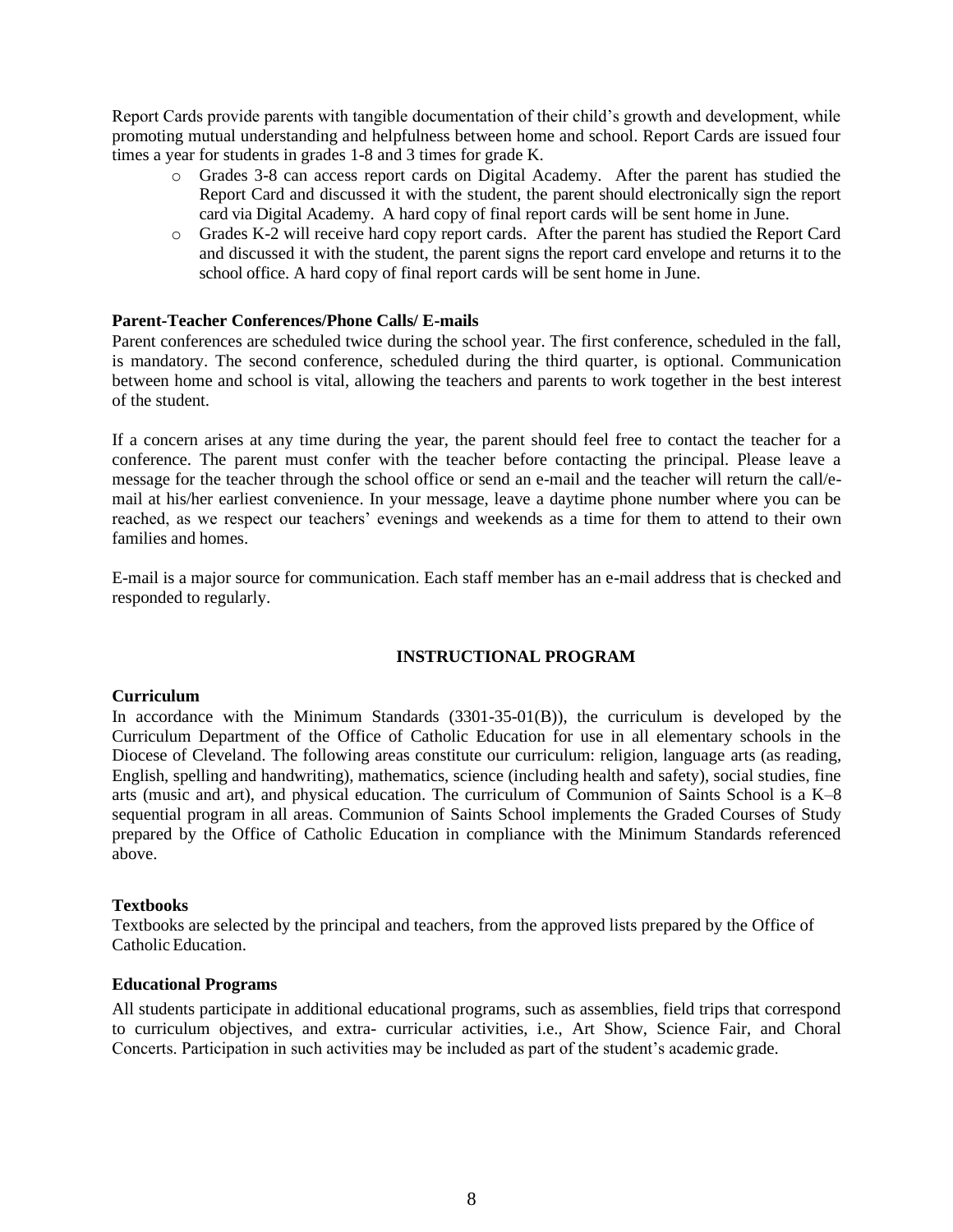# **Field Trips**

- 1. Field trips are designed to correlate with teaching units and to achieve curricular goals. Field trips are re-evaluated each year to determine the trips' compatibility with curriculargoals.
- 2. A field trip is a privilege and not a right.
- 3. There are no "traditional" field trips. Class participation in a particular field trip over consecutive years does not mean that this trip has become a school tradition.
- 4. All grades do not always have the same number of field trips.
- 5. Field trips are permissible for all grades when advanced planning, location, and the experience ensure a successful learning opportunity.
- 6. Individual teachers, in consultation with the Administration, reserve the right to restrict or deny student participation on any field trip due to, but not limited to, poor academic performance and/or poor conduct.
- 7. A written **official permission slip**, signed by the parent, is required before a child will be permitted to attend a field trip activity. Verbal permission **cannot** be accepted.
- 8. Official permission slips will be posted in Digital Academy for parents to print if needed.
- 9. Parents may refuse to permit their child from participating in a field trip by stating so on the proper form. Students who do not attend a field trip will remain at home with the parent and will be marked absent for the day.
- 10. Cell phones are not allowed on field trips unless otherwise directed by the teacher and/or administration. Cell phones with cameras may be used on field trips with the understanding that its use is restricted to that of a camera. Cell phones used for making calls, texting, connecting to the internet or sending pictures will be confiscated by the teachers in charge and turned over to the principal who will return said cell phone to a parent.
- 11. Parents who chaperone a field trip may not bring pre-school or school-age siblings on the fieldtrip.
- 12.All chaperones must be 25 years of age or older, BCI fingerprinted, and Virtus trained.
- <span id="page-11-0"></span>13.All monies collected for field trips are non-refundable.

# **STUDENT EVALUATION**

#### **Monitoring and Evaluating Student Achievement**

Student achievement is monitored based on objectives stated in the Graded Courses of Study and incorporated into the teacher's plan for daily instruction. Procedures for evaluating student achievement include but are not limited to the following: teacher's observation of student responses, directed activities, quizzes, tests, participation in discussions, experiments, projects, oral and written reports, assignments, and written class work.

# **Homework**

Formal home-study is assigned to help students become self-reliant and self-directed. Assignments are designed to reinforce daily lessons, to supplement and enrich class work, and to prepare for certain lessons through various experiences.

Homework is typically assigned each evening Monday through Thursday. Long range assignments are given to develop a sense of responsibility. Reading and study assignments (flash cards, study for test, etc.) are often given to students.

Students are provided an assignment notebook at the beginning of the year in which to write all daily assignments. Extras are available in the school office for \$5. Parents are asked to regularly check this notebook to ensure its proper and consistent use by the student.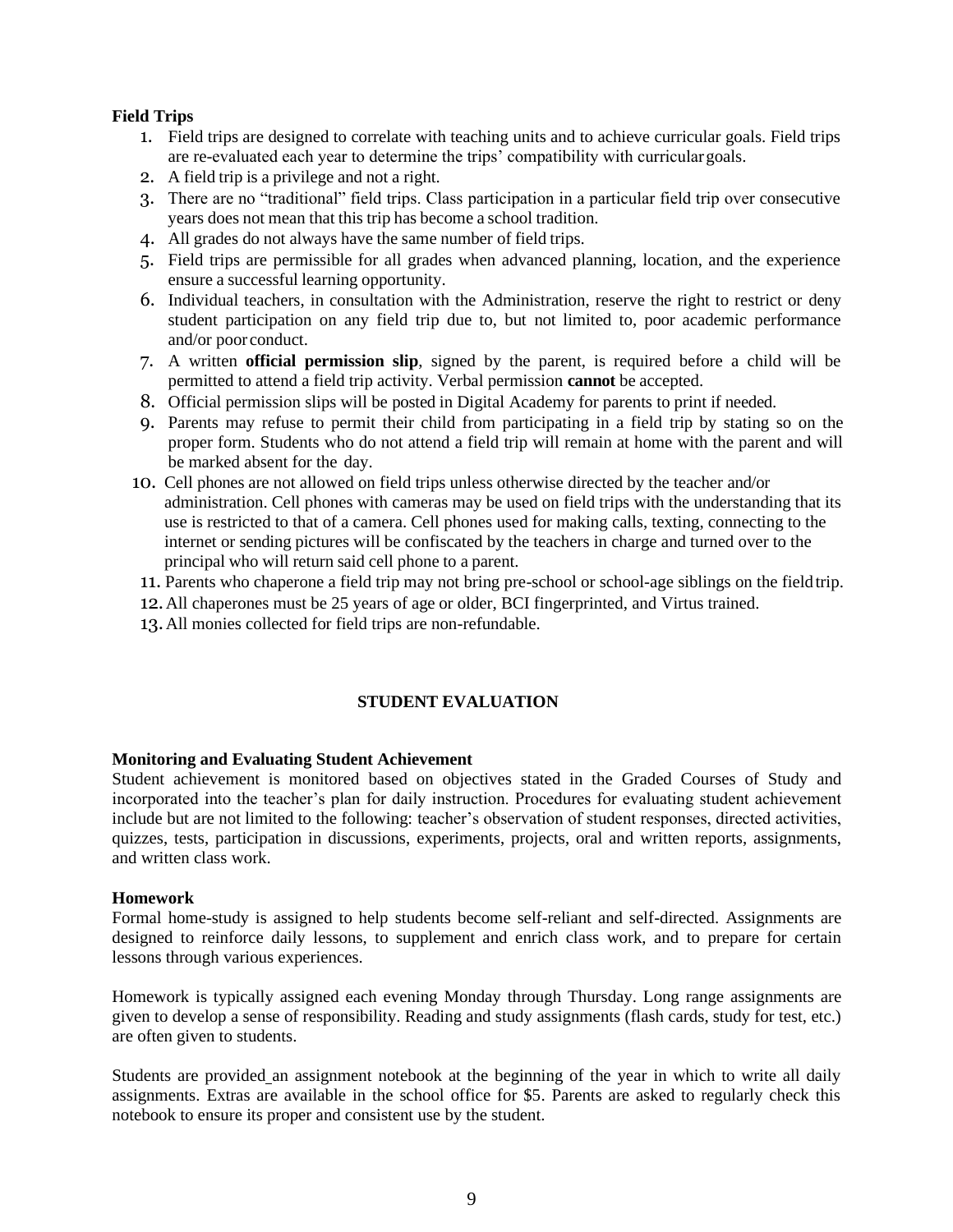Parents should encourage and guide students as they do their work at home, provide a specific time and a quiet place without distractions, help when needed, and check the quality of the student's work.

Since each student has different capabilities and interests, it would be difficult to denote the specific amount of time to be spent on an assignment. The following are general guidelines on the amount of time that should be spent on daily homework. Please remember that the ability level of the child, distractions to his/her concentration, and his/her motivation level all affect the amount of time spent on homework. If a problem arises, the teacher should be contacted.

Grades 1-2............................. 15 to 30 minutes Grades 3-5............................. 45 to 60 minutes Grades 6-8............................. 30 to 45 minutes per subject

Homework may be included in the computation of a grade. This is at the teacher's discretion.

# **Standardized Testing**

The standardized testing program is designed to provide a systematic means of assessing student mastery of basic skills and evaluating the academic programs of the school. Results of all standardized tests are sent home to parents once the faculty and administration has had the opportunity to read and evaluate them. Parents are encouraged to contact their student's homeroom teacher if they have questions concerning the results of any standardized test.

Students in grades K through 8 are given the NWEA Map Test three times a year to measure the progression of skills in reading, language, mathematics, and science, depending on the grade. Students in grades 1 through 8, who receive government funding, may also be required take the Ohio State Test in compliance with guidelines set forth by the State of Ohio**.**

The ACRE (Assessment of Catechesis/Religious Education) is administered to students in grades 5 and 8. These assessments evaluate the effectiveness of our religion curriculum.

# **Promotion**

Promotion to the next grade level is based on the satisfactory completion of the respective grade level work. The Administration may recommend tutoring, or summer school classes as requirement for promotion when, after conferences with teachers and parents, it is believed that such action will better prepare the student academically or emotionally for the next grade. Final determination of whether a student is promoted or not lies wholly with the Administration.

# **Retention**

Retention is considered in individual cases after thorough discussions between the teacher(s), administration, and parents. Discussion regarding possible retention may occur as early as the beginning of the third quarter, and *initial* discussion of potential retention will never occur after the first week of the fourth quarter. Retention may be considered if it is deemed that a student has not mastered grade level material. Students in grades 4-8 who are at risk of retention may be put on an academic contract to put them back on the path to promotion.

The government requires that students who receive the EdChoice/EdChoice Expansion Scholarship in 3<sup>rd.</sup> grade must receive a passing score on any state-approved tools for reading screening. We are legally bound to retain any 3<sup>rd.</sup> grade student receiving government assistance who does not receive a passing score on any of the assessments.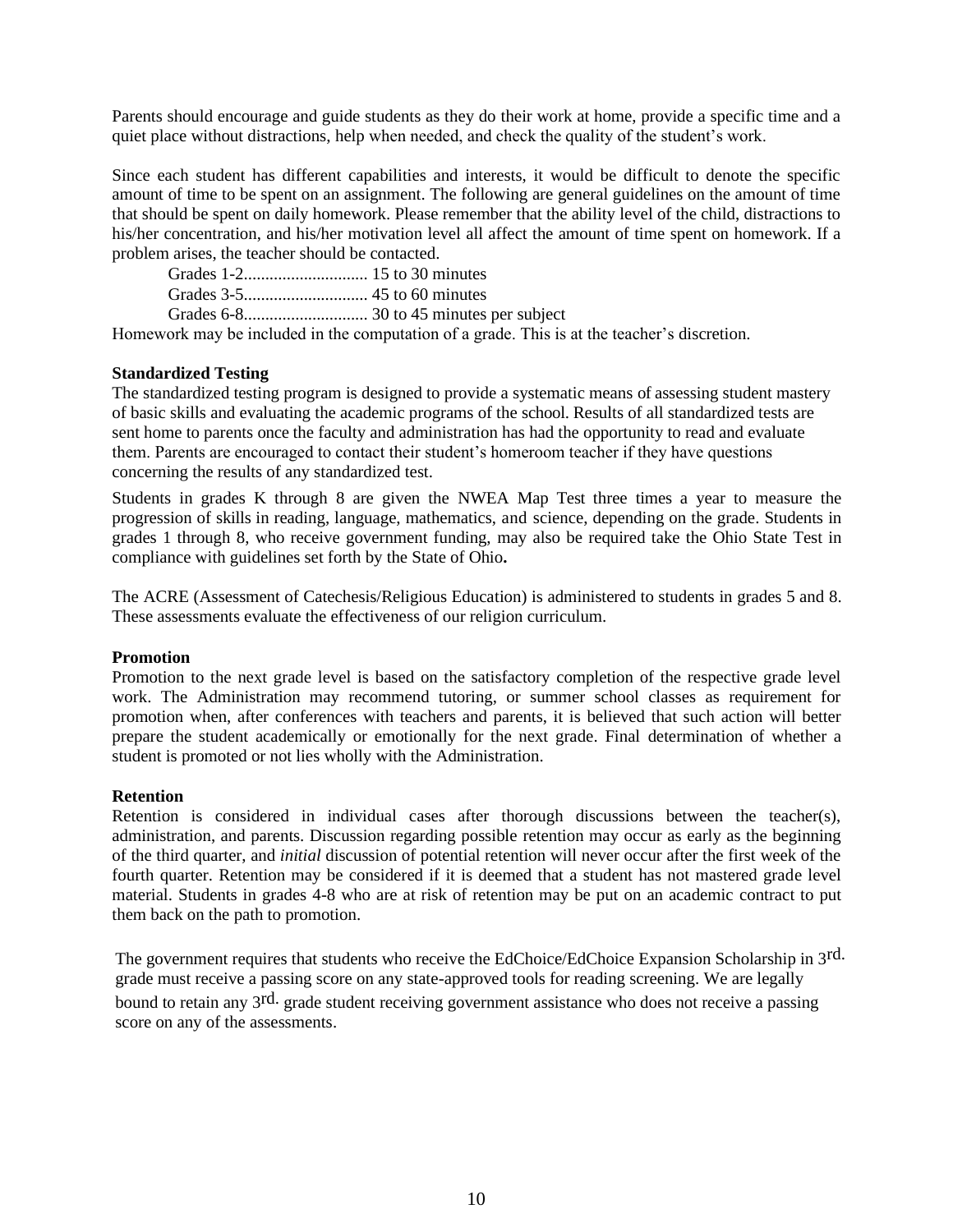The final decision to retain the child is made by the principal, in consultation with the teacher and parent. (Secretariat for Education Policy 5116) Consistent with the Ohio Revised Code, it is the principal who makes the final decision as to the promotion or retention of a student. The retention decision will be presented to the parent/guardian in writing and must be accepted in writing by the parent/guardian. Should the parent/guardian disagree (and thereby refuse) the retention decision, this fact should be documented in writing. The principal reserves the right to not enroll a student for the following school year if the parent/guardian chooses not to have his/her child retained.

# **Acceleration**

Acceleration is considered on a case-by-case basis. Acceleration must have the approval of the teacher, principal, parent, and student. The basis of acceleration includes consistent and outstanding intellectual and academic achievement in most major subject areas and superior social maturity.

# **Graduation**

<span id="page-13-0"></span>A graduation ceremony is held for students completing eighth grade. The ceremony is held in conjunction with an appropriate religious service and is followed by a reception.

# **EDUCATIONAL RESOURCES**

# **Auxiliary Services**

The services of a school counselor, speech and language pathologist, Intervention Specialist, and nurse are available through Auxiliary Services Funding. All positions are part time and are filled by a thirdparty provider.

# **Speech, Language, and Hearing Services**

All students new to Communion of Saints School (Grades K–8) are screened for language/speech problems. Children referred by the professional staff, parents, or physicians are given a threshold-hearing test. For students identified with speech, language, or hearing problems, the pathologist plans an individualized follow-up program and maintains on-going parent and teacher contact.

#### **Psychological Services**

Psychological services are available one day a week. In addition to assessing students experiencing difficulties in school, the psychologist is available for counseling. The psychologist and/or counselor must have written parental permission to assess a student. The psychologist may suggest behavior modifications to be utilized at home and/or at school to assist the child. A parent conference is conducted to inform parents of any testing results and state recommendations. Parents may request psychological testing through the Cleveland Heights-University Heights school system. After the public school assesses the educational needs of referred students, an individual plan may be created, and periodic evaluations and parent conferences are conducted.

Teachers will be made aware only of the fact that the student has an appointment with the psychologist. Testing results and/or recommendations will not be shared with the teacher unless parental permission is given, *and* the knowledge is deemed important for the child's progress. The principal will be kept aware of all testing procedures, results, and recommendations.

#### **Remedial and Supportive Instruction**

Individual tutoring by a certified teacher is provided for children with diagnosed learning disabilities on all grade levels. Individual and small group instruction in reading and math are given to those students who qualify. Such interventions may be provided through Title I instruction or an Intervention Specialist. All efforts will be made to provide tutoring for students who are struggling in a specific subject area but do not qualify for special education services. Such tutoring depends on the space available in the schedule of the Intervention Specialist; no guarantee of services is offered.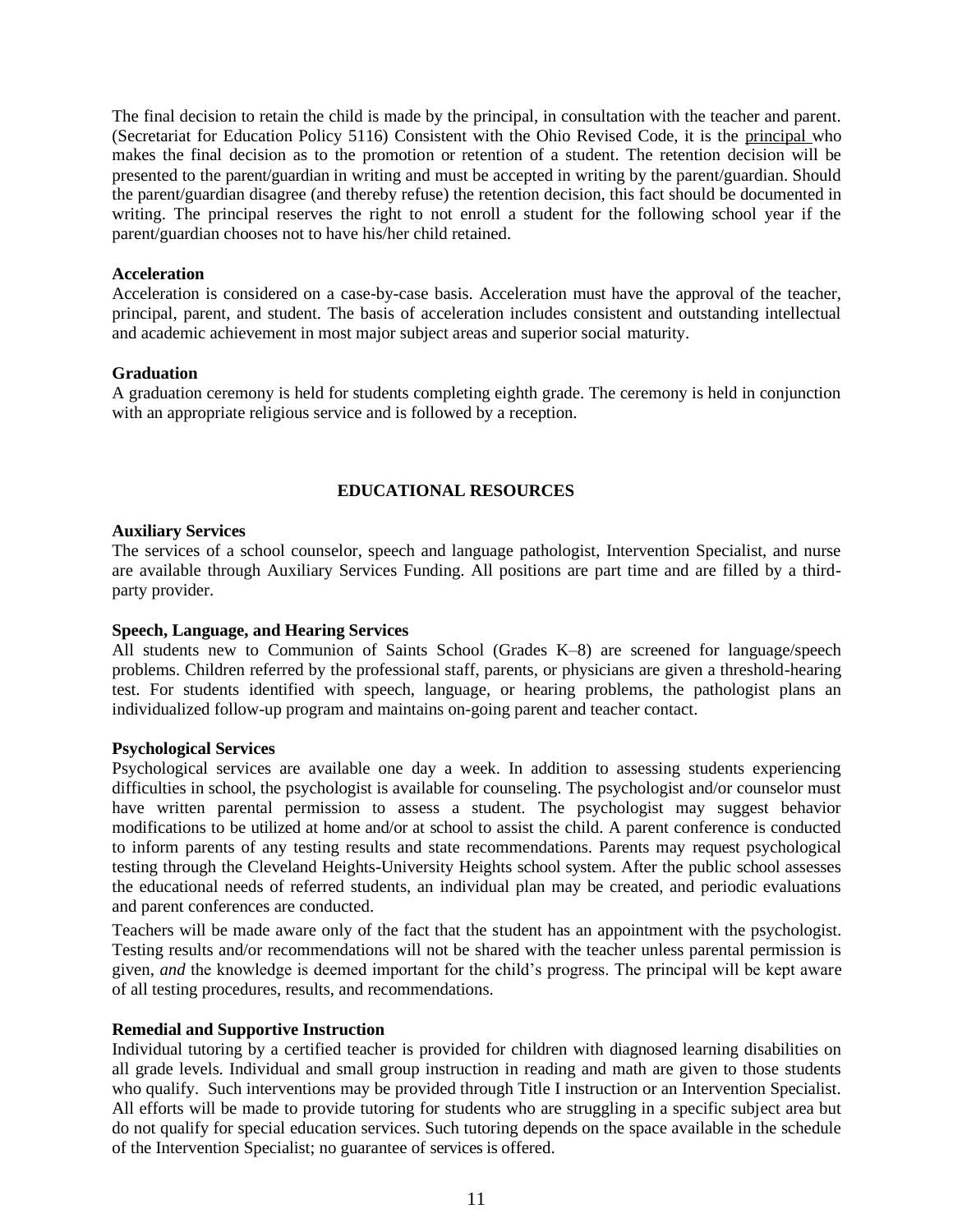# **Enrichment Instruction**

Advanced mathematics is offered to students in grades 7 and 8. Teachers will use MAP scores, grades, and work ethic to decide placement for the advanced math class.

**St. Ignatius Math Program:** Upcoming eighth grade students may also test into the St. Ignatius math program. This must be done by the parents/students at the end of the seventh-grade year. **All testing for admission to this class is done directly with St. Ignatius High School. Please contact them for more information.** Transportation to St. Ignatius is not provided by Communion of Saints School.

# **Library**

The school has a well-equipped library staffed by parent volunteers. During their weekly visits, students are encouraged to choose good literature and develop their background of leisure reading experiences.

The following rules are to be observed:

- 1. Borrowed books are to be returned on time and in good condition.
- 2. Lost books must be paid for or replaced. Notification of lost/damaged books will be sent home at least once each quarter. Parents are encouraged to assist their children in locating lost books and returning them to the library. Non-compensation for lost books may result in report cards being withheld.
- 3. The library is run by parent volunteers. Any student who does not maintain proper conduct may have library privileges revoked.

# **Science and Technology**

Communion of Saints School boasts two science labs, one for upper grades and one for the lower grades and a lab lecture room located on the bottom floor. These air-conditioned labs provide the space for hands-on activities and experiments.

The school is equipped with Activ Panels in each classroom, iPads and chrome books are available and can be assigned to students with a 1:1 ratio. Students must sign the Acceptable Use Policy and loan form before being allowed access to any computers. Communion of Saints has wireless internet access.

# **HEALTH AND SAFETY**

#### <span id="page-14-0"></span>**Emergency Response Plan:**

At the beginning of each school year, or when a child joins Communion of Saints School, parents are asked to submit a child's medical record, including any medical conditions and medications. **Emergency medical authorization paperwork must be turned in to the school office NO LATER THAN THE FIRST DAY OF SCHOOL. Without such paperwork, a student may be denied admittance to Communion of Saints School.** A clinic is maintained for first aid and emergencies. A school nurse is on duty four  $(4)$  hours a day for  $(5)$  days per week.

#### **COVID 19 & Communicable Diseases**

To minimize the spread of COVID-19 and other disease, students/families are to:

- Complete the daily health assessment and temperature check **before sending students to**  school each day. Health assessment includes confirming that your child does not display symptoms which include chills, shortness of breath, fatigue, body ache, headache, loss of taste or smell, sore throat, congestion or runny nose, nausea, vomiting, or diarrhea.
- Appropriately report symptoms or exposure related to COVID-19.
- Keep your child(ren) home if there is any question about their health or they are unable to wear a mask if required, due to congestion etc.
- If you are called to pick up your child due to illness, please do so within 1 hour of receiving the call.
- Provide child(ren) with cloth face coverings for use while in school (laundered on a regular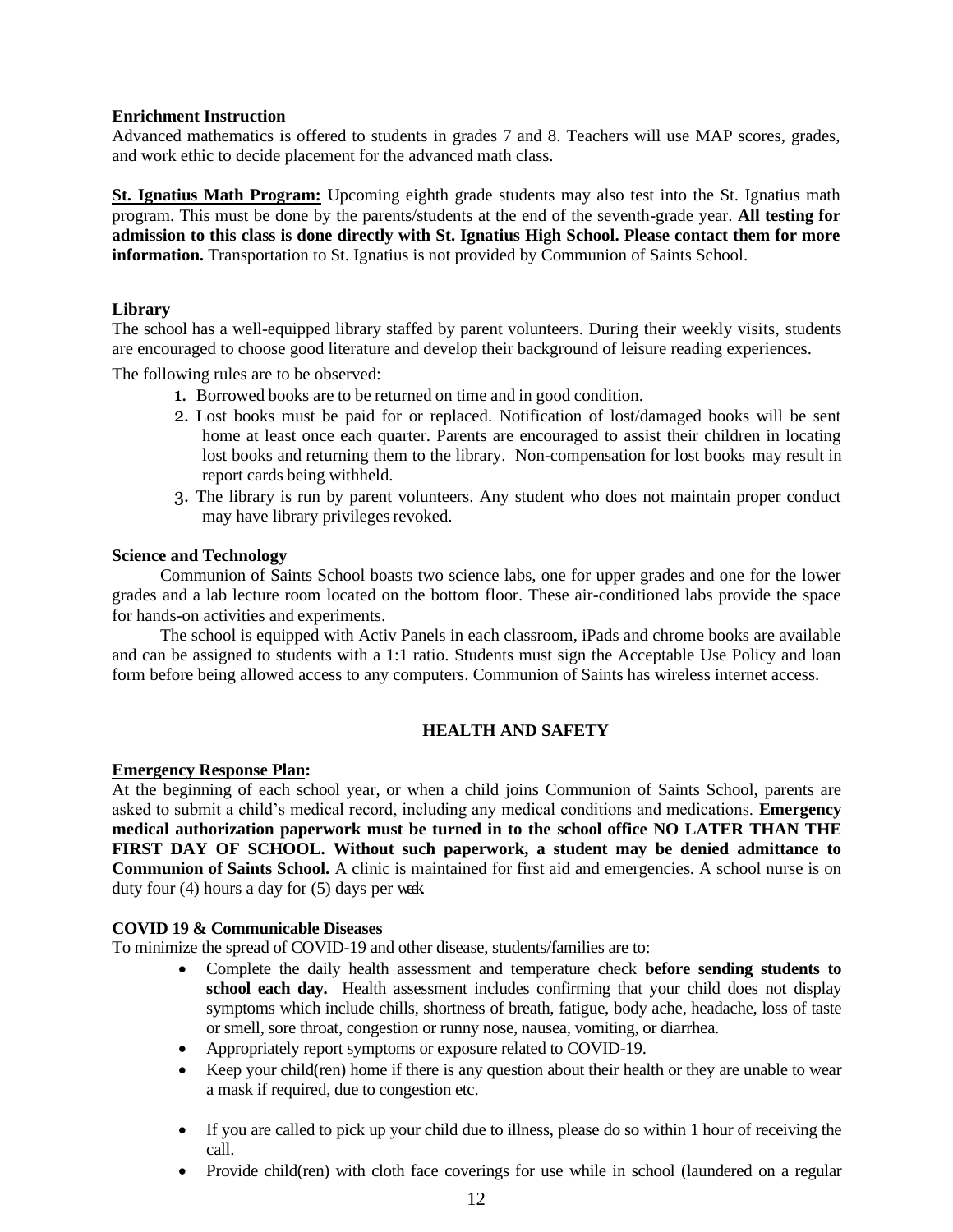basis) as required by state and local health guidelines.

• If your child contracts COVID-19 or is exposed to COVID-19- quarantine for the designated amount of time as directed by state and local health guidelines

# **Communicable Diseases**

When a child has been diagnosed as having a contagious condition (including head lice and strep throat), parents are to notify the school office. A notice will be sent home if students are exposed to communicable diseases. (Please note that if a child has a throat culture, he/she should be kept home until the results of the culture are known.) When a child has been sent home with an illness, the child should not return to school until free of symptoms and fever free without medication for at least 72 hours.

# **Allergy Policy**

Communion of Saints School recognizes that life threatening food allergies are an important condition affecting many school children and positively welcomes all pupils with food allergies. To minimize the incidence of life-threatening allergic reactions, procedures for addressing life threatening allergic reactions are in place for any student whose parent/guardian, and physicians have informed the school in writing that the student has a potentially life-threatening allergy.

**Training:** To minimize the incidence of life-threatening allergic reactions, training and education is provided for all staff at the beginning of every school year. The training will be provided to all school employees and will include (but not be limitedto):

- A description/definition of severe allergies and a discussion of the most common food, medication, latex and stinging insect allergies
- The signs and symptoms of anaphylaxis
- The correct use of an epinephrine auto-injector (EpiPen)
- Specific steps to follow in the event of an emergency.
- Activating Emergency Medical Response Dial911.
- Location of emergency EpiPen (in the event that a student has a **severe** allergy, his/her teacher will carry an EpiPen at all times)

**AED:** An AED (automated emergency defibrillator) is located in the teachers' lounge on the first. floor of Communion of Saints School. All faculty and staff have been trained in the use of the AED.

**Notifications:** The school nurse will be responsible for notifying classroom teachers about the nature of the life-threatening allergies faced by students. This notification will include an explanation of the severity of the health threat, a description of the signs and symptoms to be aware of and what allergen (food, materials, etc.) to avoid.

**Classrooms:** Teachers will be familiar with the allergies of students in their classes and respond to emergencies as per the emergency protocol. This information will also be shared with teachers a child may encounter throughout the day including music, art, Spanish, and physical education.

- In the event of a suspected allergic reaction the school nurse will be called, and the school's Emergency Response Plan activated. The emergency medical services will be called immediately.
- Students' food allergies information will be kept in the classroom and in the substitute emergency folder, accessible by teachers, substitute, or other responsible adults.
- All teachers and substitutes will be educated about the risk of food allergies.
- Hot lunch is available from the cafeteria daily, however, a parent or guardian of a student with food allergies is responsible for communicating with the cafeteria manager to determine food safety or for providing food for his/her own child. Snacks will be kept in a separate snack box or chest provided by the parent or guardian.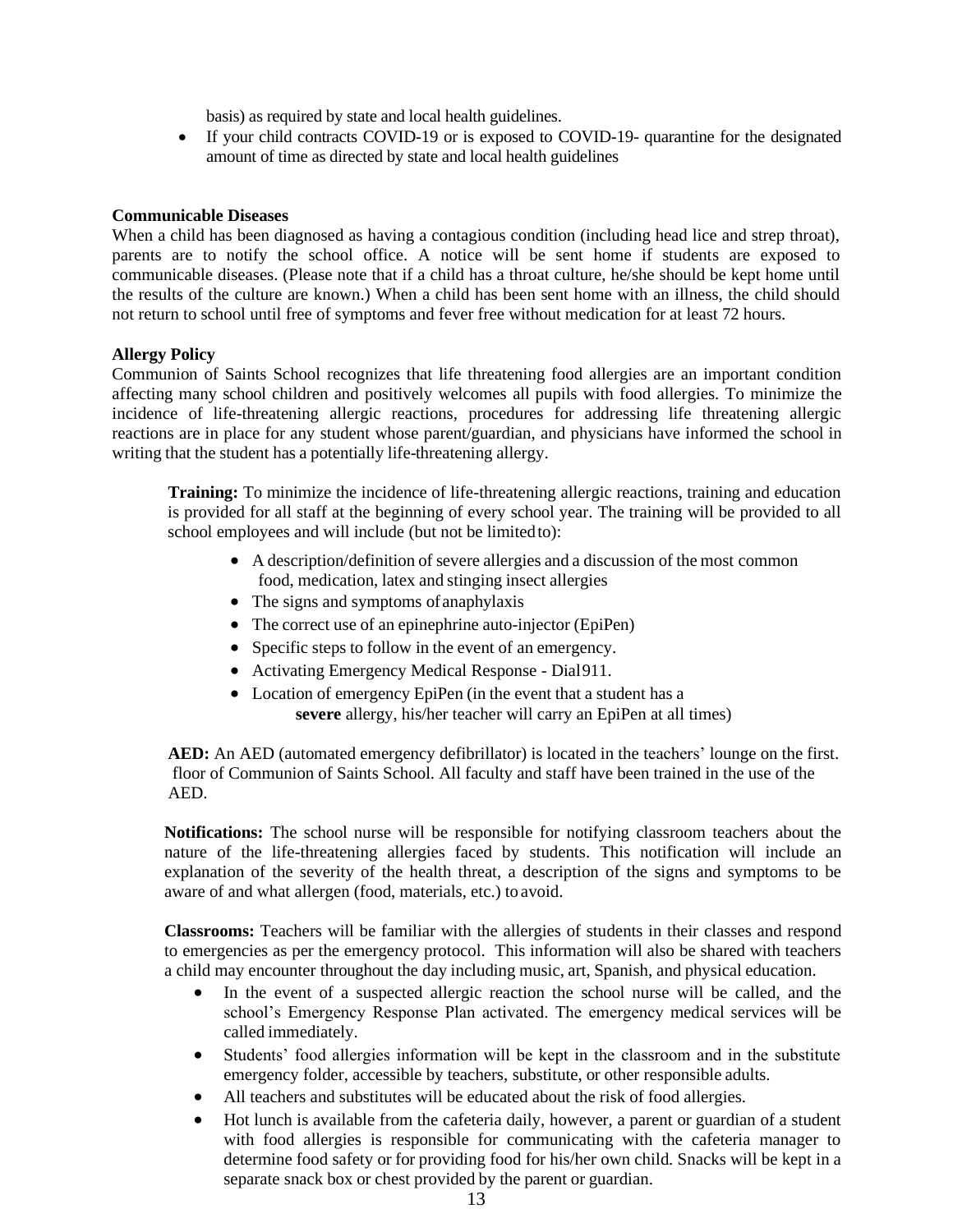- An "allergy table" is designated in the cafeteria where students with severe. allergies may eat safely.
- Tables will be washed with soap and water following any food related events held in the classroom.
- Proper hand cleaning techniques will be taught and encouraged before and after the handling/consumption of food.

•

# **Nutritional Guidelines/Food:**

In keeping with guidelines established by the Food Services Division of the Diocese of Cleveland, no food may be served or sold on the school premises unless it meets the guidelines.

# **Field Trips:**

- Protocols for field trips will include timely notification of the nurse.
- Medications, including an EpiPen®, will accompany the student.
- The adult carrying the EpiPen<sup>®</sup> will be identified and introduced to the student as well as the other chaperones.
- A cell phone or other communication device will be available on the trip for emergency calls.

#### **Asthma**

This school encourages children with asthma to achieve their potential in all aspects of school life. All staff that may encounter children with asthma are provided with training on asthma from the school nurse who has had asthma training. Training is updated as needed.

Immediate access to rescue inhalers is vital. Children are encouraged to carry their rescue inhaler as soon as the parent, doctor or nurse, and homeroom teacher agree they are mature enough. Parents are asked to ensure that the school is provided with a labeled spare rescue inhaler. All inhalers must be labeled with the child's name by the parent.

#### **Child Abuse Laws**

Communion of Saints School abides by the Child Abuse laws of the State of Ohio. This law mandates that all cases of **suspected** abuse and/or neglect be reported to the police and Child Protective Services.

#### **Crisis Plan**

Communion of Saints School has a "Crisis Plan" to address a variety of emergencies. All teachers and staff are aware of the procedure to follow to keep children safe. In the event of an emergency requiring evacuation of the school building, the students will be moved to an off-site location until it is deemed safe to return to the school. If a return is not possible, parents will be notified of the reunification location.

#### **Emergency Drills**

Communion of Saints School follows state law by conducting required fire, tornado, intruder, and emergency evacuation drills.

#### **First Aid**

Basic first aid will be administered to any student who is injured during the school day. This includes, but is not limited to, bandaging of wounds, taking of temperature, and ice compresses. In the event of an emergency of a serious nature, illness or otherwise, the parent/guardian will be notified immediately. For this reason, up-to-date emergency information is necessary. It is the responsibility of the parent/guardian to keep this information current.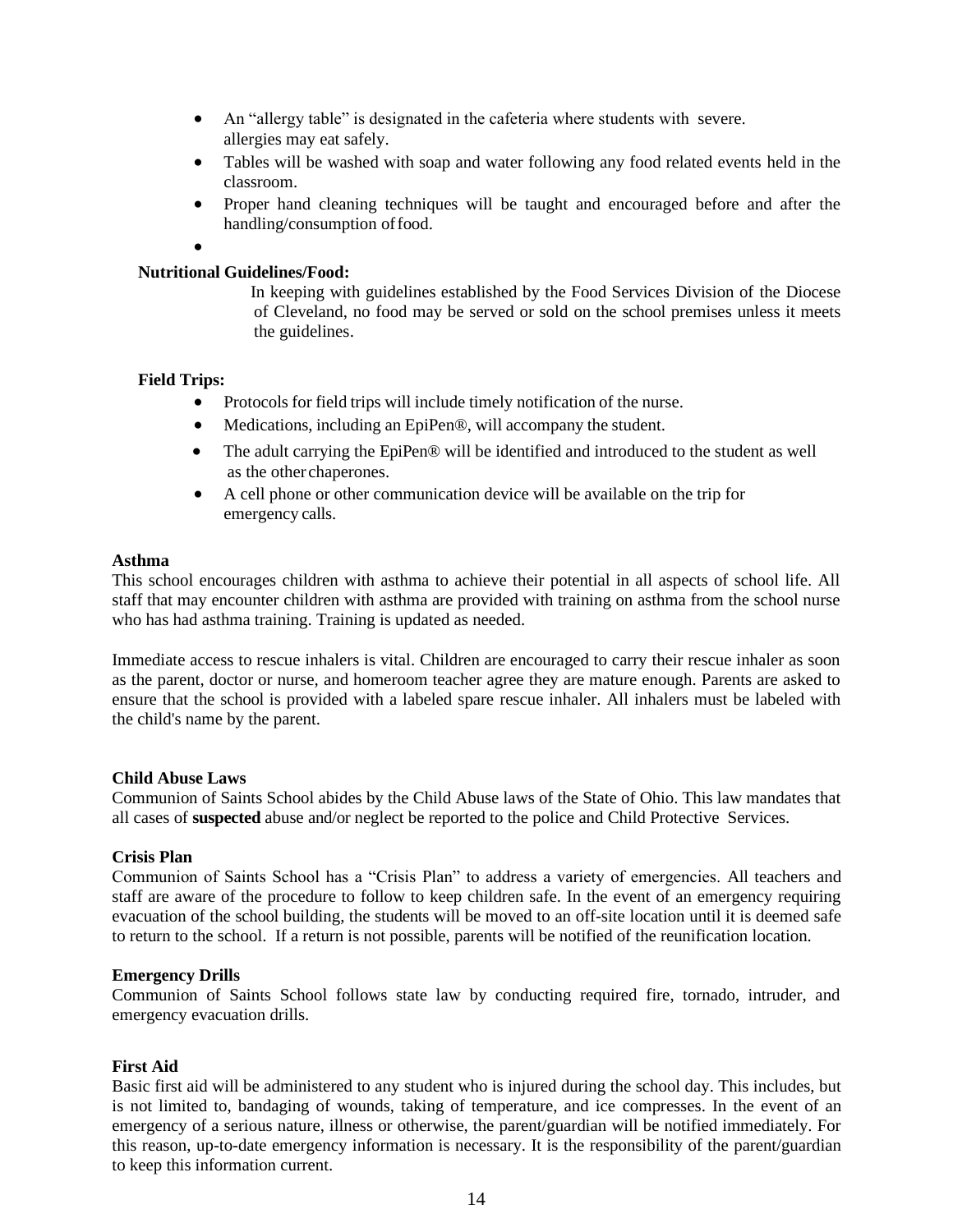# **Health Checks**

Health checks include periodic vision and hearing screening, height and weight measurements, and postural screening. Parents are notified in cases where special medical or clinical help seems appropriate.

# **Immunization**

Health and immunization records are maintained for all students. Immunizations must be in accordance with state requirements (Sections 3313.671 and 3701.13) for continued admittance. According to Section 3313.671, on the 15<sup>the</sup> day after entrance into the school, it is necessary and legal to exclude all students from school who do not comply with the immunizationrequirements.

# **Medication**

State Law prohibits school personnel from administering any kind of prescribed AND over the counter (OTC) medications- including but not limited to cough drops, Tylenol, and cold medicine- without written parental permission *AND* a doctor's authorization. Prescribed medication and OTC medications must be delivered to the school clinic by a parent/guardian in its original container. A form to facilitate such instances is available through the nurse's office.

OTC (over the counter) medication may be dispensed by school personnel if the following conditions are met:

The OTC medication is sent to school by the parent in its original package. The amount of OTC medication is for one school day only, and an accompanying form or letter signed by the parent/guardian AND a doctor's authorization is sent along with the medication. It is preferable for the parent/guardian to drop the OTC medication to the school clinic. If that is not possible, the student must bring the OTC medication to the clinic upon arrival at school.

*With the exception of inhalers, no student may carry medication of any kind, including cough drops, on his/her person.* All prescribed medication must be taken home by a parent/guardian over extended school holidays and at the end of the schoolyear.

# <span id="page-17-0"></span>**STUDENT SAFETY**

#### **Dismissal Procedures**

Each August parents are asked by teachers to complete paperwork detailing after school transportation arrangements. If changes are made to these regularly scheduled means, a note to the homeroom teacher or a phone call to the office must be made before 2:00 PM.

Parents are expected to have transportation for their child at the end of the school day. If students are not picked up by 2:45pm, students will be sent to aftercare and the applicable fees will be charged. If parents are late on a regular basis, we will insist that you register your child for after- care and she/he will automatically be sent to aftercare and you will be billed for services every two weeks.

# **Walkers**

Students are to use the safest route to and from school. Parents are asked to establish this route with their children. Students must cross streets at lights and/or crosswalks and obey the instructions of the crossing guards. If no crossing guard is present, students should follow the rules of pedestriantraffic.

Walkers are to always conduct themselves in a Christian manner. Pushing, rough play, running across lawns destroying landscaping and throwing objects or snowballs is forbidden. It is within the rights of the administration to reprimand students of Communion of Saints School who display inappropriate behavior while walking to and from school.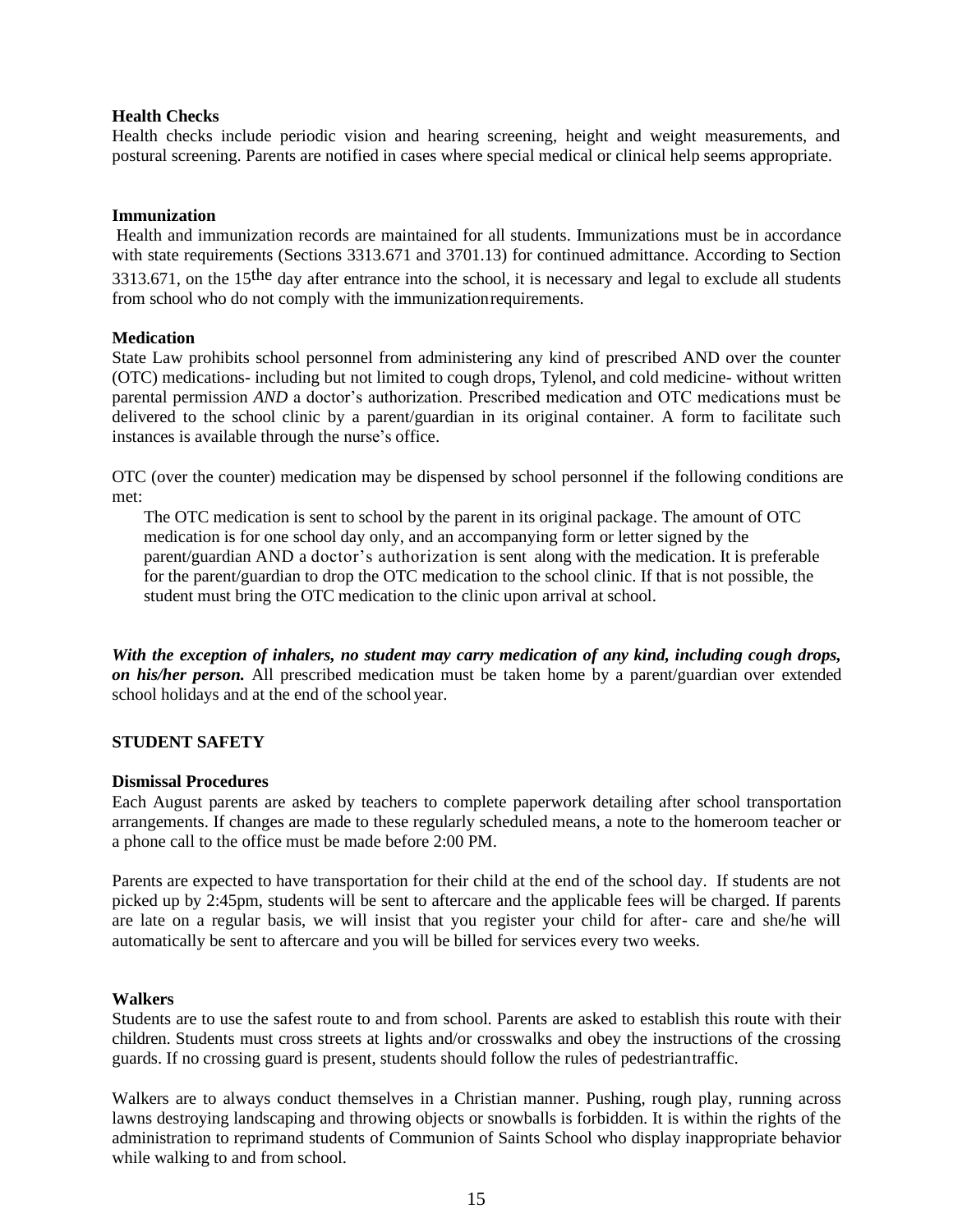# **Busing**

Communion of Saints School children are transported under the provisions of the Ohio Fair Bus Law. The law provides that elementary school students who live more than one and one-half miles away from the school they attend must be transported to that school by the public school district in which they live. Determination is made by the Cleveland Heights-University Heights Transportation Department and the South Euclid-Lyndhurst Transportation Department. Transportation will be provided only for students who are eligible for transportation service to and/or from their residence/school, and to and/or from their assigned stop. There are certain areas in Cleveland Heights where transportation is not provided. (In these cases, reimbursement is provided by the CH-UH Transportation Department.) Only children eligible for bus service are permitted to ride the buses.

Students are to conduct themselves in a Christian manner while riding the bus, waiting for the bus, or disembarking from the bus. Students will obey the bus safety regulations as set forth by the local school districts. Students will lose the privilege of bus transportation for repeated conduct violations. *It is within the rights of the administration to reprimand students of Communion of Saints School who display inappropriate behavior while riding the bus, waiting for the bus, or disembarking from the bus.* 

Transportation will be provided only for students who are eligible for transportation service to and/or from their residence/school, and to and/or from their assigned stop.

#### **Car Riders**

Students are to practice good safety habits when dropped off near the school. It is the driver's responsibility to prevent students from darting out from behind stopped cars when dropping off in the morning. Drivers should also be conscious of the flow of traffic behind their cars and follow the traffic patterns designated by the school to ensure the safety of all the children. Students who are car riders MAY NOT be picked up or dropped off on Stillman Road. Drivers should model Christian behavior and respect for rules and authority. This same Christian behavior and respect for rules and authority should be evidenced during the car rider dismissal process. Drivers are to proceed through the church lot into the school lot following the dismissal map. Students will be called by family to their car. Family names must be displayed in the front window of the car. If someone other than the parent is picking up/dropping off the student, the parent must communicate these school policies to them. Please be respectful to others waiting and neighbors in the area by keeping radio volumes low.

#### **Bicycle Riders**

Those students riding bicycles to school are to enter the school property from the Stillman Road sidewalk. As soon as the student reaches the school property, he/she is to walk his/her bike up to the rack and lock it to the stand. Students are to stay off the grass with their bicycles and be courteous of other bike riders. Upon leaving school, all bike riders must walk their bicycles along the sidewalk in front of the school to Stillman Road during dismissal time.

#### **Visitors**

School visitors (workers, volunteers, parents, etc.) must come to the main office upon entering the building. For safety and security reasons, each person is required to sign in at the office. All visitors are to sign out at the time of departure. Visitors **may not drop into a classroom to visit children** during the day. This is an interruption to the teacher and to the educational process.

#### **Volunteers**

Volunteers are invaluable resources for Communion of Saints Parish. The main responsibility of a volunteer is to assist the administration or teachers.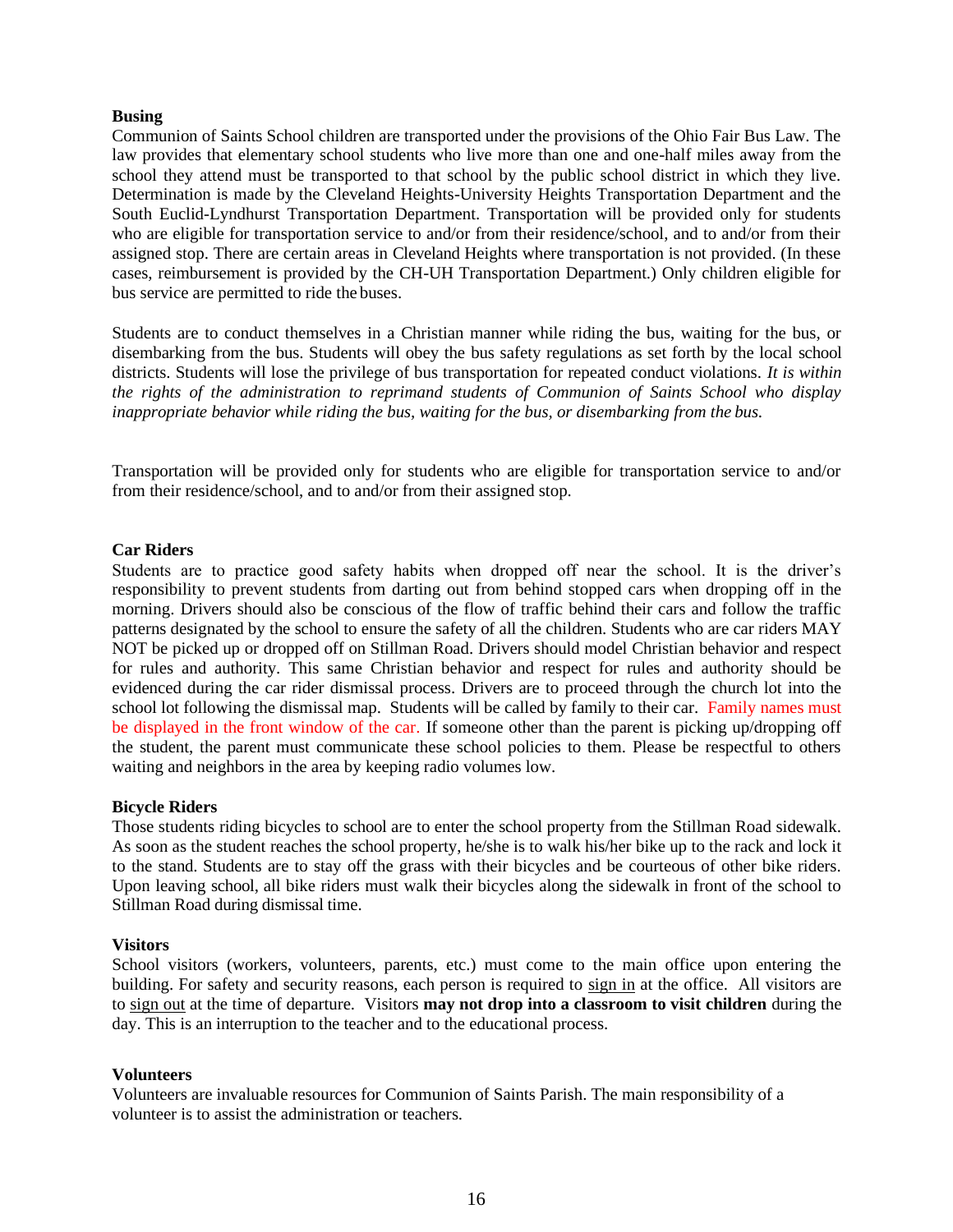To comply with the Diocese of Cleveland's policy for the safety of children, all individuals who volunteer in the school must:

- 1. Complete the mandated background check(BCI)
- 2. Complete *Virtus* training [\(http://www.virtus.org/virtus/\)](http://www.virtus.org/virtus/)

All volunteers are expected to dress appropriately. Clothing should be modest and neat. All volunteers are required to sign in at the office and sign out at the time of departure. No volunteers, (parents included), **may drop into a classroom to visit children** or talk with teachers during the day. This is an interruption to the teacher and to the educational process.

# **ATHLETIC PROGRAM POLICY**

<span id="page-19-0"></span>The athletic program at Communion of Saints Parish is supportive of the school's goal to educate the whole person. Our program promotes leadership, physical fitness, recreational activity, good sportsmanship, and athletic excellence through instruction and competition. All students in the day school and the religious education program of Communion of Saints Parish are eligible to participate in the athletic program.

# **BEHAVIOR POLICIES**

**Standards of Conduct.** The word "discipline" stems from a latin *disciplina* meaning "instruction" or "teaching." Accordingly, discipline exists to teach a student to act in a way that will better his/her lifeand will lead to selfdiscipline. We believe that our school rules exist for the common good of our school community and for the good of each student recognizing that all persons are made in the image and likeness of God and deserve to be treated with respect. Growth in virtue, a responsibility for learning and living Catholic moral values, and a loving respect for the rights of all persons are at the heart of the Code of Conduct. To achieve these ends, parents, faculty, and students are expected to worktogether to create a Catholic school environment. Most fundamentally, in a school, teachers have a rightto teach, and students have a right to learn.

In our school, students:

- Will follow school rules and policies.
- Will refrain from any deliberate disruption of the learning environment.
- Will complete all assignments and participate in class as expected by their teachers.
- Will not give or receive unauthorized assistance on tests, quizzes, or assignments.
- Will be present for all required activities unless officially excused by the administration.
- Will demonstrate good sportsmanship when engaged in co- and extra-curricular activities.
- Will be honest and committed to integrity.
- Will be respectful and courteous toward others.
- Will speak respectfully to and about others.
- Will respect school property and the personal property of others.
- Will refrain from harassment of any kind.
- Will use appropriate language and refrain from using inappropriate language.
- Will not engage in any inappropriate physical or verbal contact with another person (includingwithout limitation fighting and inappropriate displays of affection).
- Will not bring to school nor possess at school any items inappropriate to a school setting including but not limited to real or toy knives or guns, sharp objects that may be used as aweapon, matches, lighters, sparklers, laser devices, or similar items.
- Will maintain and support others who maintain a safe and alcohol and drug-free environment atand near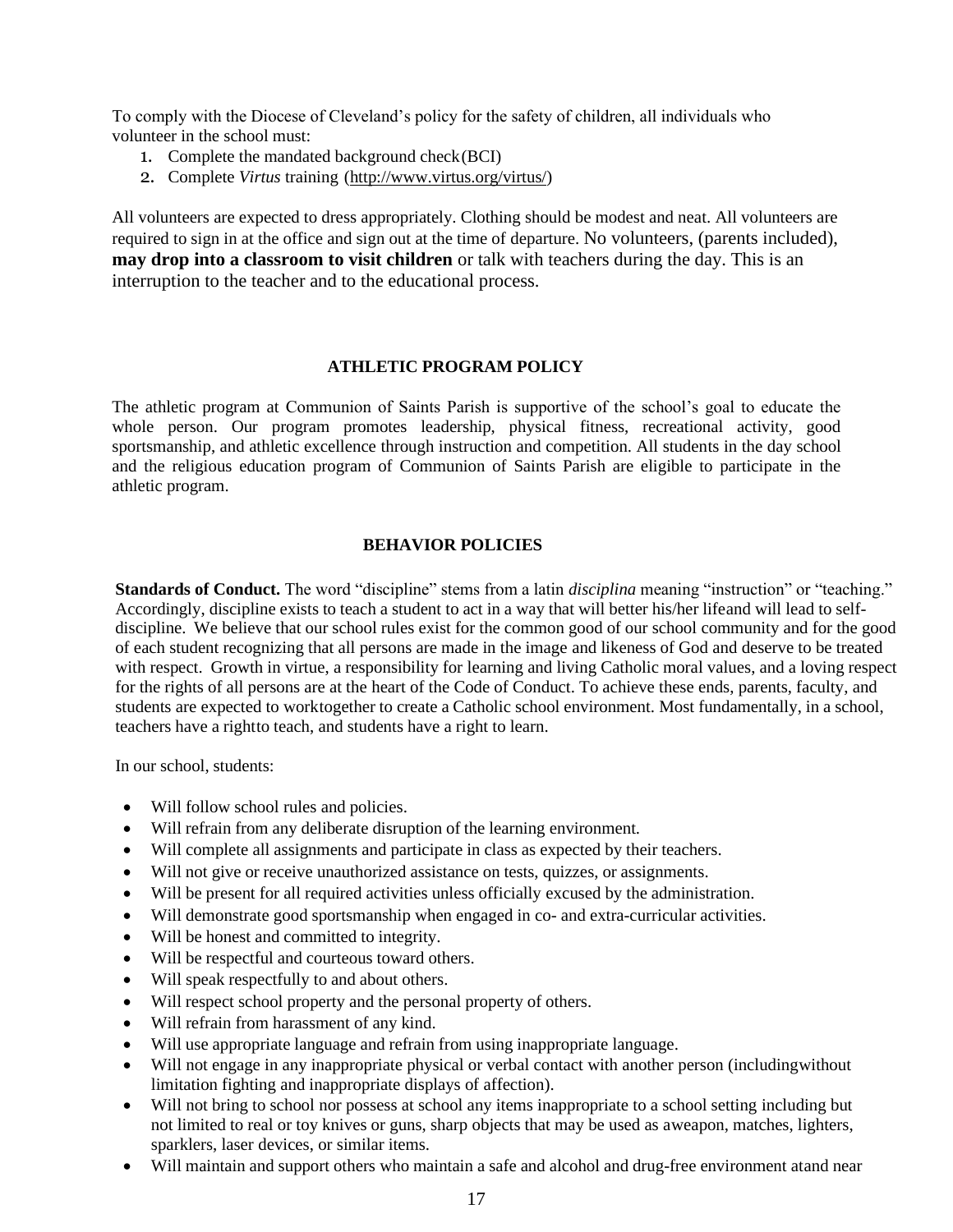school and at all school sponsored functions/activities.

• Will, at all times, whether or not at school or school events, conduct themselves in a virtuous and appropriate manner, including without limitation with regard to the use of social media andelectronic communications.

**Disciplinary Actions.** Disciplinary actions may include but are not limited to the following:

- Written or verbal warning
- Student and/or parent conference
- Detention
- Parent conferences with staff and/or administrators
- Behavior Contract
- Suspension (in-school or out of school)
- Dismissal or expulsion

Actions that may subject a student to discipline include violations of the Standards of Conduct, any action contrary to Catholic teaching or values whether specifically listed in the Standards of Conduct, and any action that is an offence against dignity of another person whether or not specifically listed in the Standards of Conduct, all as determined in the sole discretion of school administration.

Final disciplinary decisions are determined in the sole discretion of school administration and mayinclude a combination of disciplinary actions.

There is an overall discipline code for Communion of Saints School. It reflects behavior expectations, not just in the classroom, but in the lunchroom and recreation areas, care of books and property, academic and behavior contracts, and suspensions and expulsions. **Incidence of behavior issues will be posted in Digital Academy, emailed to parents/guardians, and may require parent signature. No paper copies will be sent home.**

# **Examples of behavior infractions**

- 1. talking in class or halls that creates a disruption; failure to follow classroom rules.
- 2. leaving or absent from room without permission; rough play; combative behavior, physical or verbal threat against a student or staff member
- 3. abusing or damaging people's property; hands & feet not kept to self; profane, abusive, or obscene language written, spoken or gestured; possession of vulgar materials; disrespect towards any adult staff member or volunteer.
- 4. not following dress code; cell phone on/not stored away; chewing gum; throwing objects except when permitted; vandalism.
- 5. cheating on tests or homework; lying to person in authority; stealing; plagiarism
- 6. forging a signature from parent/guardian or school staff member where a signature is required.
- 7. failure to return a demerit slip; failure to serve a detention.
- 8. every 5 demerits is a detention.

Consequences for behavior infractions may be, but are not limited to:

Level 1: write a reflection, apologize, loss of recess (stay in office or sit on bench) Level 2: write a reflection, apologize, lose recess, clean, repair, replace, no cell phone allowed in school, formal letter of apology, loss of technology privileges. Level 3: detention, parent call to remove student for the day, suspension, loss of technology

privileges (extended time), no credit for test/homework.

Teachers will determine the level of severity and, in conjunction with the principal where necessary, determine the consequence. In addition, the consequence determined will be age and grade-level appropriate.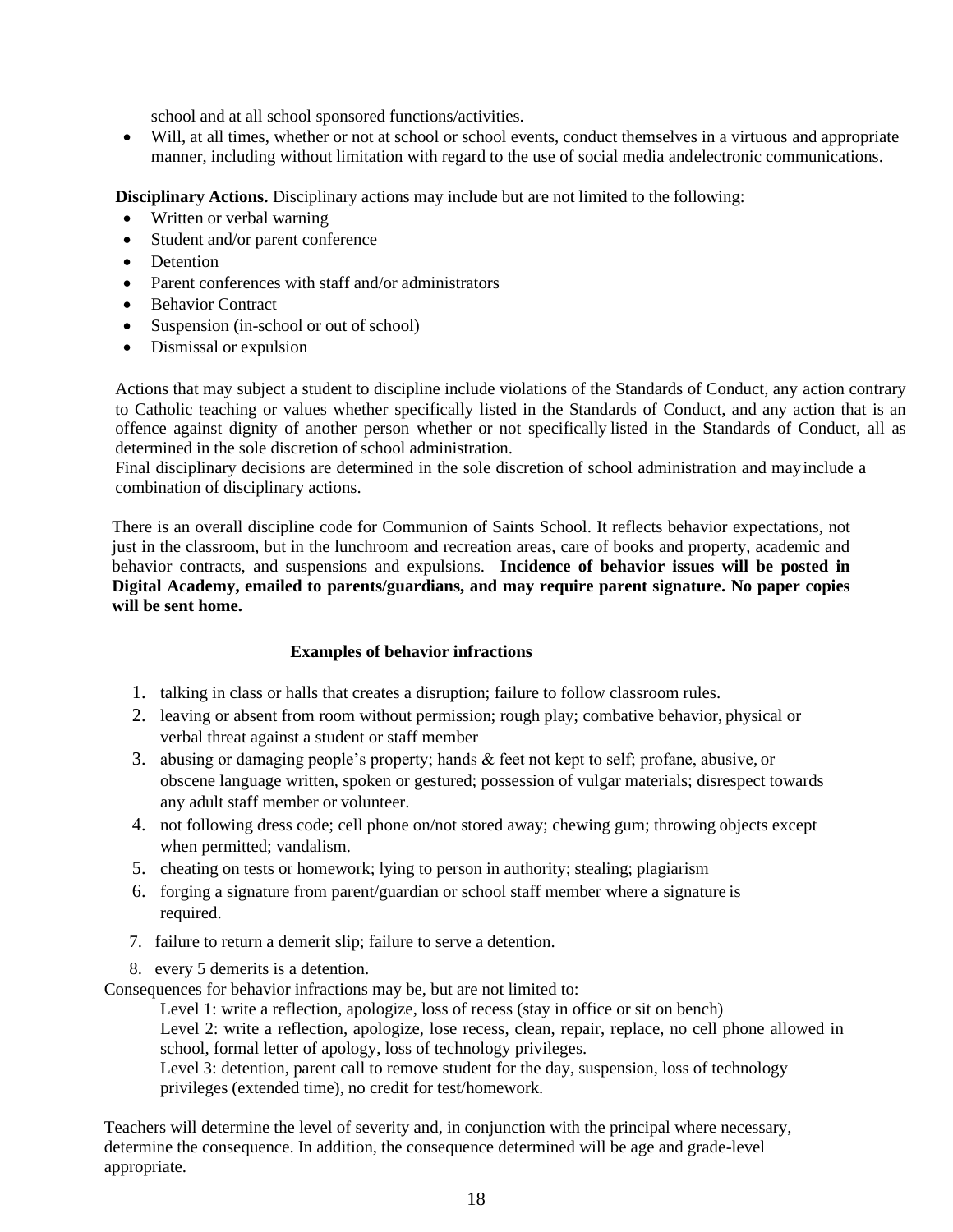# **Technology Policies:**

**Internet:** Communion of Saints School attempts to provide a safe environment for all individuals. Verbal or written threats made against the physical or emotional well-being of any individual are taken very seriously. Students making such threats (seriously, in jest, or online) face detention, suspension, and/or expulsion. Cleveland Heights Police Department will be notified of the threat.

While on school property students are expected to remain on teacher approved websites. Misuse of the technology may result in the suspension or revocation of computer privileges.

**Cell Phones:** Communion of Saints School faculty and administration would prefer that cell phones be kept at home. If parents need to contact the student during the school day, they are welcome to call the school office.

However, we acknowledge that some students need cell phones after school because they walk home, enter a house where no one is home, or participate in after school activities.

#### **If that is the case, the student must:**

- 1. Turn in the cell phone prior to entering the school building.
- 1. Store the phone in locker or bookbag. COS is not responsible for lost or or stolen devices.
- 2. Leave the phone POWERED OFF until they have exitedthe school. building for day.

#### **At no time during the day should a cell phone be in a student's possession**.

Any violation of these rules will result in a warning and confiscation of the phone. After three warnings the student will be banned from bringing the phone onto school property.

**Social Media:** Engagement in social media such as, but not limited to, Facebook®, Snapchat®, Instagram® etc. may result in disciplinary actions if the content of the student's blog includes defamatory comments/pictures regarding the school, the faculty, other students, or the parish.

**Sexting:** The Cleveland Heights police department will be notified of any incidents involving students in possession or transmission of inappropriate

photos on their cell phones or other electronic devices. In addition, students face suspension and/or expulsion from Communion of Saints School.

#### **Suspension/Expulsion**

If necessary, the pastor or principal may suspend a student. Suspension will be used as a disciplinary measure if the behavior of a child is considered extremely undesirable, or if it is undesirable to the learning atmosphere. In the event of suspension, the student, administration, and appropriate faculty will attend a conference with the parents to review the matter and to determine a plan of action for resolution to the problem leading to the suspension. A phone conversation between the parent, student, administration, and teacher (when possible) may take the place of an in-person conference. The administration reserves the right to the final determination of whether a suspension will be required. Reasons for suspension include, but are not limited to:

- Extremely aggressive and harmful behavior to self or others
- Persistent defiance or disrespect of authority or school rules
- Threat of or physical assault on another student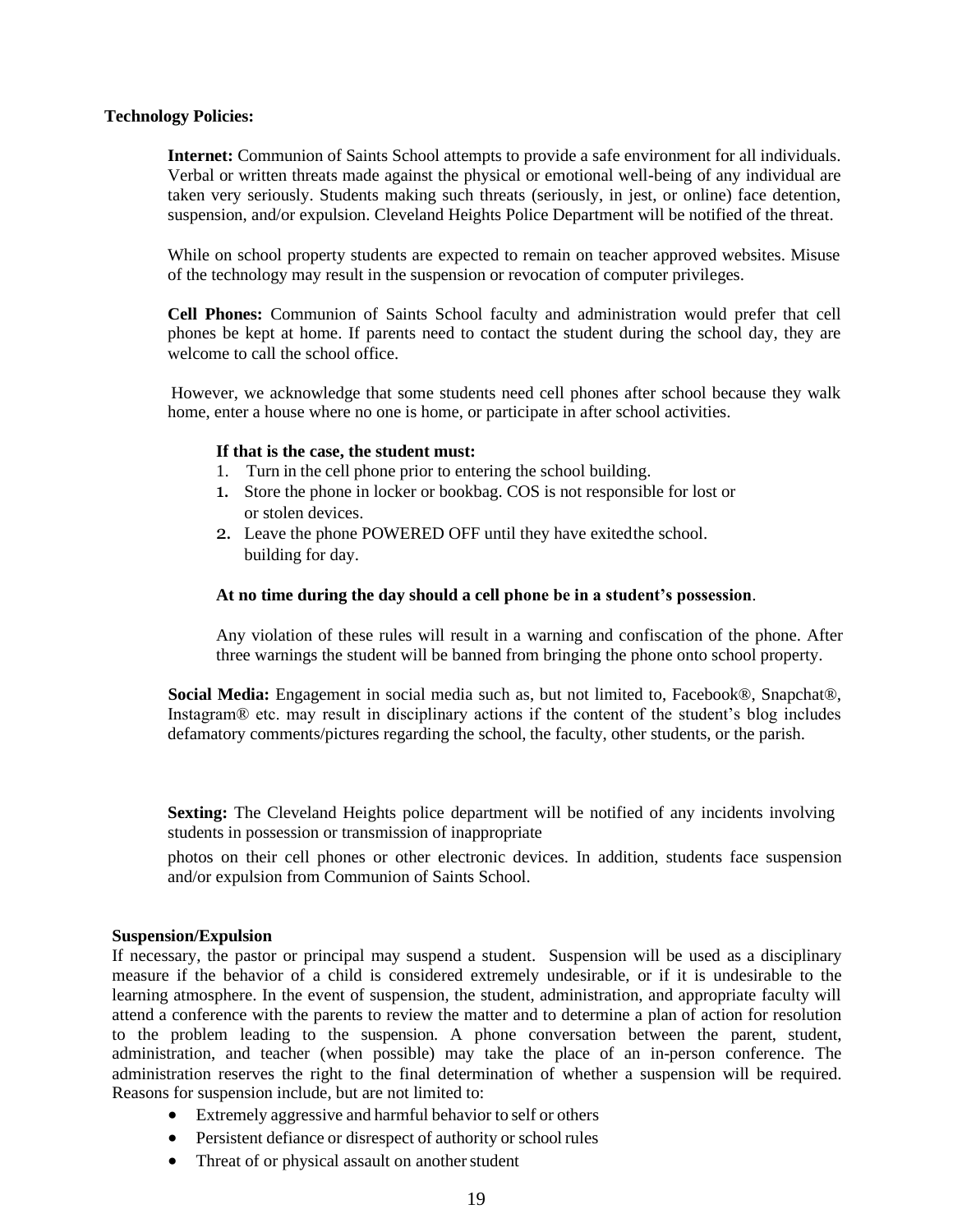- Malicious destruction or damage of school property or property of other students
- Habitual profanity or abusive language
- Bringing weapons of any style/type onto the property at any time. For this purpose, weapons are defined as guns and knives (real or toy), incendiary devices, laser pointers, ammunition, and the like.

At the time of suspension,

- The child will be immediately removed from the classroom setting and placed in an area supervised by school personnel, and away from other students.
- Parents will come to school as soon as possible that day and a conference will be held with school personnel and theprincipal.
- The police will be called when deemednecessary.
- The student will be given the opportunity to present the facts of the situation as he/she sees them.
- The student will be excluded from school-sponsored extra-curricular activities.
- The type of suspension (in-school or out-of-school) will be determined by the severity of the occurrence. Students who are given an out-of-school suspension may have the opportunity to make up classwork and homework, but not tests or quizzes. However, no credit will be given for work done during a suspension.

# **Expulsion**

When, in the judgment of the pastor and principal, there is danger to other students, physical or moral, or when behavior is such that it is not possible to maintain an atmosphere conducive to learning, students will be asked to withdraw. Expulsion (forced removal from the Communion of Saints School roster) will be used when necessary. When an expulsion is in effect, the family of the student may not request the reinstatement of said student. This determination will become a part of a student's permanent record.

# **Elastic Clause**

Because it is impossible to foresee all the problems that may arise, this clause empowers the administration or faculty to take disciplinary action (including, but not limited to, suspension and/or expulsion) for any behavior that violates the spirit and philosophy of Communion of Saints School, even though that behavior may not be specifically stated herein.

In addition to grade level discipline policies, there is an overall discipline code for Communion of Saints School. It includes policies for the lunchroom and recreation areas, care of books and property, academic and behavior contracts, and suspensions and expulsions as defined below.

# **Lunchroom Policy**

- 1. Students may not go home forlunch.
- 2. Students may not remain in a classroom during lunch, unless a teacher is present.
- 3. Students may not bring carbonated beverages for lunch or recess snack. Chocolate or white milk is served daily as part of the Hot Lunch program. Children may also order milk separately from the Hot Lunch program.
- 4. Lunches from fast food restaurants are not permitted.
- 5. Students may, in emergency situations, order a Hot Lunch from the program and pay the next day. This is an exception and should not be abused.
- 6. Students are expected to respect and obey the staff and parents who prepare the food, as well as the parents and teachers who supervise the lunch and recess periods.
- 7. Students are to remain seated, be courteous, and display proper table manners during the lunch period.
- 8. Students are expected to clean up their own leftovers and their place at the table.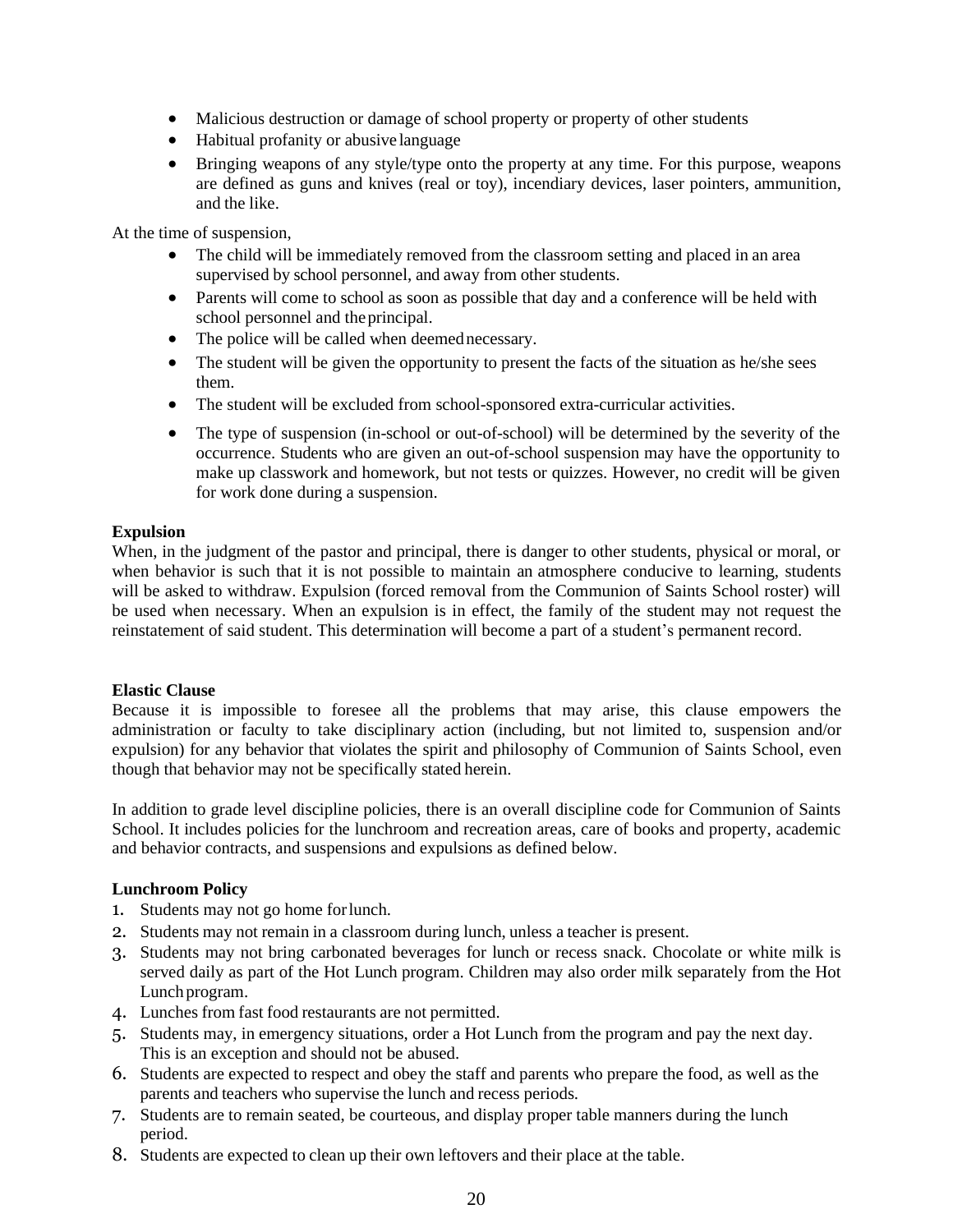9. Students who consistently misbehave in the lunchroom may lose the privilege of eating in the cafeteria, may forfeit outside recess, or other appropriate discipline action may be taken.

# **Recreation Areas**

The students are given a recess at lunchtime and (in some grades) other designated times as well. This activity is always supervised by certified personnel.

Children may bring suitable toys from home for outside play. Suitable toys include jump ropes, hula hoops, nerf balls, Frisbees, etc. Classrooms may have a collection of "outdoor equipment" to be shared among all students. Students are expected to treat such equipment with respect and care so that it does not need to be replenished frequently. Donations of playground equipment are always welcome. Skateboards, roller blades, and the like are not allowed. Electronic equipment (such as portable CD players, portable radios, walkie-talkies, cell phones, I-Pods, MP3 players, any hand-held video game system, etc.) are not permitted. If brought to school, the item will be taken from the child until a parent comes to the school to pick it up.

To ensure the safety of all children in recreation areas, the following regulations exist:

- 1. Students play in their assignedareas.
- 2. Students shall avoid play that tears and ruinsclothing.
- 3. Tackling, wrestling, or keep-away are notacceptable.
- 4. Consideration and respect for others are to be shown at all times.
- 5. Profanity isforbidden.
- 6. Fighting is unacceptable and has the consequences of detention, suspension, and/or expulsion.
- 7. Hard objects may never be used or thrown. Sticks, dirt and other items found on the playground may not be thrown or used in a harmful way toward self or others.

#### **Care of Books and Property**

Since books are expensive both to purchase and maintain from year to year, parents are urged to help their children be responsible for books used. Books are to be covered at all times.

Parents are financially responsible for the loss or damage to textbooks and other materials provided for student use during the school year. Also, any damage to any property belonging to the parish, school, or other students is the parent's responsibility.

Communion of Saints School does not assume responsibility for any item brought from home to school. This includes, but is not limited to, toys, tape recorders, CD players, cameras, cell phones, I-Pods, MP3 players, iPads, any hand-held video game system, etc.

#### **Rewards and Consequences**

To assist the students in developing responsibility and positive self-esteem, students are told of behavior expectations and the consequences of their choice to either adhere to or ignore these expectations.

Frequent and appropriate rewards, both individual and group, are employed to reinforce positive and responsible behavior, and to create a cooperative, supportive atmosphere. The staff of Communion of Saints School uses a variety of grade appropriate rewards including but not limited to, verbal praise, recognition bulletin boards, and stickers.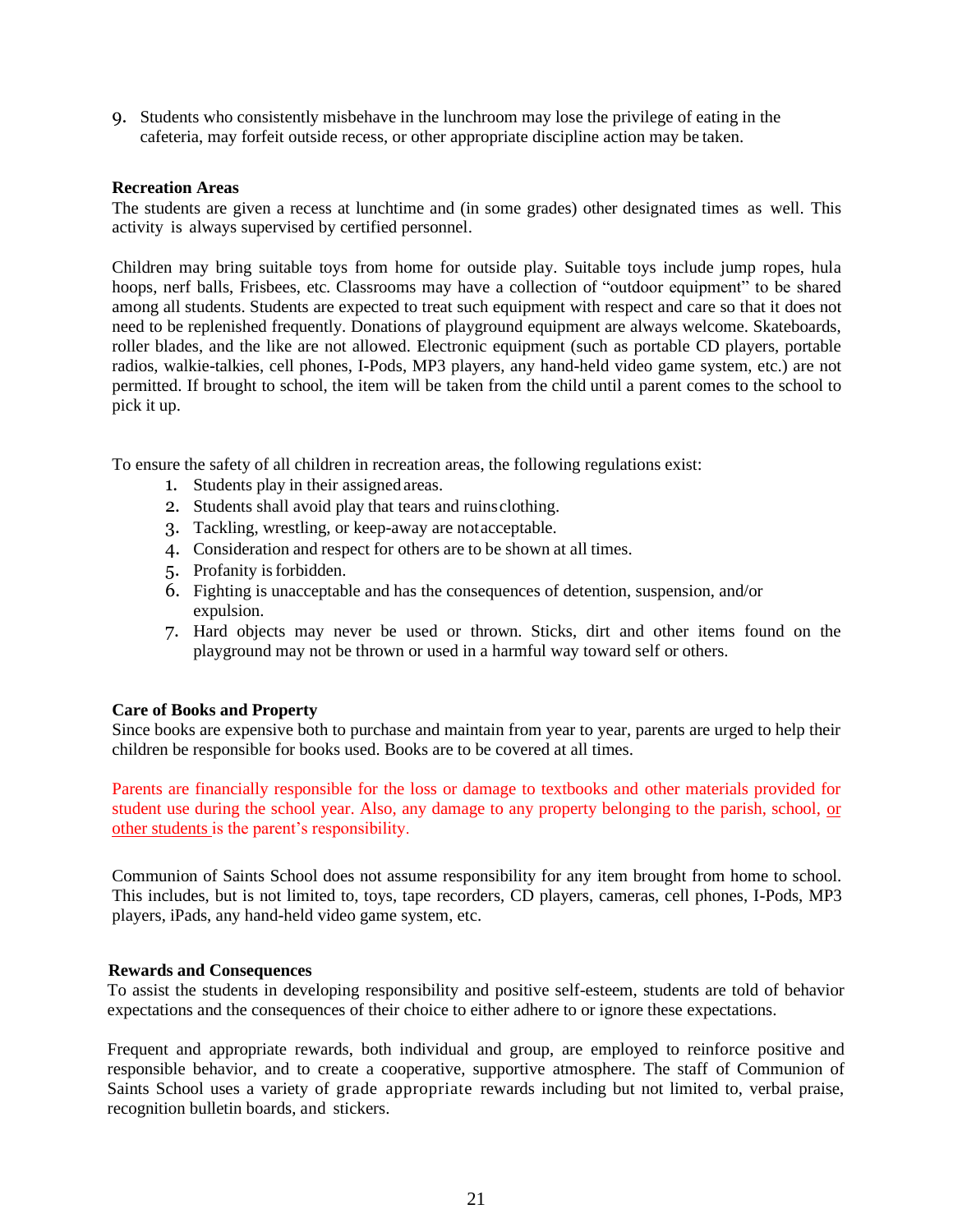#### **Academic/Behavior Contracts**

An Academic or Behavior Contract places the student on probation at Communion of Saints School. These contracts (which may be separate or combined) define what is expected of the student in a prescribed amount of time.

An Academic or Behavior Contract is issued to the student in the presence of his/her parents, teachers, and the principal. All parties sign and agree to the terms. After the prescribed time period (during which compliance is expected), the probation will be ended. On an individual basis, consequences for not meeting the expectations of the Academic or Behavior Contract will be stated within said contract. Should the academic progress regress or the behavior become evident again, Communion of Saints School has the right to issue another probationary contract, retain the student, or not re-enroll the student for the following school year.

# **MISCELLANEOUS INFORMATION**

# <span id="page-24-0"></span>**Lost and Found.**

Any items found in the school building or on the school grounds will be placed in the Lost and Found bin in the school office. **Items placed in the Lost and Found will be displayed quarterly. After each quarter, items will be donated to charity.** Students who lose a library book, textbook or workbook must pay the replacement cost of the book plus shipping to receive a new copy. Notification of lost books and repayment are expected in a timely manner.

#### **Returning to School after Dismissal**

Students are encouraged to take with them at the time of dismissal all assignments and books needed for homework completion. Students should not return to the school building for forgotten items after 3:00 PM. If a student is brought back to school after 3 PM, that student should check with the main office to find out if his/her homeroom teacher, or the appropriate teacher, is still available. It is up to that teacher to decide if he/she will permit the student to enter the room to retrieve materials. The principal may also choose to unlock a room and allow a student to retrieve materials.

#### **Student Records**

Records for students transferring to other schools will be sent though the United States Postal Service or scanned and sent via email to the requesting school. No student record will be sent for families with an outstanding tuition balance.

#### **Transfer of Students**

Notice of withdrawal of a student should be made by the parent in writing to the Principal in advance of the withdrawal date. This enables the school to prepare necessary information and settle accounts. Teachers will be asked to complete a Withdrawal Form indicating the return of schoolbooks and property. Records will not be transferred until all schoolbooks, materials, and property are returned. **Again, no student records will be forwarded to another school until the tuition account has been settled.**

#### **EXPECTATIONS AND RESPONSIBILITIES**

#### <span id="page-24-1"></span>**Parent's Role in Education**

We, at Communion of Saints Catholic School, consider it a privilege to work with parents in the education of children because we believe parents are the primary educators of their children. Therefore, it is your right and your duty to become the primary role models for the development of your child's life-- physically, mentally, spiritually, emotionally, and psychologically. Your choice of Communion of Saints Catholic School involves a commitment and exhibits a concern for helping your child to recognize God as the greatest good in his/herlife.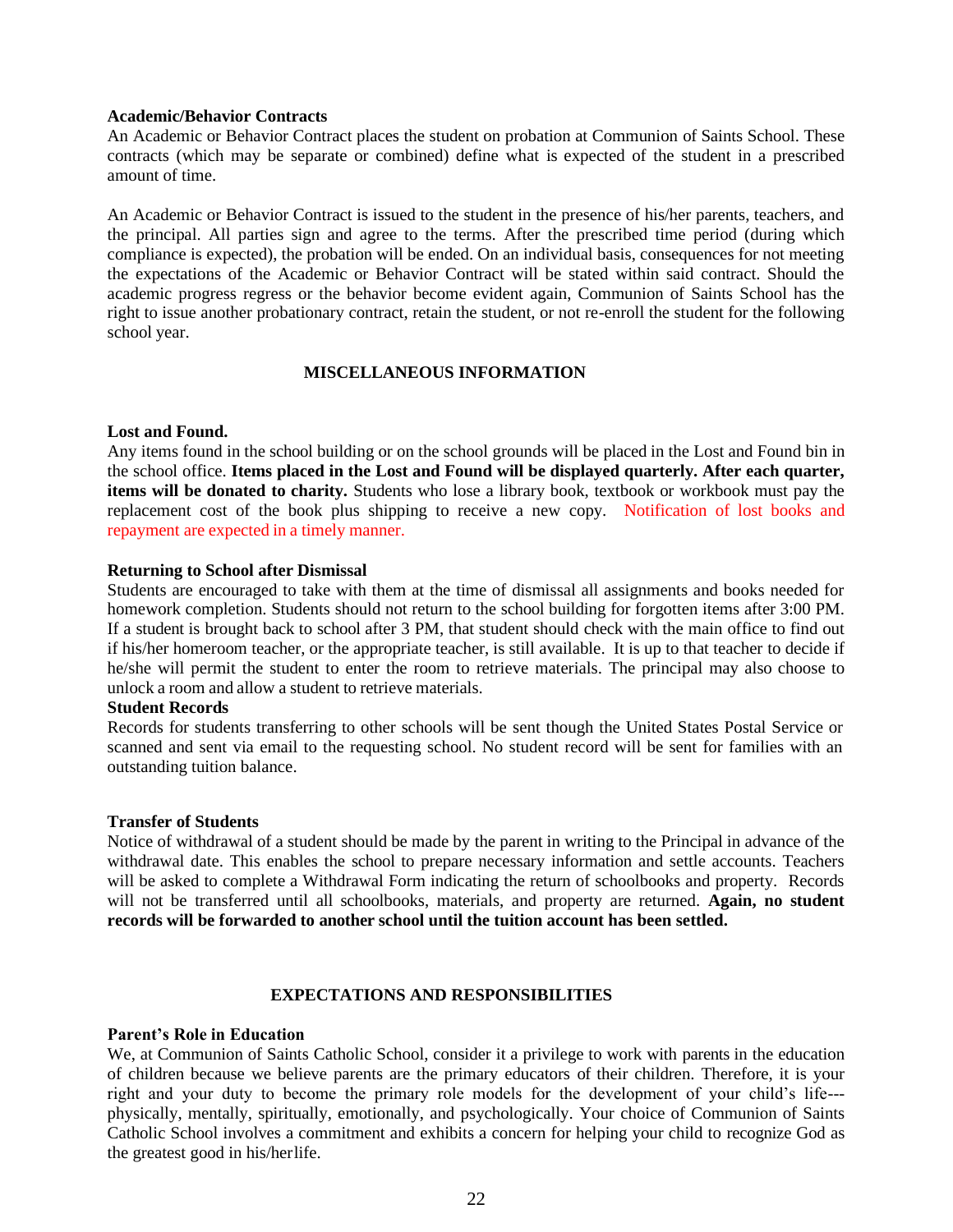Good example is the strongest teacher. Your personal relationship with God, with each other, and with the Church community will affect the way your child relates to God and others. Ideals taught in school are not well rooted in the child unless these are nurtured by the example of good Catholic/Christian morality and by an honest personal relationship with God in your familylife.

Once you have chosen to enter a partnership with us, we trust you will be loyal to this commitment. During these formative years (K to 8), your child needs constant support from both parents and faculty to develop his/her moral, intellectual, social, cultural, and physical endowment. Evidence of mutual respect between parents and teachers will model good mature behavior and relationships.

It is essential that a child take responsibility not only for his/her behavior, but also for grades he/she has earned, homework, long-term assignments, major tests, service projects, and all other assignments. This responsibility also extends to times of absence.

# **Parents have the right to expect the following:**

- To be treated with dignity andrespect.
- To be able to share concerns with the school administration.
- To be able to schedule conferences with teachers/administration.
- To receive school reports and informational bulletins in a timely fashion.

# **Parents have the following responsibilities:**

- To be role models of faith in the life of their child(ren)
- To encourage progress in learning, including completion of homework assignments and long-term assignments, in a timely fashion
- To encourage their child(ren)'s best work in school and to applaud their efforts.
- To notify the school of any change in address, telephone numbers, custody status, and/or child(ren)'s health status in a timelymanner.
- To schedule conferences to promote their child/children's educational progress.
- To participate in the visioning of the school by attending orientation, conferences, and parent meetings.
- To ensure their child(ren) arrive(s) at school on time and is picked up on time at the end of the day.
- To enforce bedtimes on school nights.
- To check uniforms to ensure child(ren) is/are dressed according to the school dress code.
- To provide their child(ren) with a suitable place to study at home.
- To see that the student pays for any damage to schoolbooks or property due to carelessness or neglect on the part of thestudent.
- To notify the school with a written note when the student has been absent or tardy.
- To meet all financial obligations to the school.
- To inform the school of any special situation regarding the student's well- being, safety, and health and to keep them home when ill.
- To complete and return to school any requested information promptly.
- To check Digital Academy regularly regarding grades, homework, etc.
- To read school notes and newsletters and to show interest in the student's education.
- To support the religious and educational goals of the school.
- To attend Mass and teach the Catholic faith by word and example.
- To cooperate with school personnel in adherence torules.
- To support and cooperate with the behavior expectations of the school.
- To treat teachers with respect and courtesy in discussing student problems.
- To schedule appointments with teachers rather than dropping in for an impromptu conference.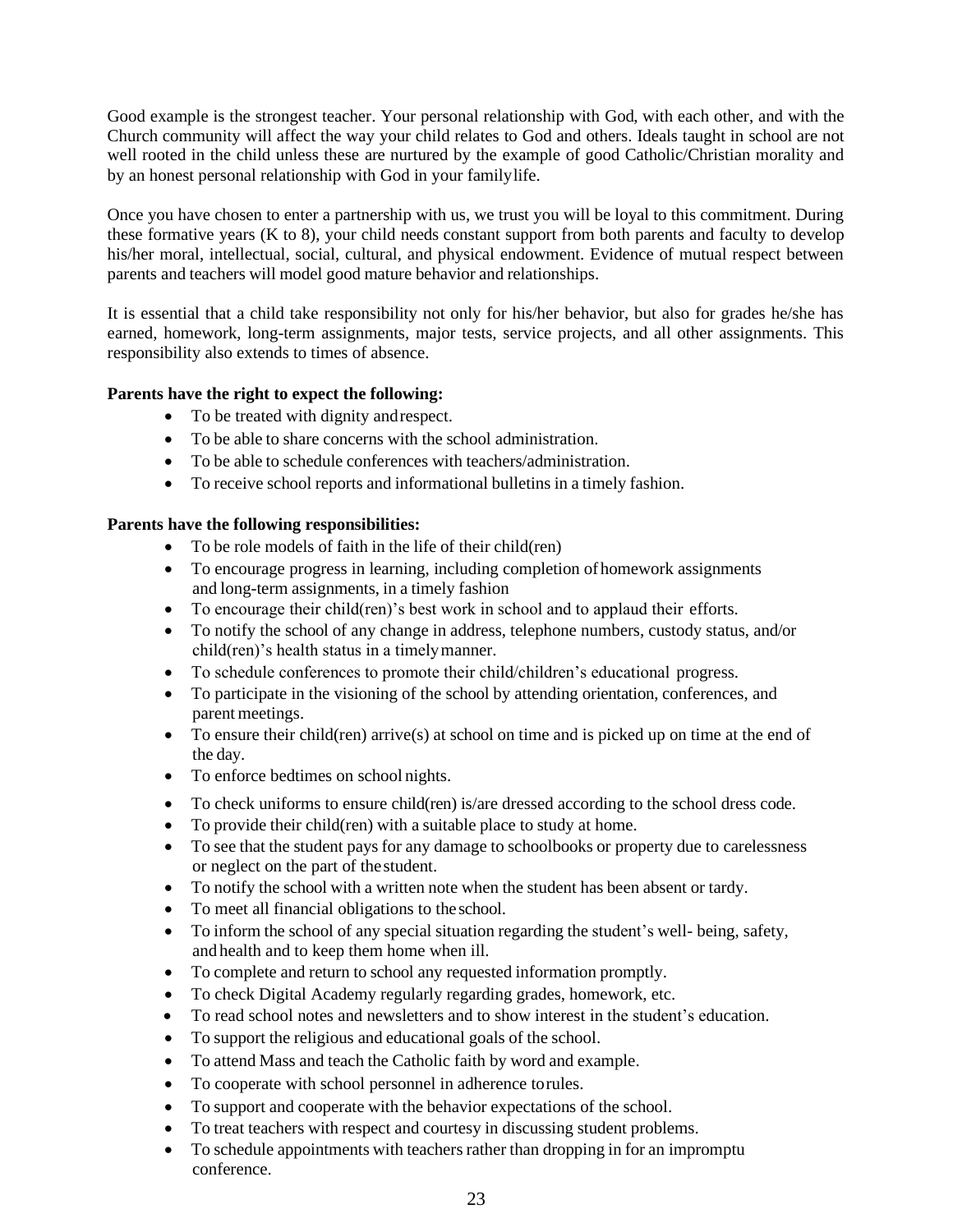# **Faculty and Staff have the right to the following:**

- To be treated with dignity andrespect.
- To receive the cooperation of parents/guardians, staff, and students.
- To teach and work in a safe and orderly environment.

# **Faculty and Staff have the following responsibilities:**

- To treat students and parents/guardians with dignity and respect.
- To arrange parent/guardian conferences.
- To establish rules for student behavior.
- To maintain necessary student records and provide periodic reports of student progress.
- To post grades on Digital Academy weekly
- To post assignments on Digital Academy as often as needed (long term projects will be posted at the time the assignment ismade).
- To post behavior infractions on Digital Academy in a timelymanner.
- To provide students with appropriate classroom instruction as prescribed by the adopted courses of study.
- To provide accommodations for students when appropriate.
- To always maintain confidentiality.

# **Students have the right to expect:**

- To be treated with dignity andrespect.
- To learn in an orderly and safe environment.
- To receive fair treatment in the enforcement of academic and behavior policies.
- To have the opportunity to be heard in a discussion regarding infractions.
- To be assured of confidential handling of their records.

# **Students have the following responsibilities:**

- To treat teachers, staff, students, parents, volunteers, and other adults with dignity and respect.
- To attend school daily and ontime.
- To keep track of assignments and read teacher notices through Digital Academy.
- To attend and participate in weekly all-school masses and behave in reverent manner while in church regardless of personal faith.
- To strive to always do their best work.
- To obey all school/class rules and regulations.
- To come to each class prepared for work.
- To report serious incidents involving student safety
- To respect school property and the property of others.
- To comply with the authority of all school staff members, including teachers, administration, office personnel, lunch/recreation area monitors, aides, bus drivers, before and after school personnel, rectory staff, and maintenance staff.

COMPLIANCE WITH THE REGULATIONS AND POLICIES ESTABLISHED IN THIS HANDBOOK FOR COMMUNION OF SAINTS SCHOOL WILL BE REQUIRED OF ALL PARENTS AND STUDENTS IN THIS SCHOOL FOR CONTINUED ENROLLMENT.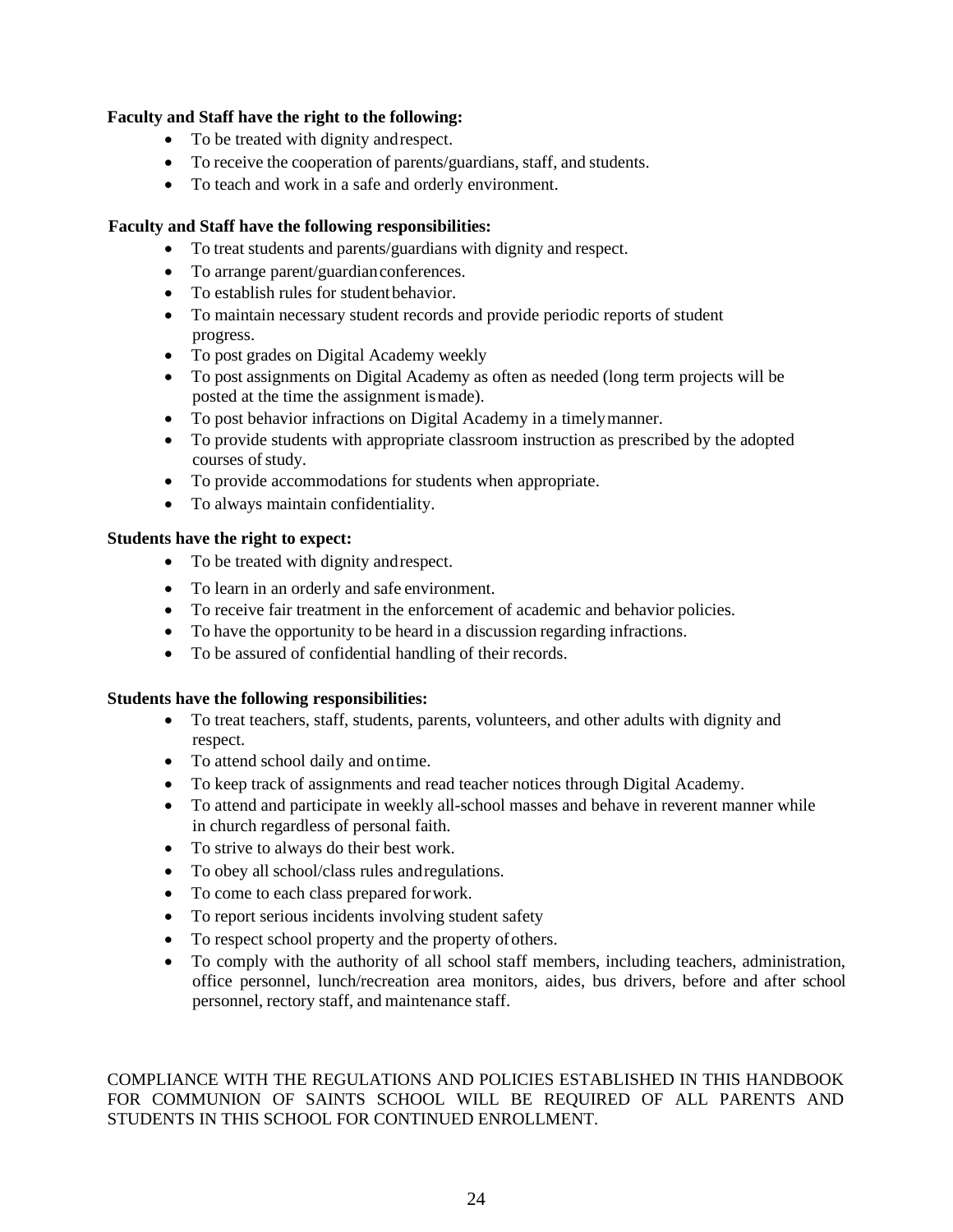# **Student Acceptable Use Policy** Communion of Saints School Diocese of Cleveland-revised June 2019

**Communion of Saints School** (the "School") makes a variety of communications and information technologies available to students through computer/network/Internet access. These technologies, when properly used, promote educational excellence by facilitating resource sharing, innovation, and communication. Illegal, unethical or inappropriate use of these technologies can have dramatic consequences, harming the school, its students and its employees. The Acceptable Use Policy ("Policy") is intended to minimize the likelihood of such harm by educating the School's students and setting standards that will serve to protect the school. We firmly believe that digital resources, information and interaction available on the computer, network or Internet far outweigh any disadvantages.

**Definition of school technology system**: The school systems and networks (collectively, "System") are any configuration of hardware and/or software. The System includes, but is not limited to, the following:

- telephones, cellular telephones, and voicemail technologies;
- email accounts:
- servers:
- desktop and laptop computer hardware and peripherals;
- software including operating system software and application software;
- digitized information including stored text, data files, email, digital images, and video and audio files;
- internally or externally accessed databases, applications, or tools (Internet- or District server based);
- school provided Internet access;
- school filtered public Wi-Fi;
- school provided personal digital assistants ("PDAs"), tablets, IPADs and similar devices; and
- new technologies as they become available.

**Acceptable Use**: Students are responsible for appropriate behavior on the System just as they are in a classroom or on a school playground. Communications on the System are often public in nature. General school rules for behavior and communications apply. It is expected that users will comply with school standards and the specific rules set forth below as interpreted from this policy, whether on or off school property. A student is personally responsible for his/her actions in accessing and utilizing the school's computer resources in accordance with Student Code of Conduct and may be subject to discipline for misuse of the System.

**Access to communication system:** Access to the school's electronic communications system, including the Internet, shall be made available to students for educational and instructional purposes. Each school computer/device and Wi-Fi (available for students who bring in their own personal telecommunication devices) has filtering software that block access to visual deceptions that are obscene, pornographic, inappropriate for students, or harmful to minors as defined by the federal Children's Internet Protection Act (CIPA). Filtered Internet access is provided to students as defined by CIPA.

# **Access to the District's computer/network/Internet is a privilege, not a right, and may be revoked at any time**.

**Scope of Use**: The system is intended for use for educational and instructional purposes only. Incidental, personal use shall be allowed only so long as such use is appropriate for a school setting, non-disruptive to the school's operations and mission, and not in excess or to the exclusion of the student's studies or school responsibilities.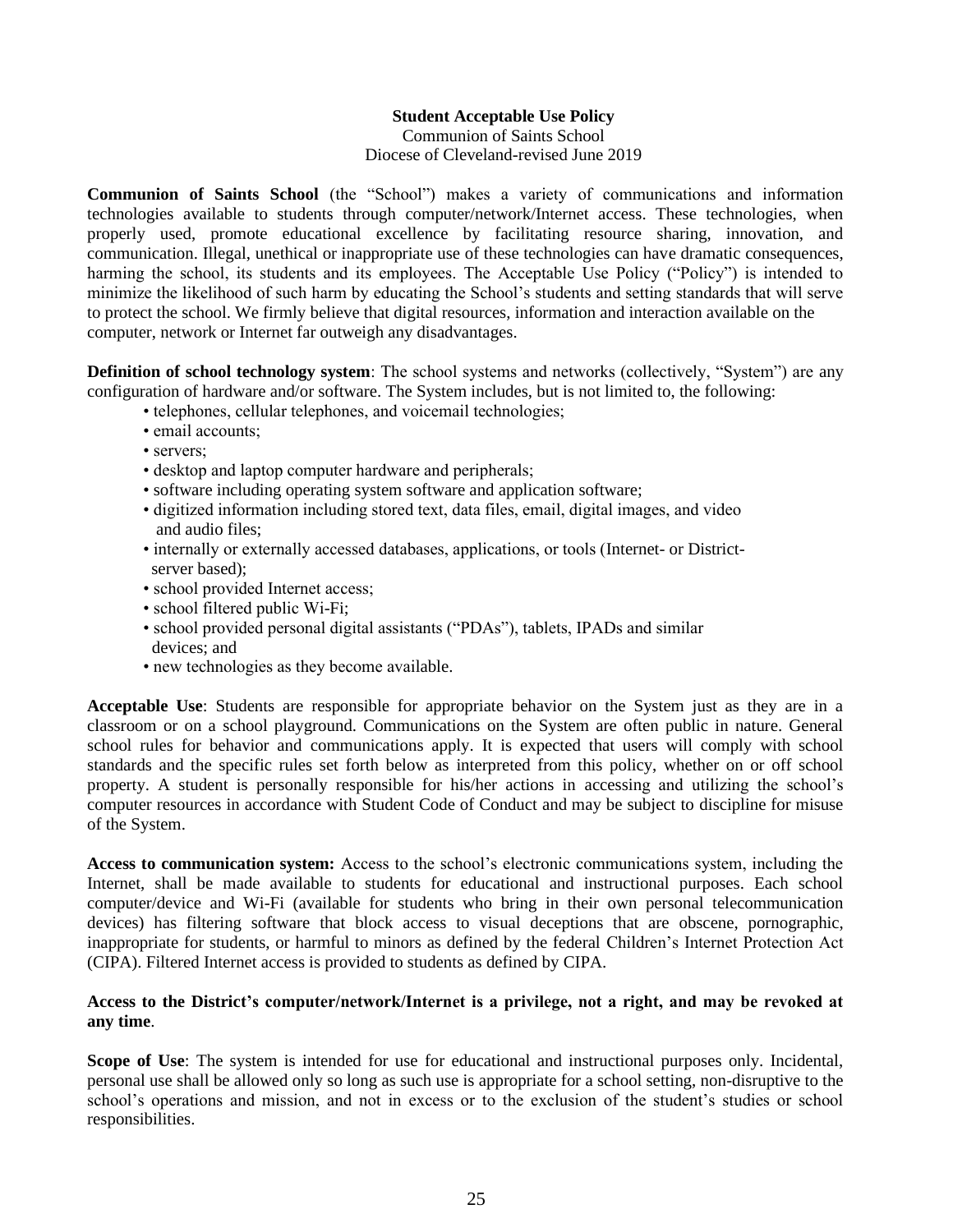**Inappropriate Use:** Inappropriate use includes, but is not limited to, those uses that are specifically named as violations in this document; that violate the rules of network etiquette; or that hamper the integrity or security of the System or any components that are connected to it.

Transmission on the System, including through email (personal or school accounts), social media, web pages, blogs and/or forums, of any material in violation of any federal or state law or this Policy is prohibited. This includes, but is not limited to:

- cyber bullying;
- threatening, pornographic, harassing, defamatory or obscene material;
- copyrighted material, plagiarized material or materials protected by trade;
- the use of hardware and/or software which disrupts or interferes with the safety and welfare of the school community (even if such uses take place after school hours or off school property).

**Vandalism or Mischief:** Tampering with or theft of components from the System may be regarded as criminal activity under applicable state and federal laws. Any attempt to break the law through the use of a school computer/network/Internet account may result in prosecution against the offender by the proper authorities. If such an event should occur, the school will fully comply with the authorities to provide any information necessary for legal action.

**Modification of Computer:** Modifying or changing computer/device settings and/or internal or external configurations without appropriate permission is prohibited and may result in discipline and/or the revocation of access to the System.

**Student Access:** System access is provided to all students unless parents or guardian request in writing to the school principal that access is denied. Student Internet access will be under the direction and guidance of a school staff member. Students must adhere to the following guidelines when using the System on or off of school property:

- 1. Respect and protect the privacy of others.
	- a. Use only assigned accounts.
	- b. Decline to view, use, or copy passwords, data, or networks to which they are not authorized.
	- c. Avoid distribution of private information about others or themselves.
- 2. Respect and protect the integrity, availability, and security of all electronic resources.
	- a. Observe all network security practices as posted.
	- b. Report security risks or violations to a school administrator, teacher or network administrator.
	- c. Refrain from destroying or damaging data, networks, or other resources that do not belong to them without clear permission of the owner.
	- d. Conserve, protect, and share these resources with other students and Internet users as appropriate.
	- e. Get appropriate pre-approval before accessing the network with personal devices.
	- f. Abstain from overriding the Internet content filtering system.
- 3. Respect and protect the intellectual property of others.
	- a. Refrain from copyright infringement (making illegal copies of music, games, or movies).
	- b. Avoid plagiarism.
- 4. Respect and practice the principles of parish and school community.
	- a. Communicate only in ways that are kind and respectful.
	- b. Report threatening or discomforting materials (cyber bullying) to a school administrator, teacher or network administrator.
		- c. Refuse to access, transmit, copy, or create material that violates the school's code of conduct (such as messages that are pornographic, threatening, rude,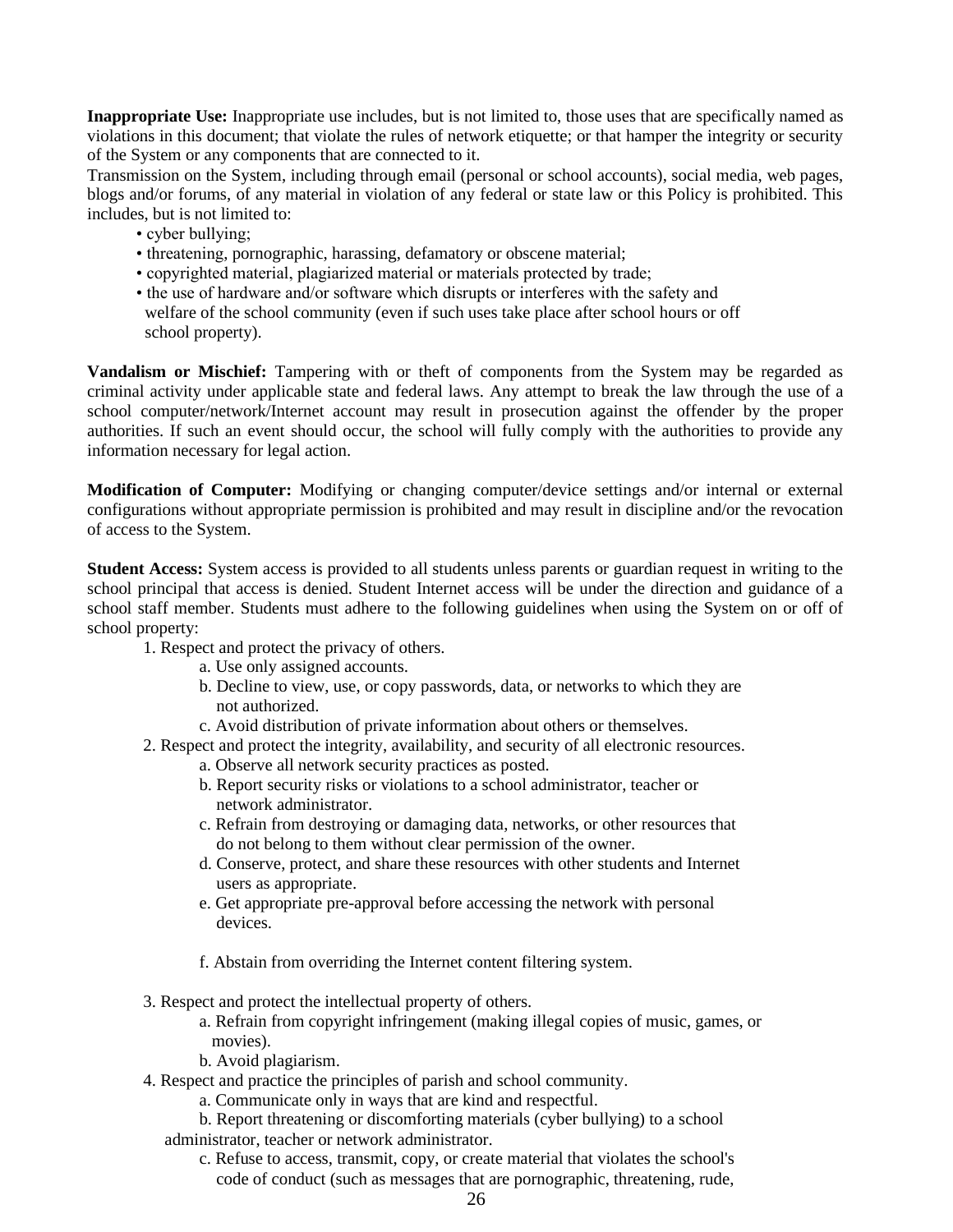discriminatory, or meant to harass).

- d. Avoid accessing, transmitting, copying, or creating material that is illegal (such as obscenity, stolen materials, or illegal copies of copyrighted works).
- e. Abstain from using the resources to further other acts that are criminal or violate the school's code of conduct.
- f. Avoid sending spam, chain letters, or other mass unsolicited mailings.
- g.Refrain from buying, selling, advertising, or otherwise conducting business, unless approved as a school project.
- h. Avoid posting or disseminating any harassing, demeaning, threatening or immoral comment or visual injurious to the reputation of the school, the parish, the Church or an individual, whether the action occurs on school property or off grounds.
- 5. Abide by the Student Code of Conduct in the use of the System at all times.

**School Email and Communication tools:** Email and other digital tools such as, but not limited to, blogs and wikis are tools used to communicate. The use of these communication tools should be limited to instructional, school related activities; or administrative needs. All communications within these tools should adhere to this Policy.

### **The following guidelines must be adhered to by students using a personally-owned telecommunication device at school:**

- a. Internet access is filtered by the School on personal telecommunication devices in the same manner as School owned equipment. If network access is needed, connection to the filtered, wireless network provided by the school is required. Use of any service bypasses the security filter and is considered a violation of the Acceptable Use Policy.
- b. These devices are the sole responsibility of the student owner. The school assumes no responsibility for personal telecommunication devices if they are lost, loaned, damaged or stolen and only limited time or resources will be spent trying to locate stolen or lost items.
- c. These devices have educational and monetary value. Students are prohibited from trading or selling these items to other students on school property, including school buses.
- d. Each student is responsible for his/her own device: set-up, maintenance, charging, and security. Staff members will not store student devices at any time, nor will any staff diagnose, repair, or work on a student's personal telecommunication device.
- e. Telecommunication devices are only to be used for educational purposes at the direction of a classroom teacher.
- f. School administrators and staff members have the right to prohibit use of devices at certain times or during designated activities (i.e. campus presentations, theatrical performances, or guest speakers) that occur during the school day.
- g. An administrator may examine a student's personal telecommunication device and search its contents, in accordance with disciplinary guidelines.

**Subject to Monitoring:** All School System usage on or off school property shall not be considered confidential or private and is subject to monitoring by designated staff at any time to ensure appropriate use. All electronic files, including email messages, from both school-issued and personal accounts, transmitted through or stored in the System, will be treated no

differently than any other electronic file. The School reserves the right to access, review, copy, modify, delete or disclose such files for any purpose. Students should treat the computer system like a shared or common file system with the expectation that electronic files sent, received or stored anywhere in the computer system, will be available for review by any authorized representative of the School for any purpose. Personal telecommunication devices are subject to examination in accordance with disciplinary guidelines if there is reason to believe that the Acceptable Use Policy has been violated.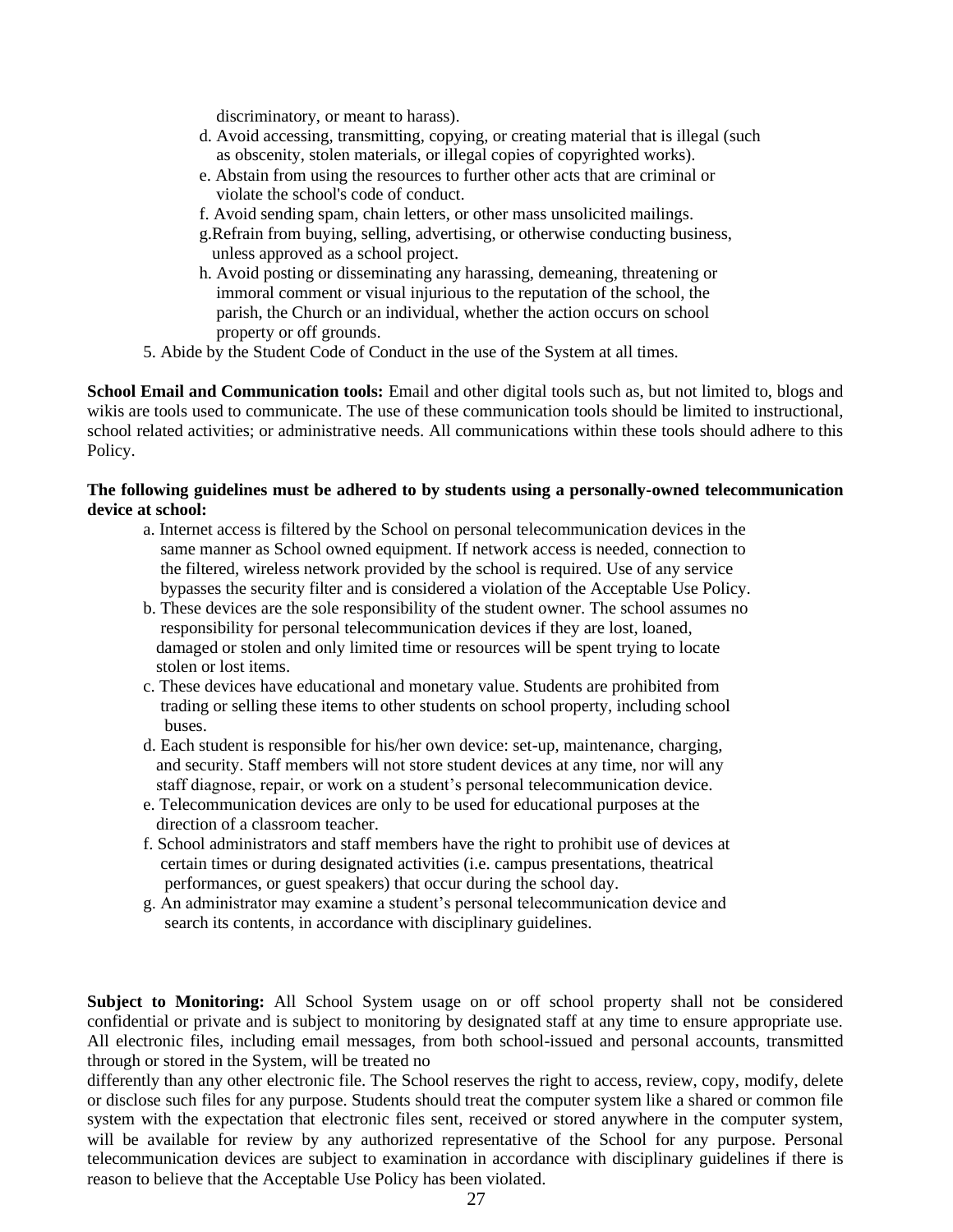**Students have no expectation of privacy with respect to use of the System. Administrators reserve the right to examine, use, and disclose any data found on the System in order to further the health, safety, discipline, or security of any student or other person, or to protect property. They may also use this information in disciplinary actions and/or may refer information to law enforcement if a crime is believed to have been committed. All computers, chromebooks, devices, laptops, tablets, or the like, used by students to access the System, including both school-owned equipment and personally-owned devices, are subject to search at any time if a violation of this Policy or other school policies is suspected.**

**Consequences for Violation**: Students have the responsibility to use the System in an appropriate manner which complies with all school policies. Violations of these rules or any school policy may result in disciplinary action which may include the loss of a student's privileges to use the school's information technology resources and/or discipline. Consequences of misuse or abuse of these resources will be disciplined depending on the severity of the situation. In addition to school disciplinary action, appropriate legal action may be taken.

**Agreement Form: In order to ensure the proper use of technology resources, it is necessary that each student and parent/guardian** *annually* **sign the attached Student Acceptable Use Policy – User Agreement Form.** The signed form must be on file at the School before Internet and other technology access is permitted. Signing the form indicates that the user will abide by the rules governing Internet and other technology access as stated in this Policy.

**The school reserves the right to issue additional or more detailed rules for the use of technology resources, and violations of such rules may be a cause for imposition of any of the penalties delineated above. The school reserves the right to seek financial restitution for any damage caused by a student.**

#### **CUSTODIAL SITUATIONS**

#### <span id="page-30-0"></span>**Family Custodial Situations**

Communion of Saints School is finding an increasing number of families experiencing transitions in parental custodial relationships. In addition, laws governing divorce settlements and custody are continually changing. For this reason, we find it necessary to clarify and re-state the usual procedures followed by the administration and faculty in dealing with parents in suchsituations.

In two- parent families, it is assumed that both parents are living at the same address, unless we have been notified otherwise. Communion of Saints School personnel will therefore send home notices, communications, etc. with the child. It is assumed that both parents are communicating regarding the child and that all information is shared by and between the parents. This information includes, but is not limited to, conference appointments, report cards, progress reports, and tuition payments.

In families experiencing separation of parents, or pending divorce, the above information will be sent home with the child to whichever parent currently has daily care of the child. It is assumed that this information is shared by and between the parents. Since this situation frequently impacts on a child's achievements and interactions at school, parents are asked to inform the Principal of any change in the home situation. The Principal will communicate this information to the appropriate teacher(s). This information will be treated confidentially. No change in the issuance of school communications will occur until the appropriate court documentation is present.

In cases of final divorce decrees that state clear custody by one parent, the Principal is to be informed by the custodial parent of this fact. A copy of the first page of the decree (bearing the case number), the pages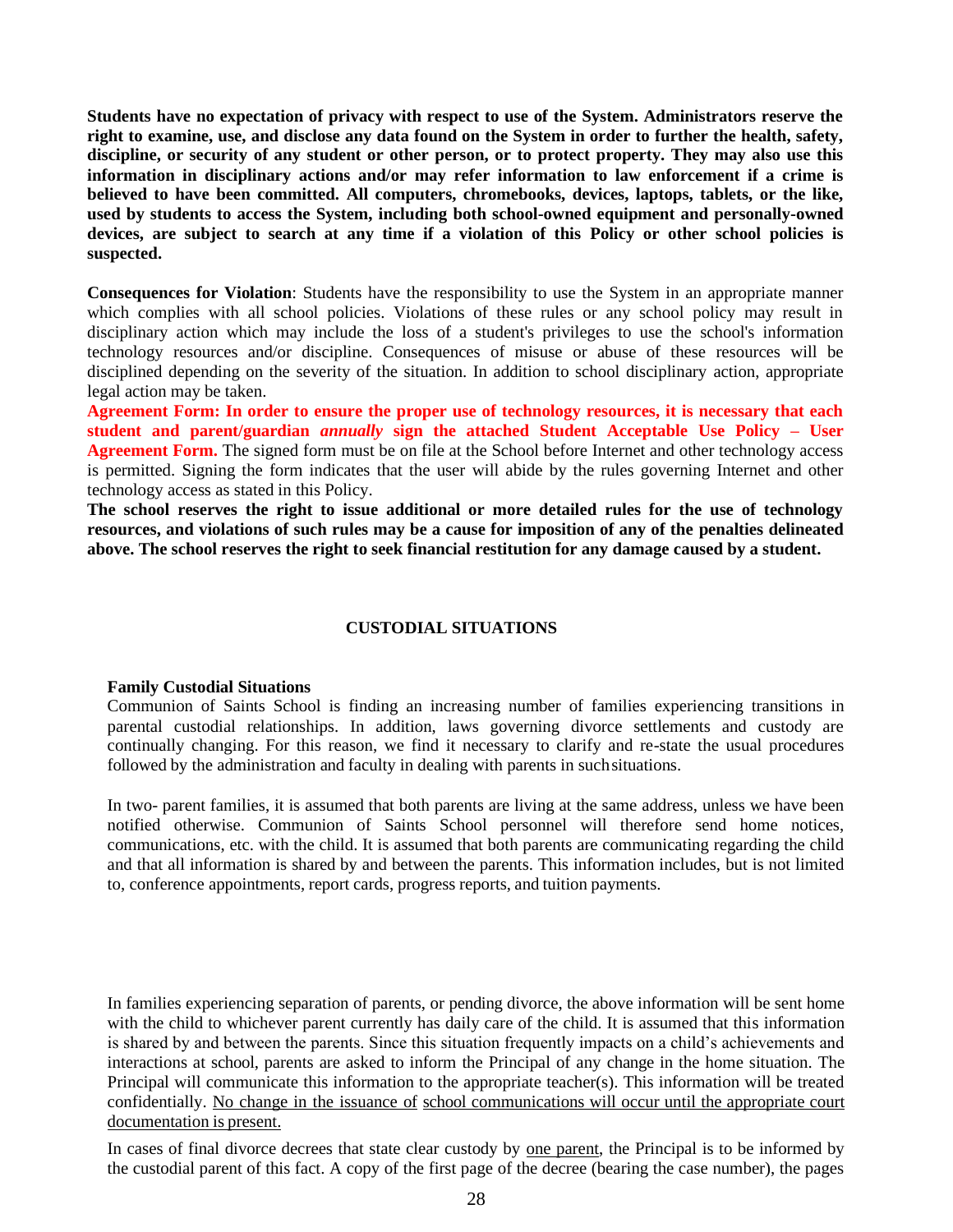referring to custodial rights, and the final page bearing the judge's signature are to be submitted to the Principal. Unless the decree indicates otherwise, school communications will be sent home to the custodial parent. Custodial parents should understand, however, that unless the divorce decree specifically limits the non-custodial parent's rights to records and information, the non- custodial parent has a right to the same access as the custodial parent. Communion of Saints School will, unless instructed by a Court Order, release such records upon request of the non-custodial parent. "Records" include official transcripts, report cards, health records, referrals for special services, and communications regarding major disciplinary actions. It does not include daily class work and papers, or routine communications sent through the children to the home of residence. In these cases, the custodial parent is asked to cooperate with the school and share this information directly with the non- custodial parent. This avoids time-consuming duplication of services.

Further, the custodial parents should realize that unless restricted by Court Order, any non-custodial parent has the right to attend any school activity of the child, which includes sports activities and class/school programs. Parents should keep each other informed of these activities. It is not the school's responsibility to keep non-custodial parents informed of every activity or event in which his/her child may or may not participate.

Regarding parent conferences in all custody situations, it is preferred *and will be the general procedure*  that one conference appointment will be scheduled. It is assumed that parents are able to set aside differences and come together on behalf of their child for this time. A joint conference further ensures that both parents are given the same information at the same time and continues to serve the best interests of the child.

In cases where joint conferences are clearly neither possible nor desirable by all parties involved, alternate arrangements may be discussed with the principal. Every effort will be made to keep communications open with both parents, while at the same time avoiding excessive demands on the teacher's time and duplication of services.

Should visitation arrangements call for the child to arrive or leave school in a different manner than normal (i.e., car instead of bus), the custodial parent should document this fact. A permanent note for the teacher will suffice. It is hoped that visitation arrangements would reflect the sensitivity of both parents to the consistency and routines that foster security in a child and allow for school responsibilities and homework to be taken care of in a timely manner, regardless of the visitation schedule. This includes, but is not limited to, homework, studying for tests/quizzes, long term projects, and study time. In addition, parents should make sure that uniforms travel with the student to avoid dress code violations.

If there are questions concerning this statement of procedures, or circumstances are such that you feel other arrangements may be necessary, please contact the principal.

#### **AIDS POLICY REGARDING STUDENTS**

Children with Acquired Immune Deficiency Syndrome (AIDS) enrolled or seeking enrollment in Grades K through 12 shall be permitted to attend school or parish religious education programs in regular classroom settings, *provided*: The health of a child, as documented by his/her physician, allows participation in regular academic school activities. The child behaves acceptably, in a manner that would not cause spread of the disease or in any way put others at risk. The child does not have open sores, skin eruptions or any other condition which prevents his/her control of bodily secretions. There are periodic evaluations of the child's physical condition with written certification from his/her physician allowing continuing participation in regular academic school activities.

At Communion of Saints School, the pastor and principal will confer with the appropriate persons and consult with the regional superintendent before the pastor makes the final decision regarding admission.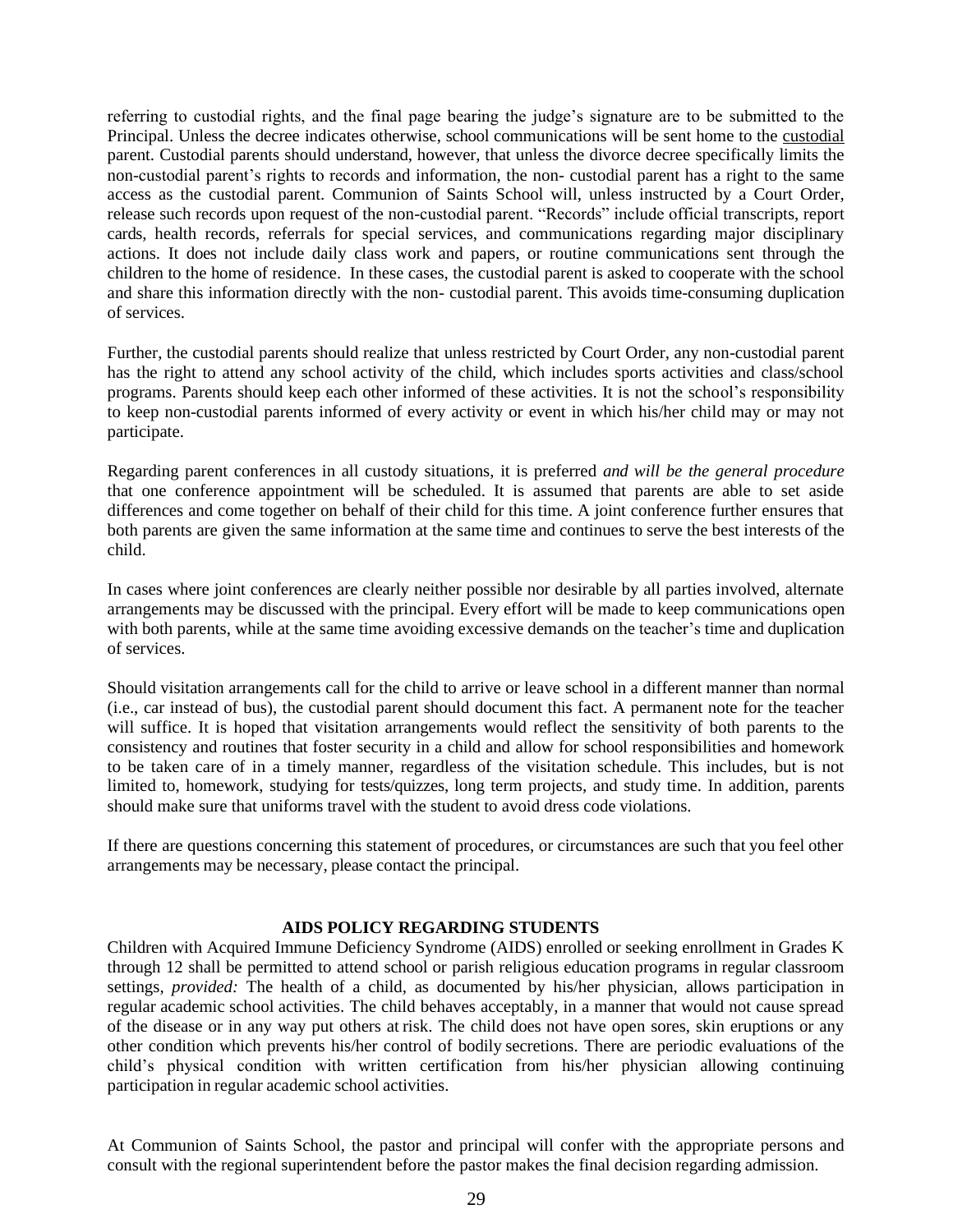Parents and guardians have the obligation to report to the school administration when any child is diagnosed as having AIDS, ARC (AIDS Related Complex), or other illness caused by HIV (Human Immune Deficiency that causes AIDS, also known as HLTVII or LAV). To protect confidentiality, when a child with AIDS is admitted to school, personnel who are made aware of the child's condition should be the minimum necessary to assure proper care of the child. Based on the condition of the child and the expected type of interaction with others, the principal (after consultation with proper authorities) may limit the child's participation in school activities.

A student with AIDS who is excluded from the parish school or the religious program in the parish school shall be provided with an alternate means of catechetical instruction.

#### **CHEMICAL USE/ABUSE**

Parents will be notified immediately if a student is found to have, or be under the influence of, tobacco, alcohol, or drugs, or if the student has drug paraphernalia in his/her possession while on school property, on the bus, or during off-campus activities sponsored by the school. If appropriate, the police will be notified. A mandatory conference with parents will be arranged before the student returns to school.

Intervention by trained professionals may be required as a condition for the student to remain at Communion of Saints School. Lack of cooperation by either the student or parents in this matter will result in the student's suspension or expulsion. If a student gives evidence of signs of chemical dependency, parents will be contacted by the principal and teachers, and an appropriate course of action will be decided upon. Parents who are aware of chemical dependency or similar problems with a student are to inform the school so that together we can assist the student in overcoming this dependency.

# **PREGNANCY POLICY AND PROCEDURE**

#### **Respect for Human Life**

This policy attempts to reflect the moral teaching of the Catholic Church on the sanctity of the human person, on human sexuality, on the sacrament of marriage, on the dignity of the unborn child, and on the care that must be extended to the pregnant student and father.

The principals of the dignity of human life are directed to the mandate from Jesus in the Gospel to mercy, kindness, and compassion for each person, regardless of the circumstances that may contribute to their state or condition. These principles are compelling in that the very essence of the Church is to be the living presence of a loving God, a presence addressed to individuals in their human condition.

#### **Policy**

All possible means will be employed to assist a student to complete the course of studies in a manner that is sensitive to and of the most benefit to the individual, as well as the school and parish communities. Everyone involved, including the students, should recognize that pregnancy is not a usual event in the school setting, and that adjustments will have to be made. Mutual cooperation is required by all  $\sim$ administrators, faculty, the families, and the students.

The pregnant student is to receive counseling from a qualified person at the school or from an agency, preferably one affiliated with the diocese. The same applies to the father, if his identity is known and if he is in a school setting.

Counseling is directed to the well-being of the student and that of the unborn child. The mother is to be affirmed in her decision to carry the pregnancy to birth, and no moral judgments are to be rendered on the pregnancy itself. The student is to be provided with competent pastoral counseling and sacramental healing to resolve issues of conscience.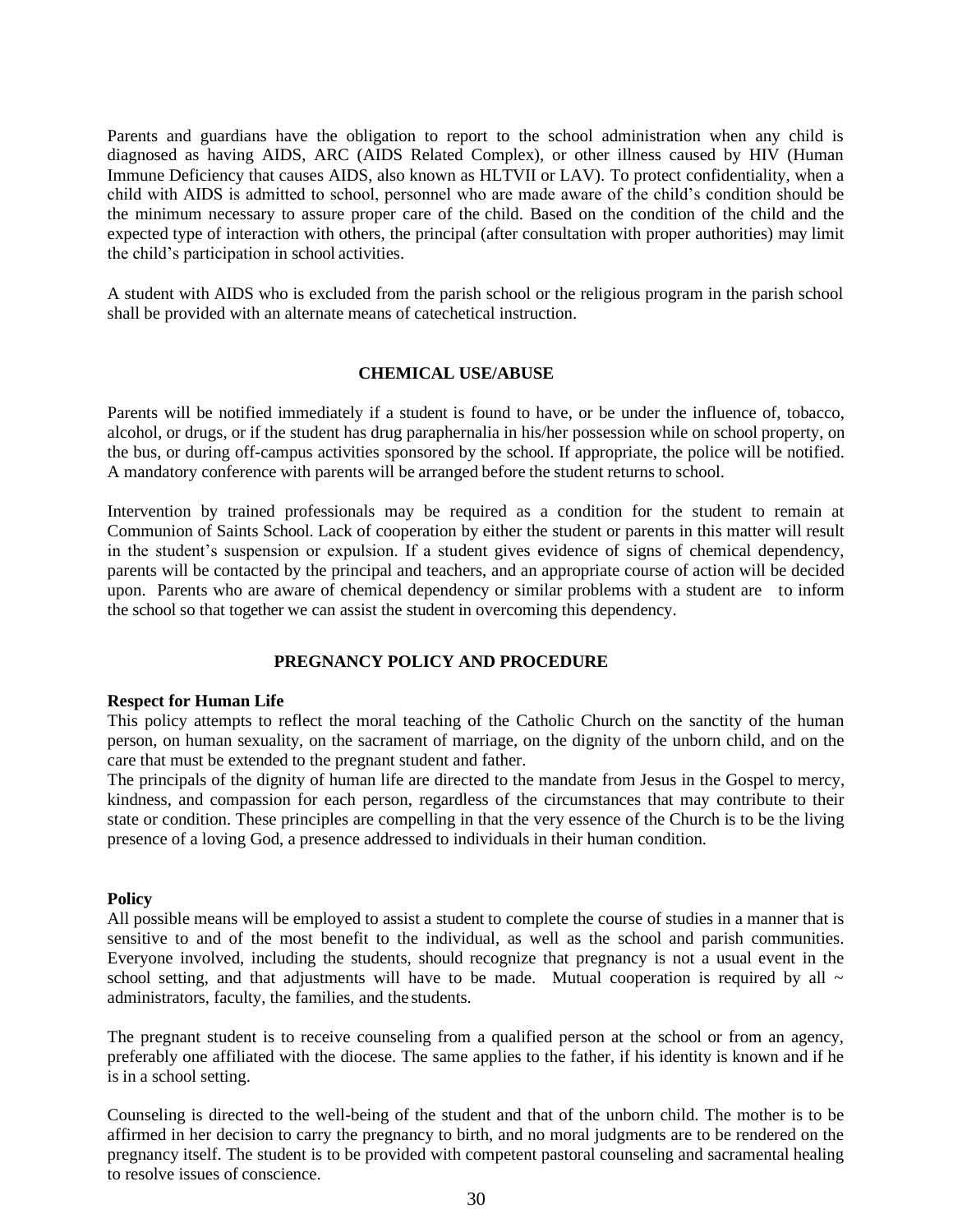The school will attend carefully to all aspects of the pregnant student's involvement in school activities to ensure her health, and that of the unborn child. The student's family physician, together with the school nurse, are to note situations that might jeopardize the health of the mother and/or child, such as sports and gym activities, field trips, appliances with radioactivity, toxic chemicals, and so forth. A note from the student's physician should indicate how long the student can stay in school before the birth, and when she can return.

Only qualified and designated persons are to work directly with the student in this situation so as to avoid mixed messages and confusion. The parents should be included as active participants in working out the specific program for the student. All concerned are to respect the confidentiality of the student, even when the pregnancy becomes public knowledge.

If the student gives birth before graduation and wishes to return to school, she should be permitted to engage as fully as her circumstances allow in both the academic and extracurricular programs. This applies whether the child is placed for adoption or if the student decides to parent the child. Neither the male nor the female student is to be restricted from participating in the full academic or extracurricular program as a penalty for the pregnancy.

In general, there should be no activities on the school premises relating to the pregnancy (such as a baby shower). Nor will the student be permitted to bring the child to school during regular class hours.

Students who have had an abortion are not, for that reason alone, to be deprived of participation in any school program. Abortion is entirely rejected as a moral option in Catholic Church teaching, and therefore nothing in this policy is to be understood except in the light of this teaching of the Roman Catholic Church. The school administration is to make every effort to promote healing and reconciliation for the students, their families, andother members of the school community.

Specific circumstances can require the student finish the education program in some part-time or adjustedtime manner. Specific circumstances can also remove a student from a school activity or program based on the criteria of school management or school discipline.

# **SEXUAL HARASSMENT AND SEXUAL VIOLENCE**

# *Sexual Harassment*

#### **Purpose**

Communion of Saints School is committed to providing a safe, positive learning and working environment for everyone in the school. For this reason, and in keeping with the goals and objectives of Catholic education, Communion of Saints School expressly prohibits sexual harassment and sexual violence in the school environment. This policy re-emphasizes the personal dignity of the individual and fosters positive sexual attitudes and respect for others.

# **Sexual Harassment Defined**

For the purposes of this policy, sexual harassment includes the following specific instances: verbal sexual abuse; disseminating obscene or sexually explicit material, whether in the form of music, written lyrics, pornographic pictures or other literature, or having such material in one's possession in the school, on school grounds, or at school sponsored activities; obscene or sexually explicit gestures; and any other inappropriate behavior of sexually explicit or obscene nature that demeans or offends the recipient. The above list is not meant to be all-inclusive but is intended to provide guidance as to what may constitute sexualharassment.

Isolated, trivial incidents are not sufficient to constitute harassment and will be handled according to the student behavior code. Allegations of sexual harassment (as defined above) are to be reported to the teacher and principal. Parents of both the offender and the victim will be informed of the allegations. The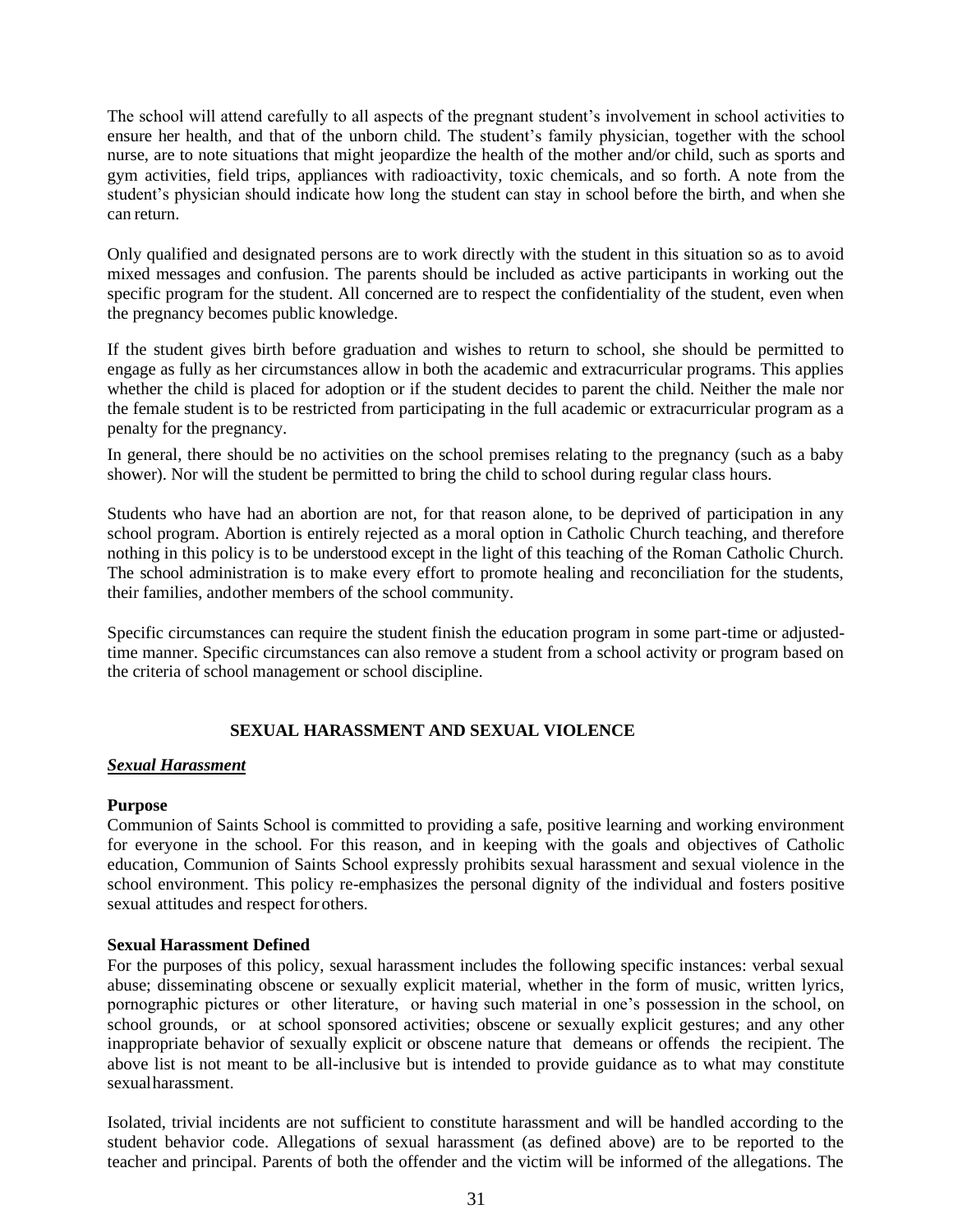matter is to be kept confidential by all parties involved, and every effort will be made to protect the alleged victim from retaliation. The parents of both the offender and the victim are obligated to cooperate in remedying the situation.

If the allegations are substantiated, disciplinary actions will be taken. These will depend on the nature, frequency, and severity of the action, the age of the offender and victim, the history of similar actions by this individual, and the circumstances in which the harassment occurred.

Possible disciplinary actions may include, but are not limited to, any or all of the following:

- Verbal warning/reprimand and apology to the victim
- Parent/student/principal conference
- Written warning/reprimand and parent notification in the student's file.
- Detention or removal from selected school activities and/or extracurricular activities
- Behavior/Probation contracts, possibly requiring professional intervention.
- Suspension
- Expulsion

# *Sexual Violence*

Sexual violence is handled separately because of its potentially criminal nature. If an incident of sexual violence occurs, the principal, pastor, or other school authority is required under state law to report the incident (O.R.C. 2151.421). The Department of Human Services and the police will be contacted immediately if there is any "reason to believe" (O.R.C. 2151.421) that sexual abuse or violence has occurred involving a child less than eighteen years of age. The Diocesan Legal Office will be contacted immediately in these situations.

Generally, sexual harassment should be construed as sexual violence when the recipient:

- Is physically touched without his/her consent in a sexual manner; and/or
- Is expressly threatened or perceives a threat of physical harm for purposes. of the offender's sexual gratification; and/or
- Is the victim of sex offenses under Ohio Law.

In these cases, the Department of Human Services and the police will be contacted immediately.

*In accordance with Diocesan policy, certified teaching staff, volunteers, coaching staff and school/church personnel will participate in VIRTUS™ training, a program designed to aid in the assistance of identifying, preventing, and addressing sexual abuse andmolestation.*

# **GANGS**

# YOUTH GANGS AND GANG-RELATED ACTIVITY ARE PROHIBITED.

A gang is defined as any non-school sponsored group, usually secret and/or exclusive in membership, whose purpose or practices include unlawful or anti-social behavior or any action that threatens the welfare of others.

Gang activity includes, but is not limited to:

- Recruitment
- Initiation
- A manner of grooming, hair style and/or wearing of clothing, jewelry, head coverings, or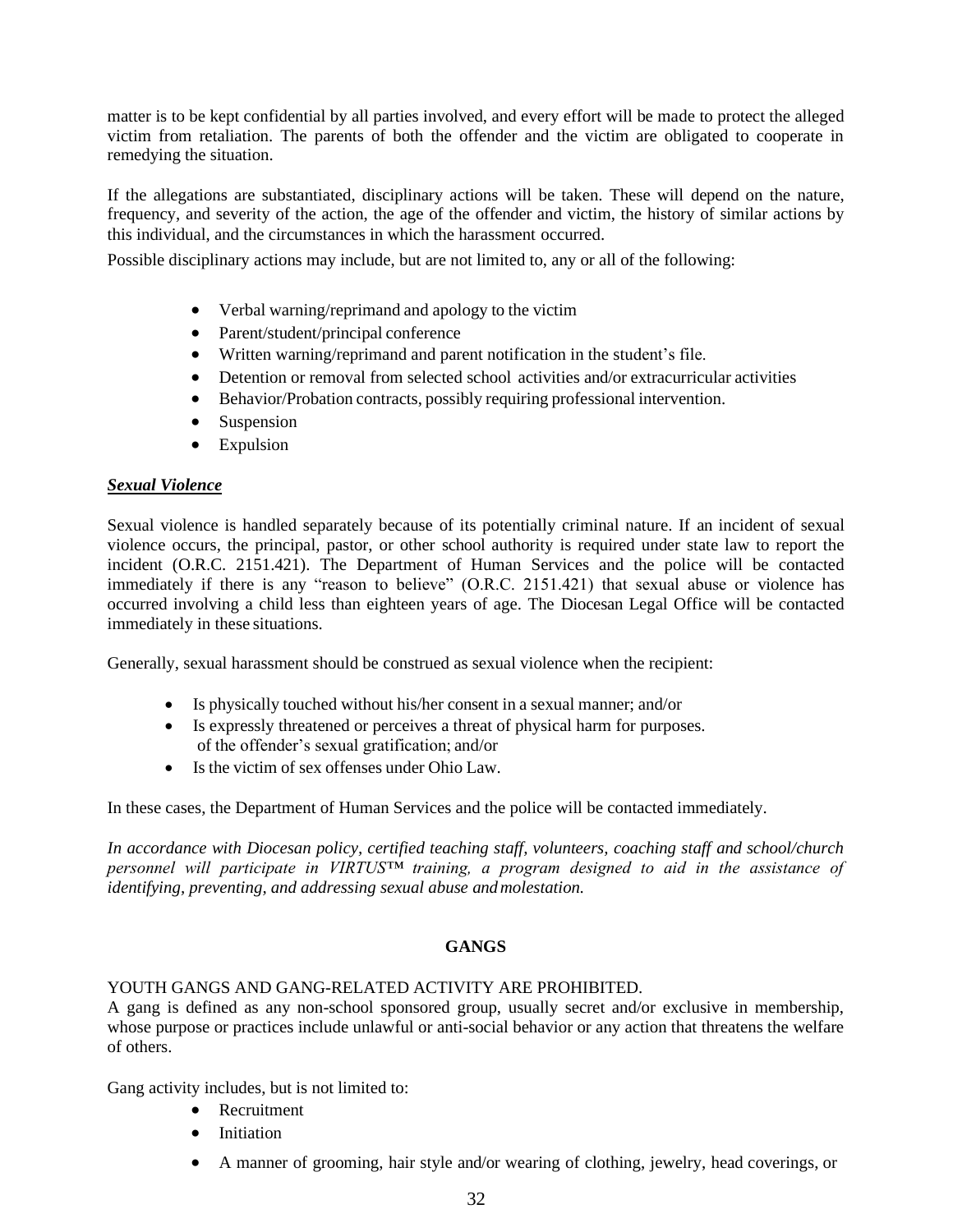accessories, which,by virtue of color, arrangement, trademark, or other attributes, denotes membership in a gang.

- Displaying of gang markings or slogans on school or personal property or clothing
- Having gang tattoos
- Possessing literature that indicates gangmembership.
- Fighting
- Establishing turf
- Use of hand signals, gang vocabulary, and nicknames.
- Possession of walkie-talkies, pagers or cellularphones
- Possession of weapons or explosive materials
- Possession of alcohol, drugs, drugparaphernalia
- Attendance at functions sponsored by a gang or known gang members.
- Exhibiting behavior fitting police profiles of gang-related drug dealing
- Being arrested or stopped by police with a known gang member.
- Helping a known gang member commit acrime.
- Any other action directly resulting from membership or interest in a gang.

#### **Consequences**

If a student is suspected or identified as being a member of a gang, shows interest in joining a gang, initiates or participates in any gang related activity, or has been approached for recruitment, any or all of the following steps may be taken:

- 1. Parents/guardians will be contacted immediately, and appropriate intervention initiated.
- 2. A Behavior Contract will be prepared stating the conditions for the student to remain in the school.
- 3. Students may be referred to counseling (personal and/or family)
- 4. Students may be referred to the Department of Human Services or other welfare or childcare agencies of the respective county.
- 5. Students may be referred to outside agencies or programs for treatment when use of drugs or alcohol isinvolved.
- 6. Students may be referred to the Task Force on Violent Crime
- 7. Police, Juvenile Court, and other appropriate authorities will be notified of violence and/or illegal activities.
- 8. Students may be suspended and/or expelled as already outlined in the school discipline policies.
- 9. Parents/students will be held liable and financially responsible for all forms of vandalism.

## **Jurisdiction**

Realizing that gang activity is a community concern, communication will be maintained with the police department and public-school officials on all matters related to gang activity within this community. Involvement and jurisdiction of school authorities in gang-related incidents occurring outside the school or off school/parish property will be determined in cooperation with diocesan legal authorities and the police and will take into consideration the nature of the incident, the safety of the student, the effect of the incident on other students, and the good order and functioning of the school.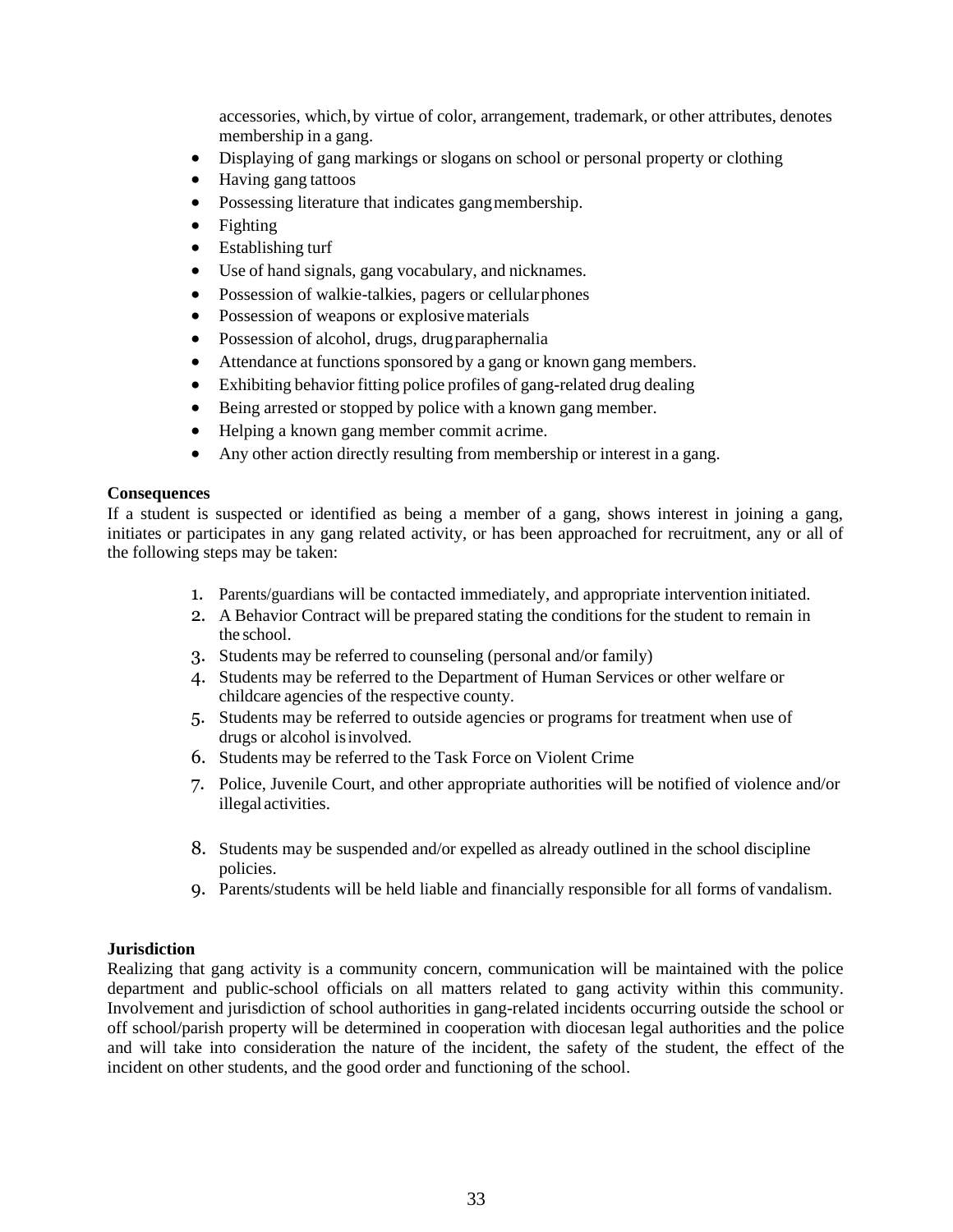# **Related Policies**

In order to prevent the onset of gang-related activity, the following related policies will be strictly enforced:

- 1. Dress code and uniform policy as defined in the school handbook.
- 2. Discipline policies and consequences as defined in the school handbook.
- *3.* The right of school authorities to search lockers, student book bags, student desks, and upon request, personal property if suspicion of gang involvement exists. *Note: These items may also be searched for probable cause outside the boundaries of gang-related suspicions.*
- 4. Policies and procedures relative to scheduling, supervision, and attendance at and participation in school/parish sponsored events, held during the school day, during the evening or on weekends, whether held on parish property or at other publicfacilities.
- 5. Insistence on parent cooperation in not permitting children to host/attend unsupervised parties or activities.

# **Prevention**

In order to assist students in the development of positive self-esteem, decision-making skills, and social values, appropriate educational programs and activities will be provided as judged appropriate by the pastor and/or principal. These may include, but are not limited to, guidance programs, and parent education programs, social activities that foster positive group identification and behavior, and parish-based youth ministry activities.

# **STUDENT THREATS**

- Any and all student threats to inflict harm to self or others must be taken seriously immediately. Including those made via social media on or off school premises.
- Whoever hears the threat should report it immediately to the principal or teacher. If the threat appears real and imminent, the threat should be reported to the *certified* staff member who is in the nearest vicinity to the occurrence.
- Police should be notified immediately.
- The student should be kept in the principal's office or conference room or other secluded, supervised area until the police arrive.
- The parent/guardian of the student who has made the threat should be notified immediately.
- The student should be suspended and not permitted back into school until there has been a psychiatric evaluation and receipt by the principal of a written statement from a psychiatrist that the student is not/does not pose a danger to self or others.
- Any adult or the parent/guardian of any student(s) who have been verbally mentioned as potential victims or listed in writing as potential victims should be contacted immediately.
- Additionally, should a threat be made, the school should secure counseling for students involved, after obtaining parentalpermission.

# **WEAPONS**

In furtherance of the overall philosophy, goals, and objectives of the Catholic educational experience, Communion of Saints School expressly prohibits the use, possession, sale, or discharge of any weapons or explosive devices in the school, on school grounds, or at school-sponsored activities. This policy shall apply to all students, participants in parish programs, teachers, administrators, and other personnel in the school or parish.

This policy includes, but is not limited to, any firearm, knife, deadly weapon, or explosive or incendiary device. As defined by state law, a deadly weapon is "any instrument, device, or thing capable of inflicting death, and designed or specifically adapted for use as a weapon, or possessed, carried, or used as a weapon" (O.R.C. 2923.11A). Firearms shall include any loaded or unloaded gun of any caliber or type. This prohibition also includes any pistol, rifle, or other device that uses air or gas propelled projectiles.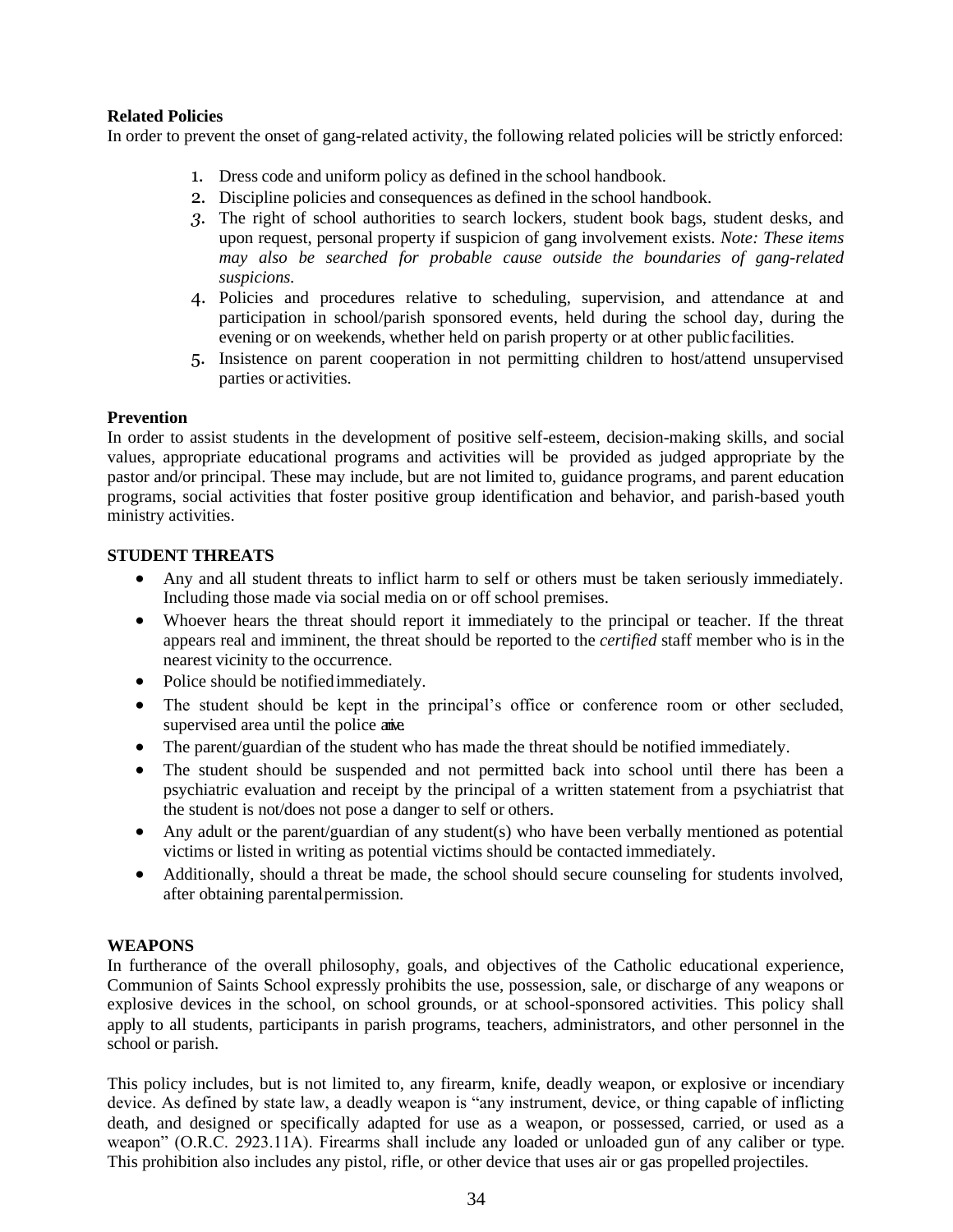Violations of this policy may warrant notification of the police, immediate suspension, and possible expulsion. If possession of a weapon is suspected, the principal or other administrator will immediately contact the police department and the Diocesan legal office before confronting the individual.

If it is determined that this policy has been violated, the parents of the offender shall be immediately contacted and must cooperate with the disciplinary process.

Disciplinary action may include immediate in-school suspension or out-of-school suspension, pending investigation and resolution. If the student's infraction does not warrant immediate dismissal, then the parents may be required to sign a probation contract that includes all conditions of the student's continued enrollment at the school. Possible terms of this probation agreement may include professional counseling, participation in a community program addressing youth violence, suspension from extracurricular activities, and any other conditions deemed appropriate by the administration of the school or parish program, after consultation with the Area Field Director and the Diocesan legal office.

# **Anti-Harassment, Intimidation, and Bullying Policy**

Communion of Saints School teaches belief in the sanctity of human life and the inherent dignity of the human person. We believe that all students, school employees, and volunteers have a right to a safe and healthy school environment. All members of the school community, in turn, have an obligation to promote mutual respect, tolerance, and acceptance.

The principal will provide staff development training in bullying prevention and cultivate acceptance and understanding in all students and staff to build each school's capacity to maintain a safe and healthy learning environment. Teachers should discuss this policy with their students in age-appropriate ways and should assure them that they need not endure any form of bullying.

Harassment, intimidation, or bullying behavior by any student/school personnel at Communion of Saints School is strictly prohibited, and such conduct may result in disciplinary action, including suspension and/or expulsion from school. "Harassment, intimidation, or bullying," in accordance with House Bill 276, mean any intentional written, verbal, graphic, or physical acts (including electronically transmitted acts: i.e., Internet, cell phone, personal digital assistant (PDA), or wireless handheld device) either overt or covert, by a student or group of students toward other students/school personal with the intent to harass, intimidate, injure, threaten, ridicule, or humiliate. Such behaviors are prohibited on or off school grounds, at any school-sponsored activity, on school–provided transportation, or at any official school bus stop that a reasonable person under the circumstances should know will have the effect of:

- 1. Causing mental or physical harm to the other student/school personnel including placing an individual in reasonable fear of physical harm and/or damaging of students' personal property; and
- 2. Is sufficiently severe, persistent, or pervasive that it creates an intimidating, threatening or abusive educational environment for other student/school personnel.

Communion of Saints School will not tolerate behavior that infringes on the safety of any student, school employee, or volunteer. A student, school employee or volunteer shall not intimidate or harass another student, school employee, or volunteer through words or action whether on or off school property.

# **Definition**

"Harassment, intimidation, or bullying" means any intentional written, verbal, graphic, or physical act that a student or group of students, school employee, or volunteer exhibit toward another particular student, school employee, or volunteer more than once and the behavior both:

- 1. Causes mental or physical harm to the other, and.
- 2. Is sufficiently severe, persistent or pervasive that it creates an intimidating, threatening or abusive educational environment for the other.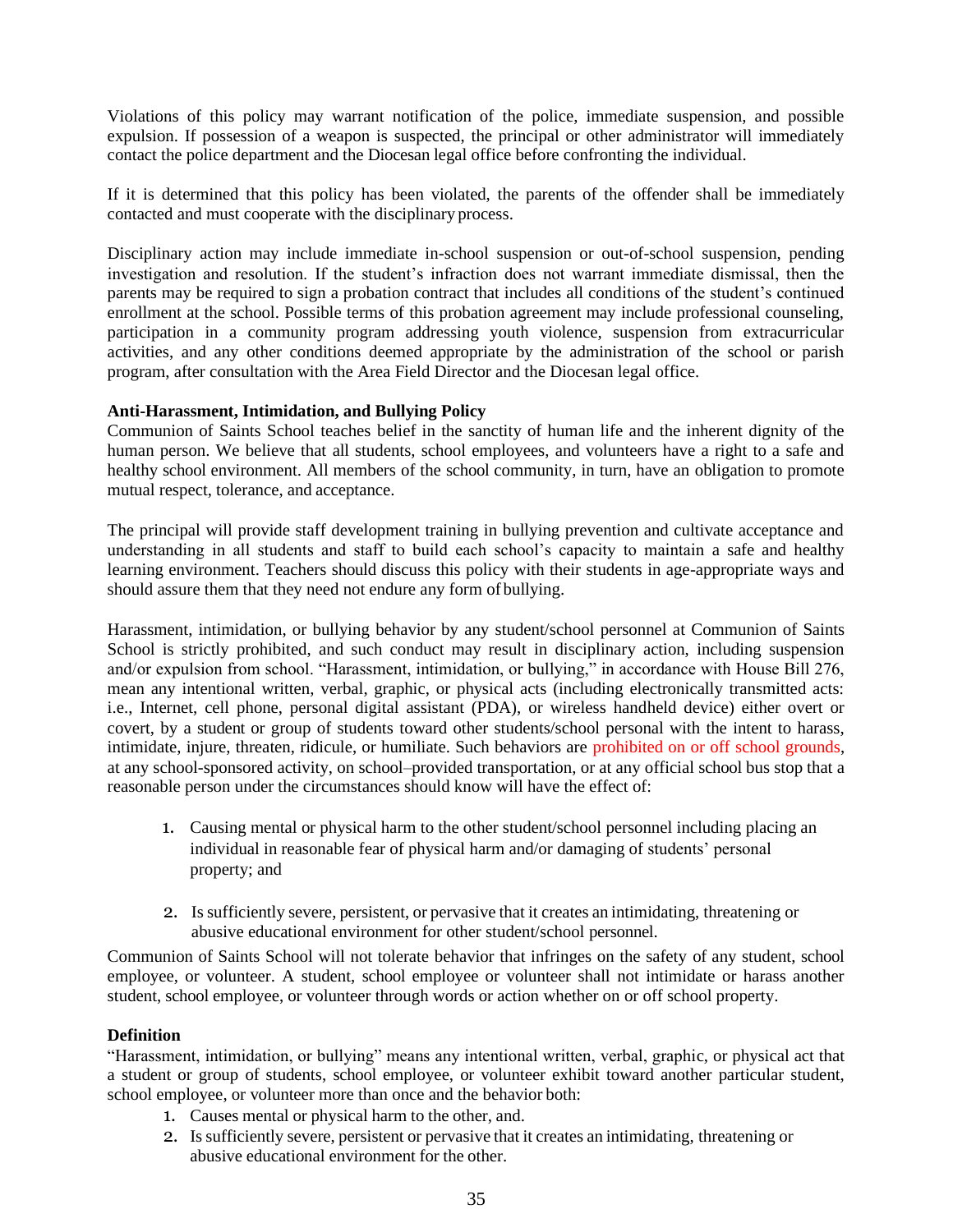Such behavior includes overt intent to ridicule, humiliate, or intimidate another student, school employee, or volunteer. Examples of conduct that could constitute prohibited behavior include:

- 1. Physical violence and/or attacks.
- 2. Threats, taunts, and intimidation through words and/or gestures.
- 3. Extortion, damage, or stealing of money and/orpossessions.
- 4. Exclusion from the peer group or spreading rumors; and
- 5. Repetitive and hostile behavior with the intent to harm others through the use of information and communication technologies and other Web-based/online sites (also known as "cyber bullying"), such as thefollowing:
	- a. Posting slurs on Websites where students congregate or on Web blogs (personal online journals or diaries)
	- b. Sending abusive or threatening messages via any social media app
	- c. Using camera phones to take embarrassing photographs of students and posting them online.
	- d. Using Websites or social media to circulate gossip and rumors to other students.
	- e. Excluding others from an online group by falsely reporting them for inappropriate language to Internet serviceproviders.

# **Procedure for the Alleged Victim**

- 1. Communicate to the harasser that the individual expects the behavior to stop, if the individual is comfortable doing so. If the individual wants assistance communicating with the harasser, the individual should ask a teacher, counselor, or principal to help.
- 2. If the harassment does not stop, or the individual does not feel comfortable confronting the harasser, the individualshould:
	- a. Tell a teacher, counselor, or principal; and
	- b. Write down exactly what happened, keep a copy, and give another copy to the teacher, counselor, or principalincluding:
		- What, when, and where it happened
		- Who was involved?
		- Exactly what was said or what the harasser did?
		- Witnesses to the harassment
		- What the student said or did, either at the time or later
		- How the student felt
		- How the harasser responded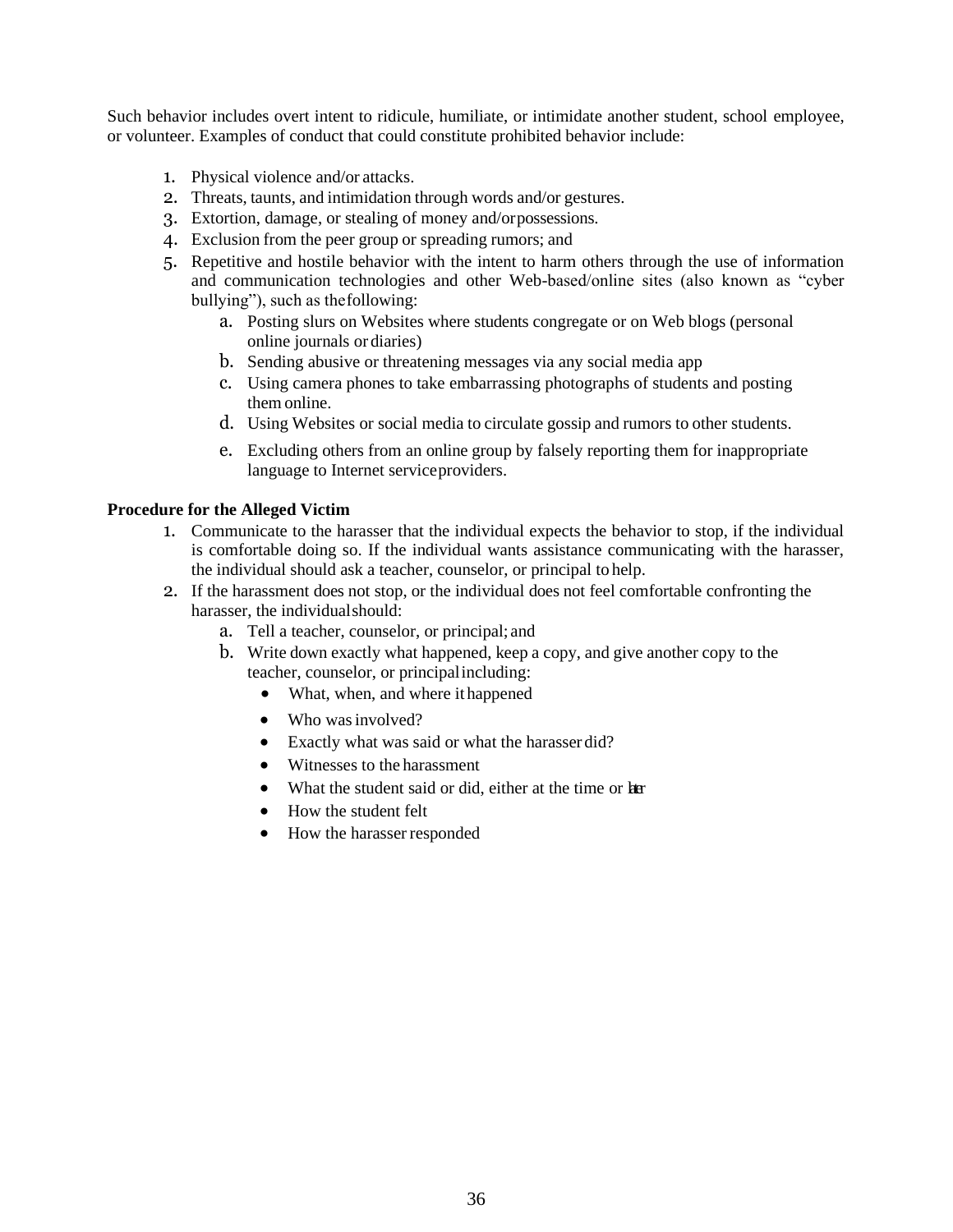# *APPENDIX A: Grading Scale & Awards*

#### **Grading Scale: Grades 3-8**

|                     | <b>Superior</b>      |                                                                               |  |  |  |  |
|---------------------|----------------------|-------------------------------------------------------------------------------|--|--|--|--|
| $A+$                | $98 - 100$           | Superior work in accomplishing goals,                                         |  |  |  |  |
| $\mathbf{A}$        | $95 - 97$            | objectives, and requirements. Thoroughness in daily work                      |  |  |  |  |
| $A -$               | $93 - 95$            | and related assignments. Demonstrates ability to work                         |  |  |  |  |
|                     |                      | independently and cooperatively. Consistently high test grades.               |  |  |  |  |
|                     | <b>Above Average</b> |                                                                               |  |  |  |  |
| $B+$                | $90 - 92$            | Above average work in accomplishing goals,                                    |  |  |  |  |
| B                   | $87 - 89$            | objectives, and requirements. Good knowledge and use of                       |  |  |  |  |
| <b>B-</b>           | $85 - 86$            | skills in subject matter. Thoroughness in daily work and related              |  |  |  |  |
|                     |                      | assignments. Demonstrates ability to work independently and cooperatively.    |  |  |  |  |
|                     |                      | Above average test grades.                                                    |  |  |  |  |
| Average             |                      |                                                                               |  |  |  |  |
| $C+$                | $82 - 84$            | Average work in accomplishing goals, objectives, and requirements.            |  |  |  |  |
| $\mathbf C$         | $79 - 81$            | Adequate knowledge and use of skills in subject matter. Completes daily       |  |  |  |  |
| $C-$                | $77 - 78$            | work and related assignments. Demonstrates ability to work                    |  |  |  |  |
|                     |                      | independently and cooperatively. Average test grades.                         |  |  |  |  |
|                     | <b>Below Average</b> |                                                                               |  |  |  |  |
| $D+$                | $75 - 76$            | Below average work in accomplishing goals, objectives, and requirements.      |  |  |  |  |
| D                   | $72 - 74$            | Insufficient knowledge and use of skills in subject matter. Limited effort in |  |  |  |  |
| $\mathbf{D}$        | 70-71                | daily work and related assignments. Demonstrates limited ability to work      |  |  |  |  |
|                     |                      | independently and cooperatively. Low test grades.                             |  |  |  |  |
| Failing             |                      |                                                                               |  |  |  |  |
| F                   | $0 - 69$             | Unsatisfactory work in accomplishing goals, objectives, and                   |  |  |  |  |
|                     |                      |                                                                               |  |  |  |  |
|                     |                      | requirements. Daily and related work below standard. Limited ability to       |  |  |  |  |
|                     |                      | work independently and cooperatively. Unsatisfactory test grades. Reflects    |  |  |  |  |
|                     |                      | lack of mastery.                                                              |  |  |  |  |
|                     |                      |                                                                               |  |  |  |  |
| $O-Outstanding$     |                      | O, S, N, and U will be used for Conduct and Effort in grades K-8.             |  |  |  |  |
| S-Satisfactory      |                      | O, S, N, and U will be used for Music, Art, PE, and Spanish in grades K-3.    |  |  |  |  |
| N-Needs Improvement |                      | Letter grades in these subjects will be used in grades 4-8.                   |  |  |  |  |
| U-Unsatisfactory    |                      |                                                                               |  |  |  |  |

## **Grading: Grades K-2**

Standards-Based Grading (SBG) will be used in grades K-2. SBG allows teachers to assign grades to specific standards within a subject area. It puts the emphasis for student achievement on mastery of content.

The use of SBG first prioritizes the English Language Arts, Math, Science and Social Studies standards. In determining the criteria for prioritization, consideration was given to endurance, leverage, readiness, teacher judgement and assessment.

 **Endurance:** knowledge and skills that will last beyond a class period or course **Leverage:** knowledge and skills that cross over into many domains of learning **Readiness:** knowledge and skills to subsequent content or courses **Teacher judgement:** knowledge of content area and ability to identify more and less important content. **Assessment:** student opportunity to learn content that will be assessed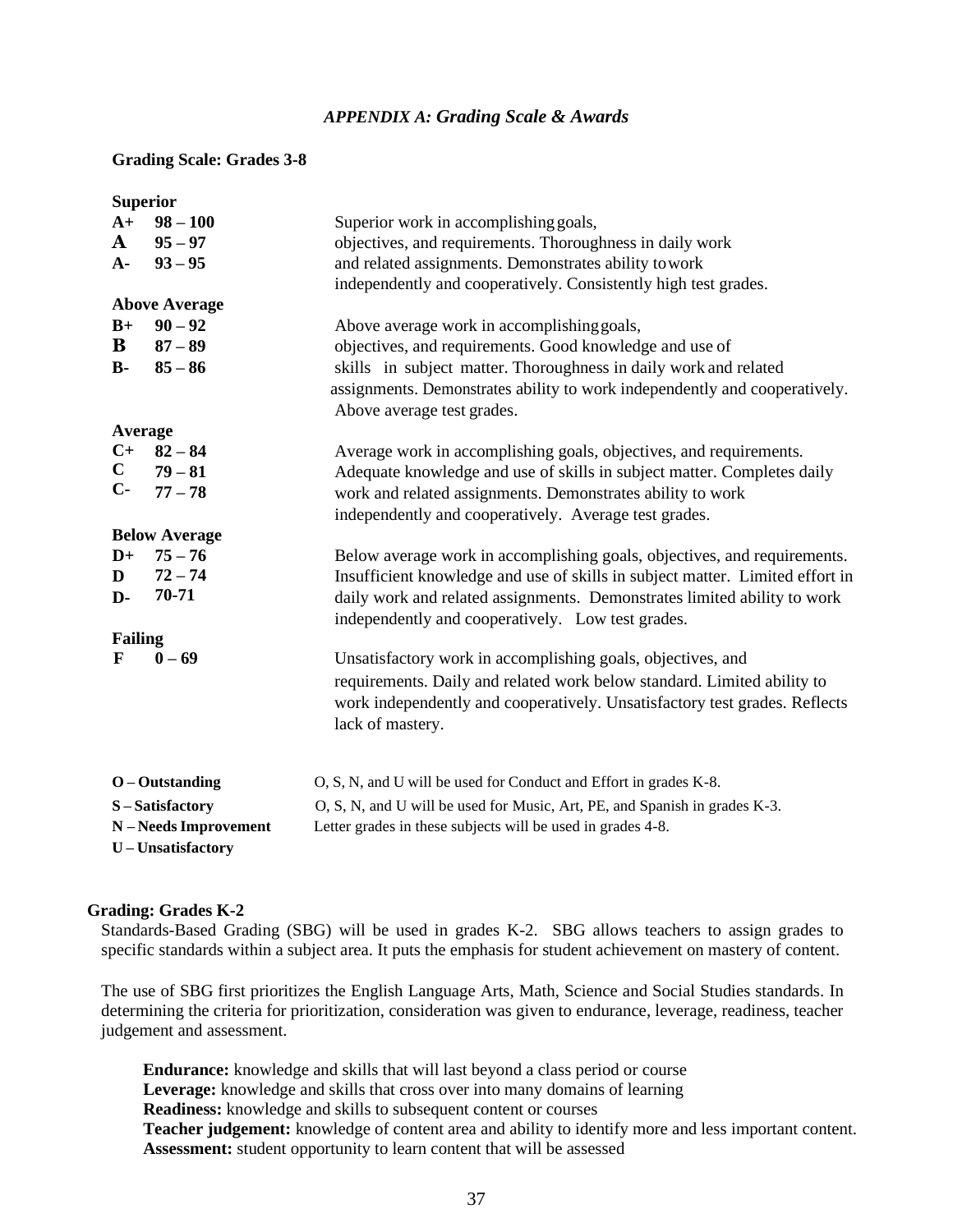Each priority standard includes a proficiency scale. Proficiency scales are a representation of learning goals with multiple levels of difficulty. Teachers will use these proficiency scales to assess students' understanding of each standard. The learning progressions outlined in each proficiency scale are detailed below. Students who earn a 3.0 have mastered the grade-level's standard.

**3 Mastered:** Student meets or exceeds the demonstration of knowledge of target content for gradelevel learning with consistent success, accuracy, and independence.

**2.5:** No prior errors or omissions regarding 2.0 content and partial knowledge of the 3.0 content.

**2 Developing:** Student illustrates base knowledge of prerequisite content, knowledge, or skills necessary for mastery of target content.

**1.5:** Partial knowledge of the 2.0 content, but major errors or omissions regarding the 3.0 content.

**1 Beginning:** Assistance needed to demonstrate partial understanding of a score of 2.0 or 3.0.

Standards-Based Grading focuses specifically on student achievement and encourages a progression of learning and mastery for all students.

# **AWARDS**

#### **Intermediate/Junior High Awards:**

Year-end Honors Certificates will be issued to students in *grades 6-8* who demonstrate high achievement. Honors will be awarded based on student overall GPA and will include all subjects.

> Academic Excellence: 3.75-4.00 Academic Achievement: 3.50- 3.74 Academic Honorable Mention: 3.00-3.49

|                   | . . |
|-------------------|-----|
| <b>Grade -GPA</b> |     |

| A+ | 4.0 | C+          | 2.2 |
|----|-----|-------------|-----|
| A  | 3.7 | C           | 1.9 |
| А- | 3.4 | $C-$        | 1.6 |
| B+ | 3.1 | $D+$        | 1.3 |
| B  | 2.8 | D           | 1.0 |
| B- | 2.5 | D           | 0.7 |
|    |     | $\mathbf F$ | 0.0 |

\*All major classes are weighted as 1 and all specials that meet once a week are weighted as .25.

Students who receive a U in conduct for any subject in any quarter are not eligible for honors regardless of GPA.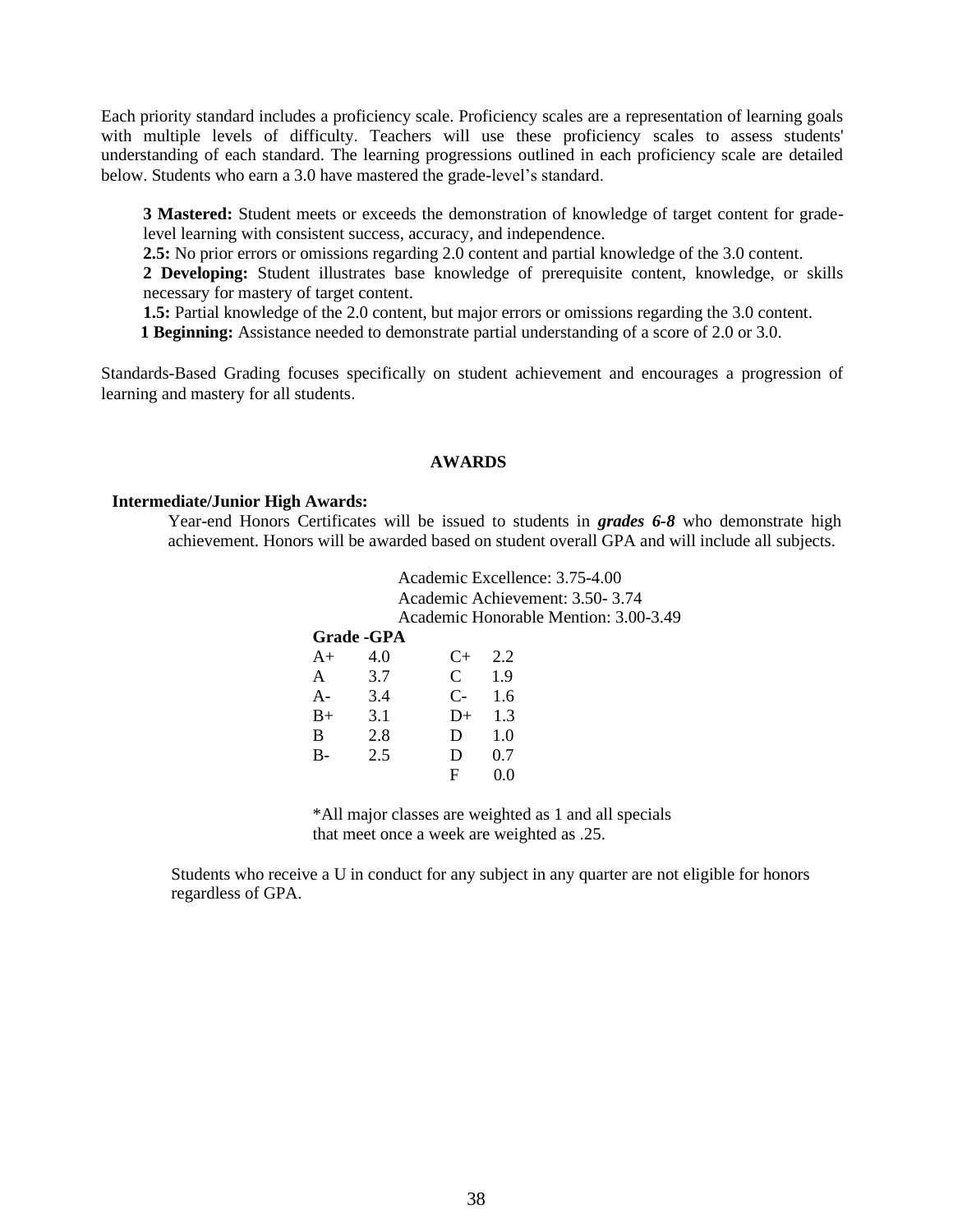# *APPENDIX B: SCHOOL UNIFORMS*

School uniforms are required at COS and appropriateness in appearance and dress will always be expected of our students. This policy will be enforced by the faculty and staff and the administration will make final decisions and reserves the right to amend the policy, as necessary. Please continually check your student's uniform and talk to them about upholding the policy. All uniform items are available at LandsEnd.com. Spirit wear is not considered to be school uniform.

# *Boys*

|              | Grades K-8:                   | Khaki dress slacks with a brown or black belt (elastic waist is acceptable for student in $K-3$ )<br>Green polo (long sleeve or short sleeve)-crest optional<br>Optional: Dark green V-Neck sweater -parish crest-optional.<br>Optional: Dark green Half-zip fleece-with parish crest-Lands' End only<br>Socks- solid crew-white, black, brown or tan-no printed patterns<br>Laced, buckled, Velcro closure or tennis shoes. Laces need to be tied at all times.<br>Shoes must have a back and be in good condition.                                                                                                                                                             |
|--------------|-------------------------------|----------------------------------------------------------------------------------------------------------------------------------------------------------------------------------------------------------------------------------------------------------------------------------------------------------------------------------------------------------------------------------------------------------------------------------------------------------------------------------------------------------------------------------------------------------------------------------------------------------------------------------------------------------------------------------|
| <b>Girls</b> |                               |                                                                                                                                                                                                                                                                                                                                                                                                                                                                                                                                                                                                                                                                                  |
|              | Grades K-3:<br>Grades $4-8$ : | Navy/green polyester plaid jumper-from Lands' End only -must be<br>knee length.<br>Navy/green polyester plaid skirt-from Lands' End only-must be<br>knee length.                                                                                                                                                                                                                                                                                                                                                                                                                                                                                                                 |
|              | All Girls:                    | Green polo shirt (long sleeve or short sleeve) crest optional.<br>K-3 girls only-White polo shirt (long sleeve or short sleeve)-crest optional<br>Dark green fine gauge cardigan/ V-neck sweater- crest optional<br>Dark green Half-zip fleece-with parish crest-Lands' End only-optional<br>Khaki slacks (elastic waist is acceptable) No skinny or jegging style pants.<br>Sock or Tights- white, dark green or navy blue- no printed patterns<br>Black leggings-may be worn under jumper during cold weather-no printed patterns.<br>Laced, buckled, Velcro closure, or tennis shoes. Laces need to be tied at all<br>times. Shoes must have a back and be in good condition. |

**Summer Option: All Students: April 1 – September 30** Grades K-8 Khaki Walking Shorts from Lands' End or similar to the ones shown. Tennis shoes may be worn with the summer uniform.



# *PE UNIFORM-ALL GRADES*

.

- Green gym shorts-Lands' End only- logo optional
- Gray T-shirt—long or short sleeve Lands' Endonly- logo optional
- Green or Heather Gray Sweatpants from Lands' End or similar to the ones shown- no logo needed. \*Fit must be loose.
- Gray Embroidered Sweatshirt- logo-Lands' End only -optional and for P.E. days only.

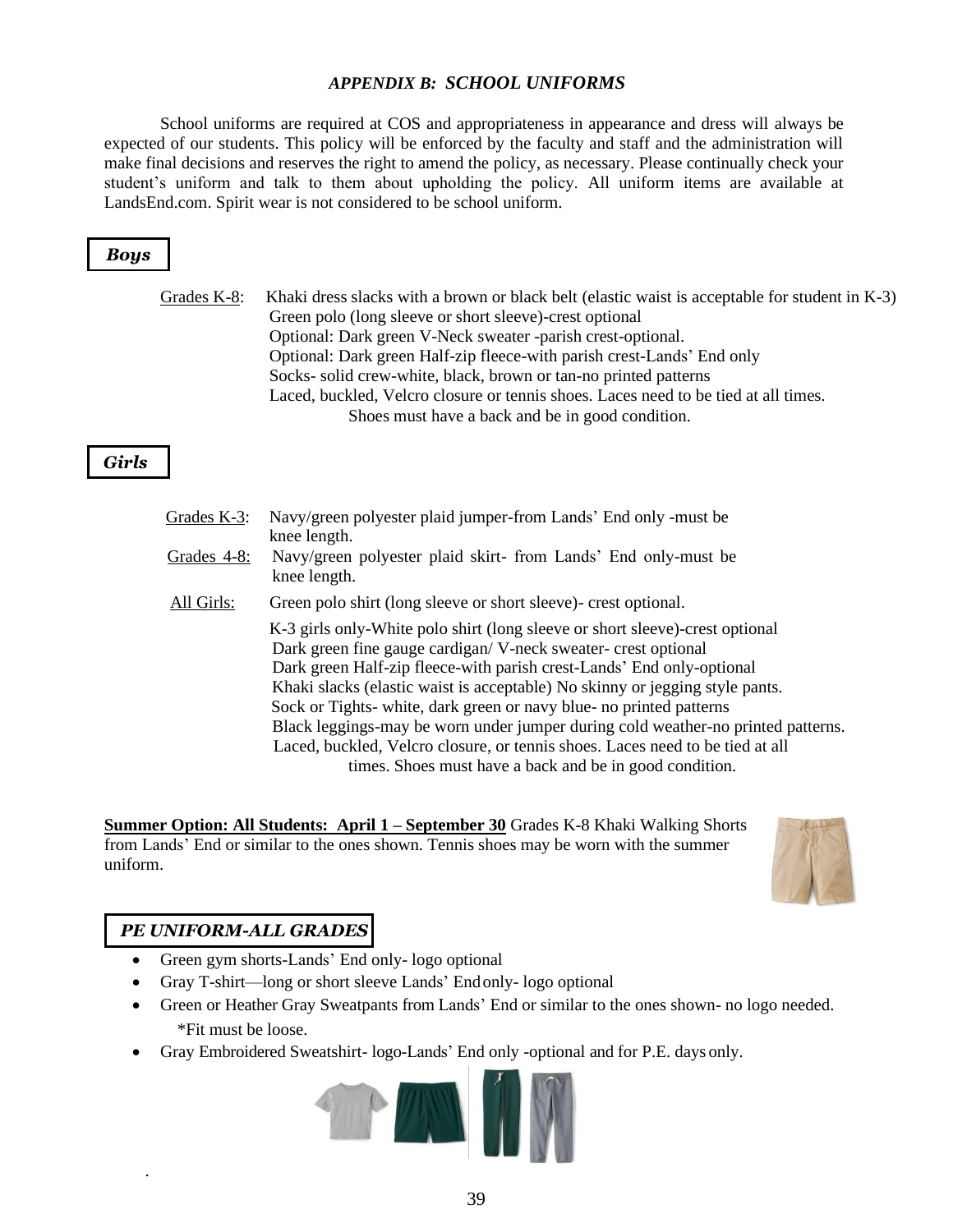# *Grooming and Accessories*

As the purpose for wearing a uniform is to allow the students to focus on their academic and spiritual growth, there are additional Dress Code practices that must be observed.

- 1. Students should always be well groomed. This includes fundamental hygiene, as well as uniforms being clean and in good repair. Shirts must be tucked in at all times with a belt and shoelaces must be tied. The exception is that students in grades K- 3 are not required to wear belts as elastic waist pants are highly recommended.
- 2. Hair length for boys should be above the collar in the back, above the ears, and bangs shall not be lower than the top of the eyebrows. No facial hair is permitted, including moustaches, goatees, or sideburns that extend below the middle ear. Hairstyles shall be conservative. Hair decorations for girls shall be limited to one or two barrettes, clips, etc. and shall not distract from the overall conservative look of the Communion of Saints School uniform. No student, male or female, shall be permitted to alter the color of his/her hair in any way. Boys are not to have designs shaved into their hair or any other hairstyle which poses a distraction to the learningenvironment.
- 3. Girls' headbands may be solid hunter green, navy blue, black, gray, brown, tan, or white. They must be flat with no decorations attached such as animal ears etc.
- 4. Jewelry is limited to one ring, one bracelet, one watch, and one religious or plain necklace for girls. One small pair of stud earrings or hoops close to the ear lobe are permissible. No large hoops or trendy earrings are allowed. No other piercing or decorations are permitted.
- 5. Boys may wear a watch, one religiously oriented bracelet, and/or a religious necklace. Boys may not wear earrings or rings.
- 6. No chains, hemp braids, gel bracelets, tattooing, etc. are permitted for either boys orgirls.
- 7. Apple watches and any smart watches that can text, email etc. are not permitted.
- 8. Make-up (including tinted lip-gloss) is not permitted. Artificial nails are not allowed.
- 9. Shoes shall be either loafer type, with laces, buckles, or Velcro closures. Slip-on loafers are permitted. No boots, boot-type, mules, or sandals are allowed. Heels shall be less than 1" with no platform styles permitted.
- 10. Boys and girls may only wear plain white undershirts under the uniform tops.
- 11. Purses are not part of the uniform and thus may not be carried from class to class unless special permission is obtained.

#### **CONDITION OF UNIFORM**

The school uniform must always be worn in a manner that is appropriate for a school environment. All parts of the uniform need to be in good condition. All frayed cuffs, split seams, writing, markings and holes in the uniform are unacceptable.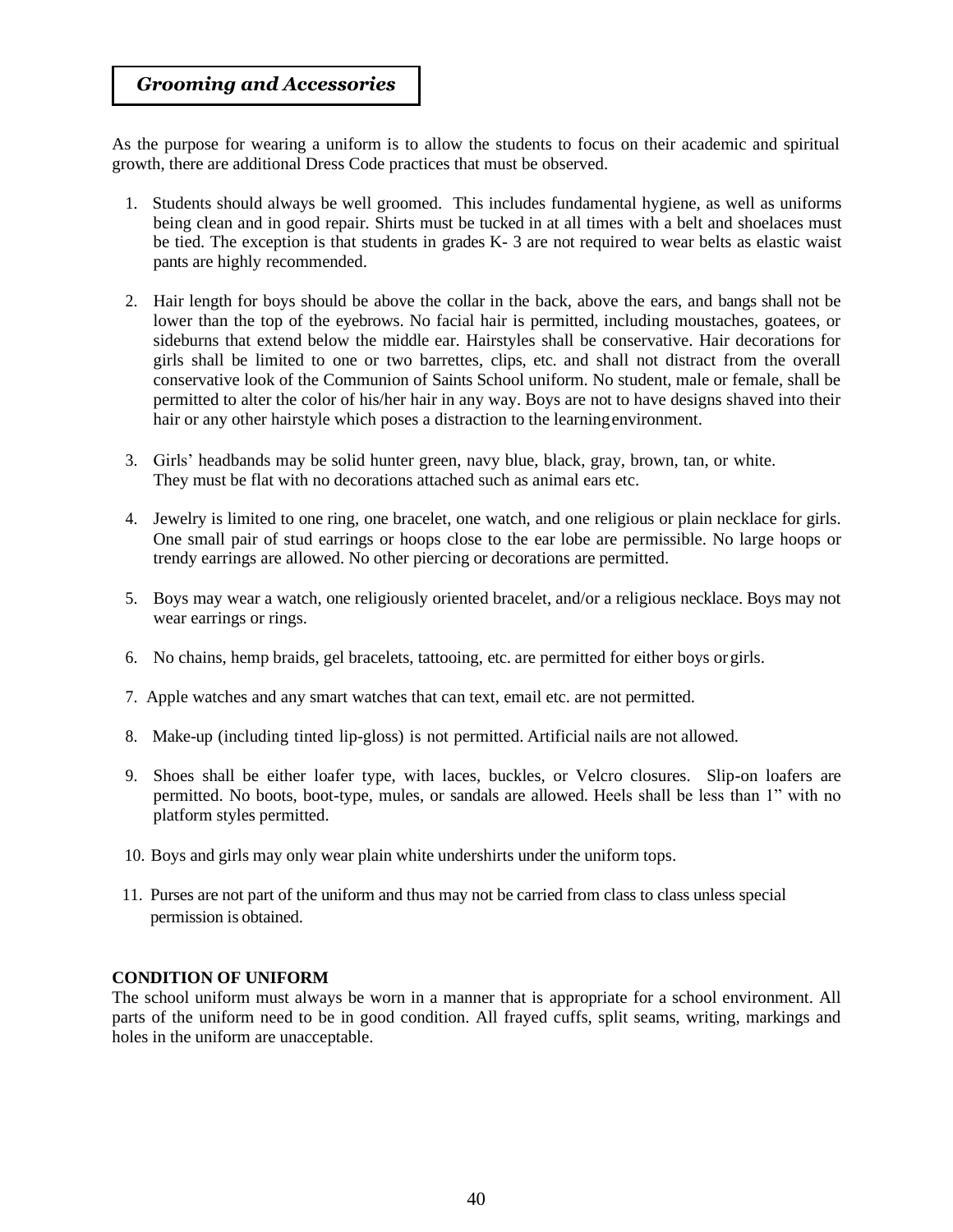# **DRESS CODE EXCEPTIONS**

**On Dress down Days,** children may wear casual attire such as jeans (without holes, frayed hems, etc.) or a sweatshirt/pants. Walking shorts that are no more than two inches above the knee can be worn. Skirts and dresses may not be worn more than two inches above the knee. T- shirts may not have slogans or logos that are inappropriate for the school environment. Shirts shall be long enough so that as the child stands, sits, or moves, no flesh is visible between top and bottom. Students may not wear sleeveless shirts/jerseys/tops unless they wear a short- sleeved shirt underneath it. Girls may not wear tops with spaghetti straps or tank tops of any kind. Students may also wear the school uniform if theywish. Yoga pants may be worn with a top falling past the hips. No crop tops or short waist tops permitted. **We are a Catholic school and modesty is the key**.

When a parent chooses a school with a uniform policy, it is the *responsibility of the parent* to see that the student complies with the expectations on a consistent basis.

Unless a uniform is stipulated, the dress-down policy also applies for occasions such as field trips, band and drama performances.

#### **Birthdays**

Students have the option of dressing up or dressing down on their birthday. Those students with summer birthdays may dress up or down on their ½ birthday.

Students may bring a birthday treat to share with their classmates. Treats should be individually wrapped. No large cakes or items that must be sliced and distributed on plates. Remember, this is meant to be a brief treat and not a party.

\*Parents are asked to drop the treats off in the school office in the morning, to allow the teacher the flexibility to distribute.

Due to allergies, please be cautious when choosing birthday treats. Before bringing a treat to school, please check with the homeroom teacher.

In order to avoid hurt feelings, birthday party invitations **may not** be handed out at school UNLESS there is an invitation for everyone.

THE ADMINISTRATION RESERVES THE RIGHT TO RULE ON ALL QUESTIONS RELATING TO THE AREAS OF DRESS AND GROOMING NOT COVERED BY THIS CODE UNTIL SUCH TIME AS THE CODE IS AMENDED OR REVISED.